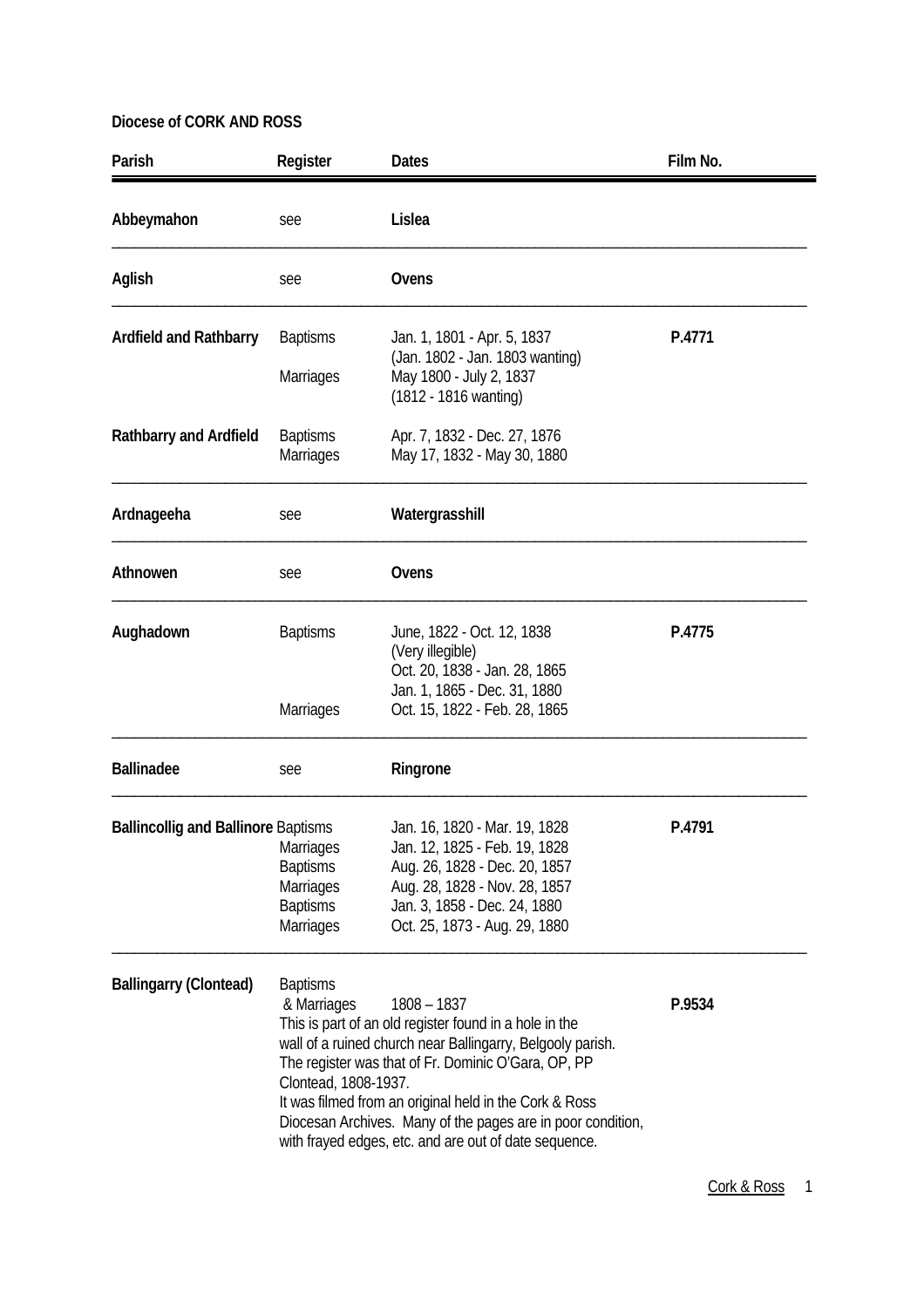| Parish                                                       | Register                                                             | <b>Dates</b>                                                                                                                    | Film No. |
|--------------------------------------------------------------|----------------------------------------------------------------------|---------------------------------------------------------------------------------------------------------------------------------|----------|
| <b>Ballingarry (Clountead</b><br>or Belgooly)                | <b>Baptisms</b><br><b>Marriages</b>                                  | Apr. 27, 1836 - Dec. 27, 1878<br>Apr. 21, 1836 - Nov. 30, 1878                                                                  | P.4801   |
| <b>Ballymartle (Clountead</b><br>or Belgooly)                | <b>Baptisms</b><br>Marriages<br><b>Baptisms</b><br><b>Marriages</b>  | Nov. 20, 1841 - Dec. 12, 1859<br>Aug. 28, 1841 - Jan. 12, 1860<br>Jan. 1, 1879 - Dec. 26, 1880<br>Jan. 30, 1879 - Oct. 30, 1880 |          |
| Ballinhassig                                                 | <b>Baptisms</b><br>Marriages<br><b>Baptisms</b><br>(Mountain Parish) | Mar. 8, 1821 - Dec. 24, 1874<br>July 15, 1821 - Sept. 29, 1877<br>Oct. 10, 1858 - Dec. 20, 1877                                 | P.4795   |
| Ballinhassig (Goggins,<br>Ballyheedy & Ballygarvan)Marriages | <b>Baptisms</b>                                                      | Jan. 9, 1875 - Dec. 20, 1880<br>Feb. 6, 1875 - Nov. 23, 1880                                                                    | P.4796   |
| <b>Ballinora</b>                                             | see                                                                  | <b>Ballincollig</b>                                                                                                             |          |
| <b>Ballinspittal</b>                                         | see                                                                  | Ringrone                                                                                                                        |          |
| Ballygarvan                                                  | see                                                                  | Douglas                                                                                                                         |          |
| See also                                                     |                                                                      | Ballinhassig                                                                                                                    |          |
| Ballyheady                                                   | see                                                                  | Ballinhassig                                                                                                                    |          |
| Ballymartle                                                  | see                                                                  | <b>Ballingarry</b>                                                                                                              |          |
| Ballymodan<br>(Ballymoodan)                                  | see                                                                  | Bandon                                                                                                                          |          |
| <b>Bandon</b>                                                | <b>Baptisms</b><br>Marriages                                         | Jan. 5, 1794 - Dec. 30, 1803<br>July 29, 1794 - Dec. 1, 1803<br>(A few marriages for Jan. and Feb. 1790.)                       | P.4793   |
| Bandon & Kilbrogan                                           | <b>Baptisms</b><br>Marriages                                         | Jan. 2, 1804 - Oct. 25, 1811<br>Jan. 10, 1804 - Sept. 25, 1811                                                                  |          |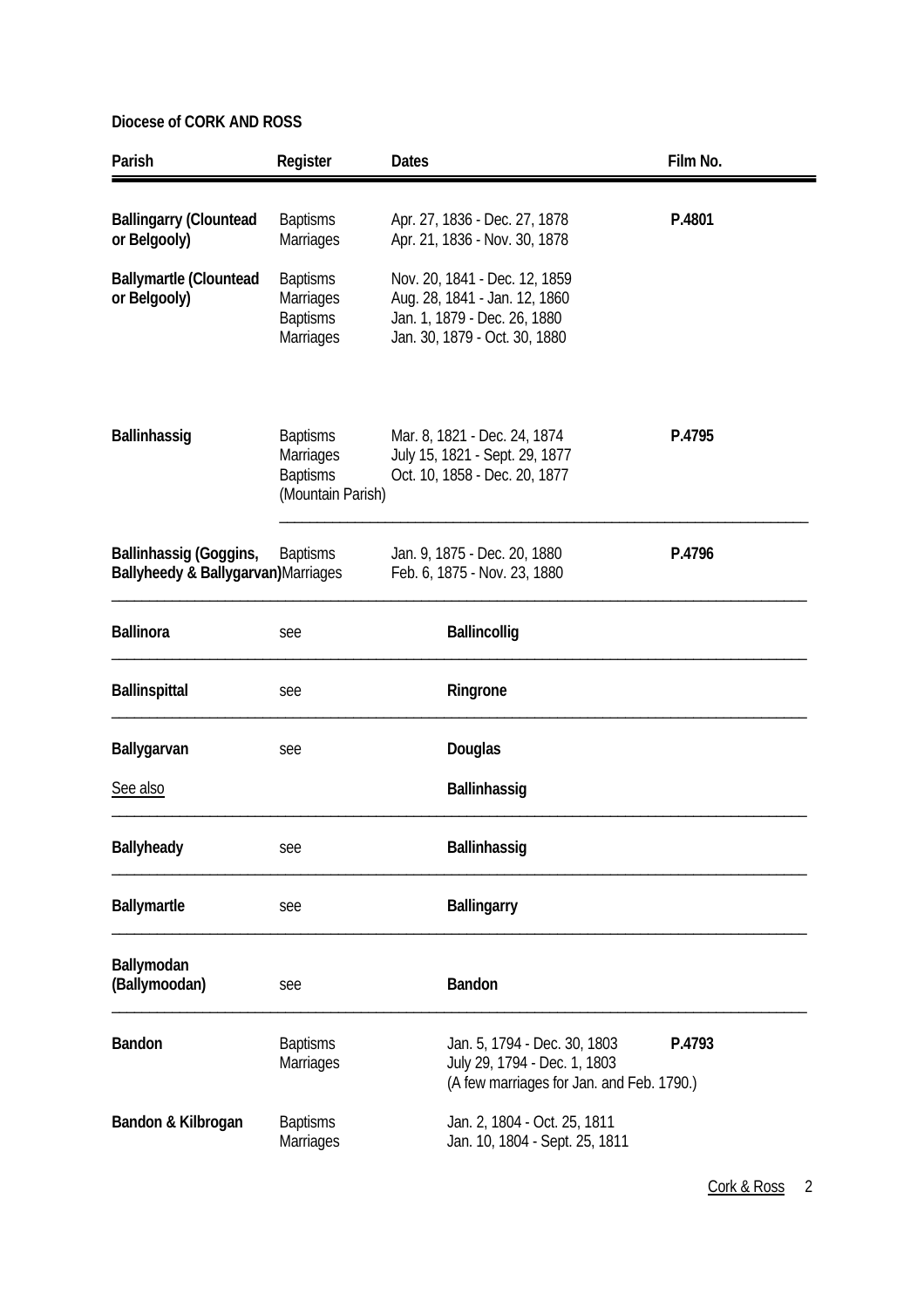| Parish                                                       | Register                                                | <b>Dates</b>                                                                                                                                                  | Film No. |
|--------------------------------------------------------------|---------------------------------------------------------|---------------------------------------------------------------------------------------------------------------------------------------------------------------|----------|
| Ballymodan, Kilbrogan & Baptisms<br>Desert Serges (Bandon)   | <b>Marriages</b>                                        | Jan. 1, 1814 - Dec. 31, 1822<br>Jan. 9, 1814 - Mar. 7, 1848                                                                                                   |          |
| Ballymodan, Kilbrogan<br>& part of Desert Serges<br>(Bandon) | <b>Baptisms</b>                                         | Jan. 1, 1823 - Dec. 30, 1835<br>Jan. 1, 1836 - Jan. 27, 1855                                                                                                  | P.4794   |
| Kilbrogan & Ballymodan Marriages<br>(Bandon)                 | <b>Baptisms</b>                                         | Jan. 9, 1848 - Nov. 27, 1880<br>Jan. 7, 1855 - Dec. 30, 1880                                                                                                  |          |
| <b>Bantry</b>                                                | <b>Baptisms</b>                                         | Parts of the year 1788, 1791-2<br>Nov. 1794 - July 1799(Imperfect)<br>Jan. 1808 - May, 1809<br>Parts of the years 1812-14<br>July 1822 - June 11, 1824        | P.4802   |
|                                                              | <b>Marriages</b><br><b>Baptisms</b><br><b>Marriages</b> | May 7, 1788 - May 28, 1823<br>Mar. 31, 1823 - Dec. 31, 1866<br>May 1823 - Dec. 5, 1857                                                                        |          |
|                                                              | <b>Baptisms</b>                                         | Jan. 1, 1867 - Sept. 28, 1875                                                                                                                                 |          |
|                                                              | <b>Baptisms</b><br><b>Marriages</b>                     | Oct. 1, 1875 - Dec. 28, 1880<br>Jan. 7, 1872 - Nov, 5, 1880                                                                                                   | P.4803   |
| <b>Barryroe</b>                                              | see                                                     | Lislee                                                                                                                                                        |          |
| <b>Blackrock</b>                                             | <b>Baptisms</b><br><b>Marriages</b>                     | July 10, 1810 - May 31, 1811<br>Feb. 5, 1832 - Aug. 15, 1837<br>Feb. 3, 1839 - June 17, 1839<br>Sept. 16, 1810 - May 18, 1811<br>Feb. 7, 1832 - Aug. 15, 1837 | P.4791   |
|                                                              | <b>Baptisms</b><br><b>Marriages</b>                     | Jan. 13, 1848 - Dec. 5, 1880<br>Jan. 18, 1848 - Nov. 2, 1880                                                                                                  |          |
|                                                              | <b>Baptisms</b><br>Marriages                            | Jan. 6, 1841 - Aug. 16, 1847<br>Feb. 13, 1841 - Oct. 9, 1847                                                                                                  |          |
| Caharagh                                                     | <b>Baptisms</b><br>Marriages                            | June 10, 1818 - Sept. 1858<br>June 23, 1818 - Aug. 25, 1858                                                                                                   | P.4799   |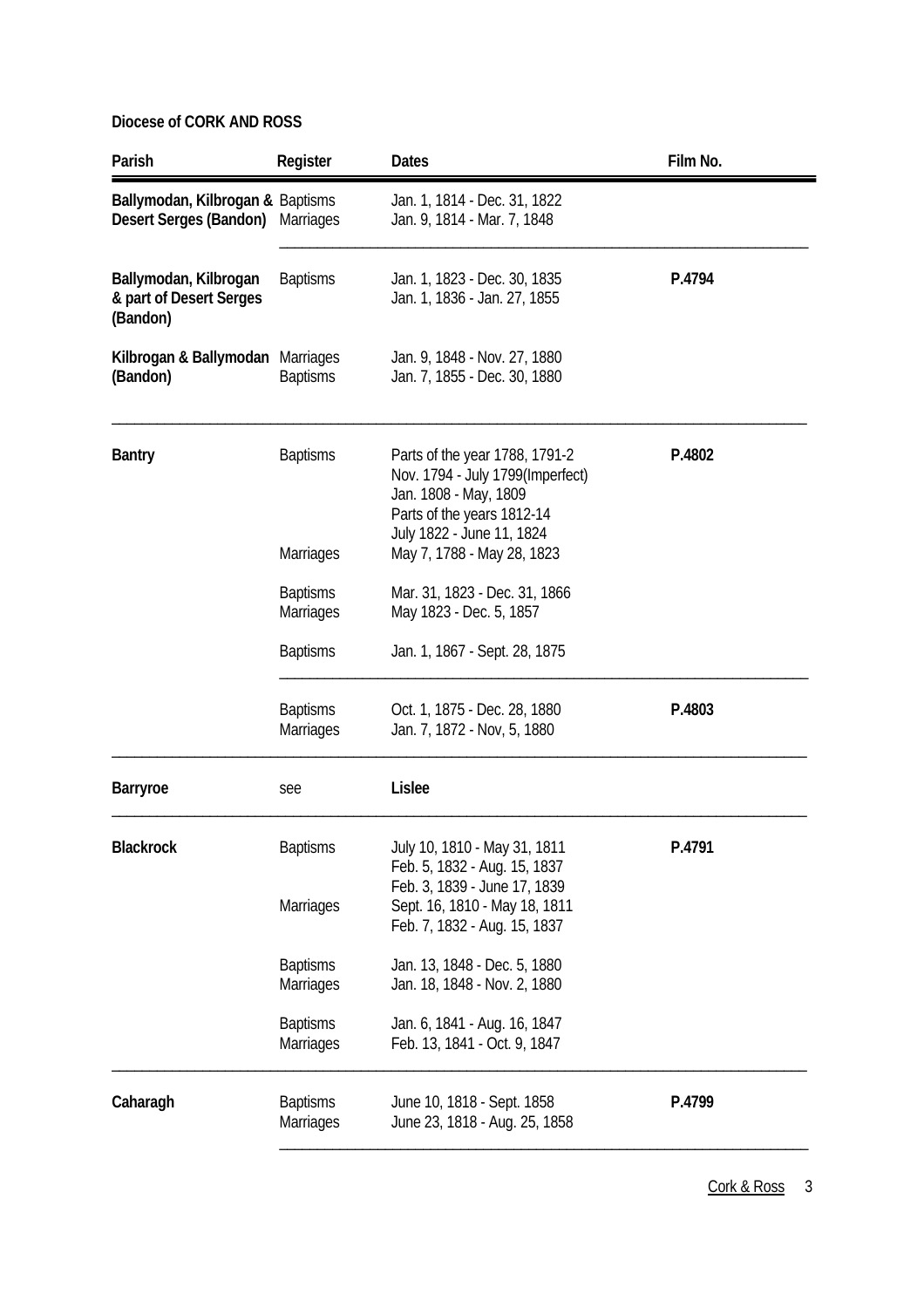| Parish                                     | Register                            | <b>Dates</b>                                                                             | Film No. |
|--------------------------------------------|-------------------------------------|------------------------------------------------------------------------------------------|----------|
| Caharagh<br>(cont.)                        | <b>Baptisms</b><br>Marriages        | Oct. 1858 - Dec. 27, 1880<br>Nov. 27, 1858 - Dec. 4, 1880                                | P.4800   |
| Caheragh                                   | see                                 | Caharagh                                                                                 |          |
| Cannavee                                   | see                                 | Kilmurry                                                                                 |          |
| Cape Clear<br>(Rath and the Islands)       | <b>Baptisms</b><br>Marriages        | July 21, 1818 - Sept. 15, 1851<br>Jan. 31, 1819 - Aug. 18, 1851                          | P.4773   |
| Rath and the Islands<br>(Cape and Sherkin) | Marriages<br><b>Baptisms</b>        | Feb. 5, 1852 - Nov. 25, 1880<br>Oct. 4, 1851 - Dec. 28, 1880                             | P.4774   |
| Carrigaline &<br>Templebrigid              | <b>Baptisms</b><br><b>Marriages</b> | Jan. 1, 1826 - Dec. 19, 1880<br>Jan. 23, 1826 - Nov. 18, 1800                            | P.4790   |
| Castlehaven & Myross                       | <b>Baptisms</b>                     | Oct. 14, 1842 - Dec. 30, 1880                                                            | P.4774   |
| Castleventry                               | see                                 | Kilmeen                                                                                  |          |
| Christchurch                               | see                                 | St. Finbarrs                                                                             |          |
| Clogagh                                    | see                                 | Timoleague                                                                               |          |
| Clonakilty                                 | <b>Baptisms</b><br><b>Marriages</b> | Aug. 3, 1809 - Mar. 1827<br>Jan. 1, 1827 - Dec. 31, 1873<br>Jan. 8, 1811 - Nov. 17, 1880 | P.4772   |
| Clontead                                   | see                                 | <b>Ballingarry</b>                                                                       |          |
| Clonthead                                  | see                                 | <b>Ballingarry</b>                                                                       |          |
| Clounted                                   | see                                 | <b>Ballingarry</b>                                                                       |          |
| <b>Courceys Country</b>                    | see                                 | Ringrone                                                                                 |          |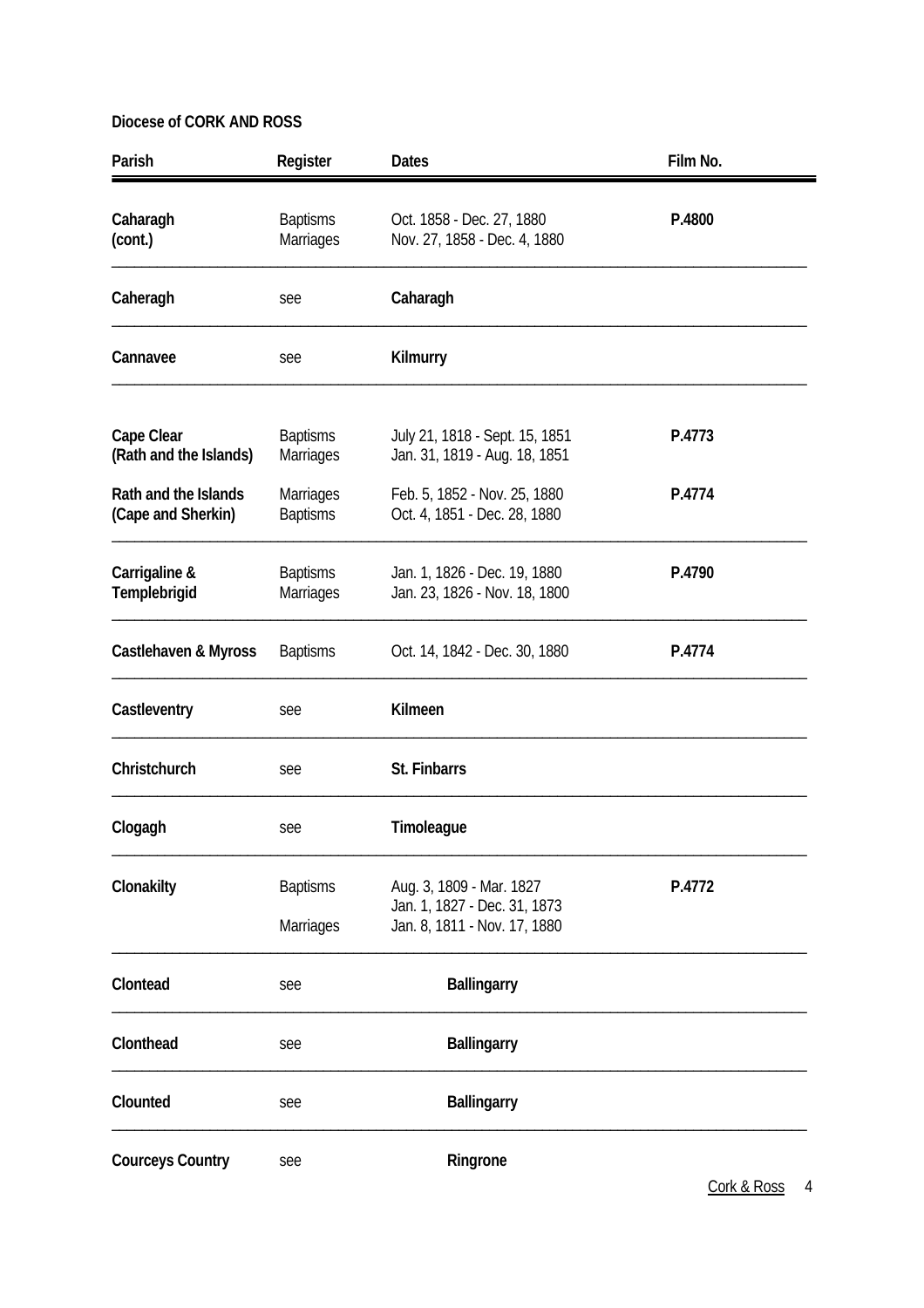| Parish                               | Register                                               | <b>Dates</b>                                                                                   | Film No. |
|--------------------------------------|--------------------------------------------------------|------------------------------------------------------------------------------------------------|----------|
| Darara                               | see                                                    | Clonakilty                                                                                     |          |
| <b>Desertmore</b>                    | see                                                    | Ovens                                                                                          |          |
| <b>Desertserges</b>                  | see                                                    | Bandon (Enniskeane)                                                                            |          |
| Donoughmore                          | see                                                    | Lislee                                                                                         |          |
| Douglas                              | <b>Baptisms</b><br><b>Marriages</b>                    | Nov. 15, 1812 - Aug. 30, 1851<br>Nov. 25, 1812 - July 25, 1851                                 | P.4790   |
| Douglas & Ballygarvan                | <b>Baptisms</b><br>Marriages                           | Sept. 27, 1851 - Dec. 23, 1867<br>Aug. 23, 1851 - Mar. 3, 1867                                 |          |
|                                      | <b>Baptisms</b><br>Marriages                           | Feb. 26, 1867 - Dec. 17, 1880<br>Mar. 2, 1867 - Nov. 13, 1880                                  |          |
| Drimoleague & Drinagh                | <b>Baptisms</b>                                        | July 20, 1817 - Oct. 20, 1846                                                                  | P.4801   |
|                                      | Marriages                                              | July 20, 1817 - Nov. 14, 1863                                                                  |          |
|                                      | <b>Baptisms</b>                                        | Oct. 25, 1846 - June 12, 1876<br>June 4, 1876 - Dec. 26, 1880                                  |          |
|                                      | Marriages                                              | Dec. 8, 1876 - Dec. 10, 1880<br>(Marriages for 1878 are missing)                               |          |
| Drinagh                              | see                                                    | Drimoleague                                                                                    |          |
| Dunmanway                            | <b>Baptisms</b><br><b>Marriages</b><br><b>Baptisms</b> | June 21, 1818 - Apr. 24, 1838<br>June 21, 1818 - Nov. 27, 1880<br>July 1, 1837 - Dec. 29, 1880 | P.4805   |
| Durrus (Muintervara)                 | <b>Baptisms</b><br><b>Marriages</b>                    | May 5, 1820 - Feb. 16, 1856<br>Feb. 4, 1819 - Sept. 30, 1880                                   | P.4799   |
| Durrus & Kilcrohane<br>(Muintervara) | <b>Baptisms</b>                                        | Mar. 2, 1856 - Dec. 24, 1880                                                                   |          |
| <b>East Schull</b>                   | <b>Baptisms</b>                                        | Oct. 24, 1807 - Sept. 30, 1815                                                                 | P.4804   |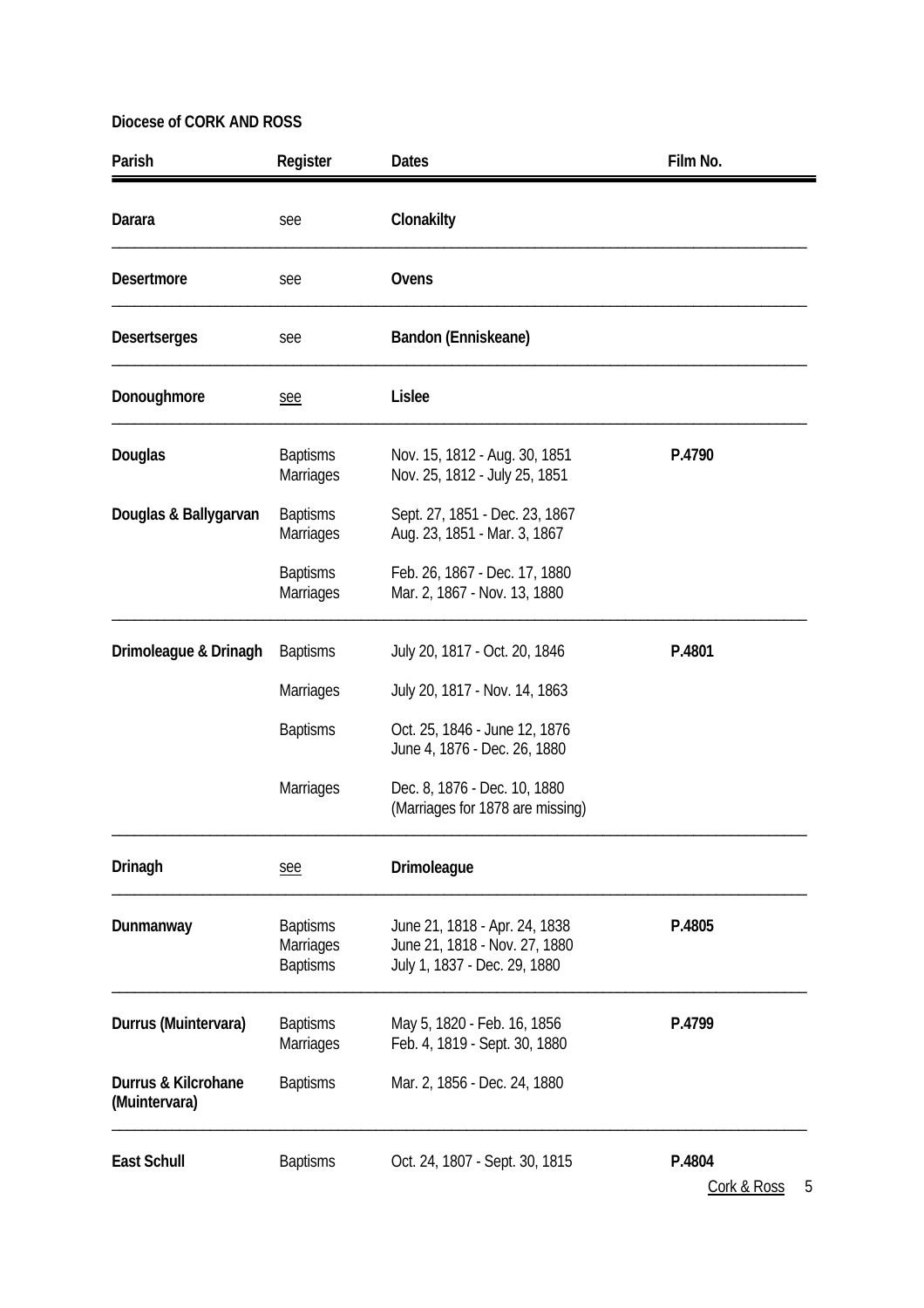| Parish                              | Register                                                                         | <b>Dates</b>                                                                                                                                             | Film No. |
|-------------------------------------|----------------------------------------------------------------------------------|----------------------------------------------------------------------------------------------------------------------------------------------------------|----------|
| East Schull (cont.)                 | <b>Marriages</b><br><b>Baptisms</b><br>Marriages<br><b>Baptisms</b><br>Marriages | Feb., 1809 - Nov. 5, 1815<br>Jan. 1816 - Dec. 27, 1839<br>Jan. 21, 1816 - Nov. 25, 1832<br>Jan. 1, 1840 - Dec. 31, 1870<br>Jan 31, 1833 - Sept. 17, 1870 |          |
|                                     | <b>Baptisms</b><br><b>Marriages</b>                                              | Jan. 1, 1871 - Dec. 27, 1880<br>Feb. 4, 1871 - Dec. 21, 1880                                                                                             | P.4805   |
| Enniskeane                          | <b>Baptisms</b>                                                                  | Nov. 24, 1813 - July, 1837                                                                                                                               | P.4798   |
| <b>Desertserges</b>                 | <b>Baptisms</b>                                                                  | Aug. 1, 1837 - Dec. 30, 1880<br>June 14, 1817 - May 28, 1855<br>June 11, 1855 - Dec. 17, 1880                                                            |          |
| Enniskeane &<br><b>Desertserges</b> | Marriages                                                                        | Sept. 29, 1813 - Sept. 26, 1880                                                                                                                          |          |
| Evelereary                          | see                                                                              | <b>Iveleary</b>                                                                                                                                          |          |
| Glanmire                            | <b>Baptisms</b><br>Marriages                                                     | Nov. 3, 1806 - Sept. 22, 1816<br>Jan. 3, 1803 - May 8, 1817<br>(A few marriage entries for 1820 and 1821)                                                | P.4789   |
|                                     | <b>Baptisms</b><br><b>Marriages</b>                                              | May 10, 1818 - Oct. 12, 1828<br>May 29, 1818 - Oct. 6, 1828                                                                                              |          |
|                                     | <b>Baptisms</b><br>Marriages                                                     | Oct. 13, 1828 - Dec. 31, 1841<br>Nov. 11, 1828 - Dec., 1841<br>(There is a register for 1841-1870)<br>which was not supplied for microfilming)           |          |
|                                     | <b>Marriages</b>                                                                 | Feb. 11, 1871 - Oct. 2, 1880                                                                                                                             | P.4790   |
| (New Glanmire)<br>Glounthane        | <b>Baptisms</b><br>Marriages                                                     | Aug. 20, 1864 - Dec. 26, 1880<br>Oct. 8, 1864 - Nov. 25, 1880                                                                                            | P.4789   |
| Glounthane                          | see                                                                              | Glanmire (See also under Cloyne)                                                                                                                         |          |
| Goggins                             | see                                                                              | <b>Ballinhassig</b>                                                                                                                                      |          |
| Goleen                              | see                                                                              | <b>West Schull</b>                                                                                                                                       |          |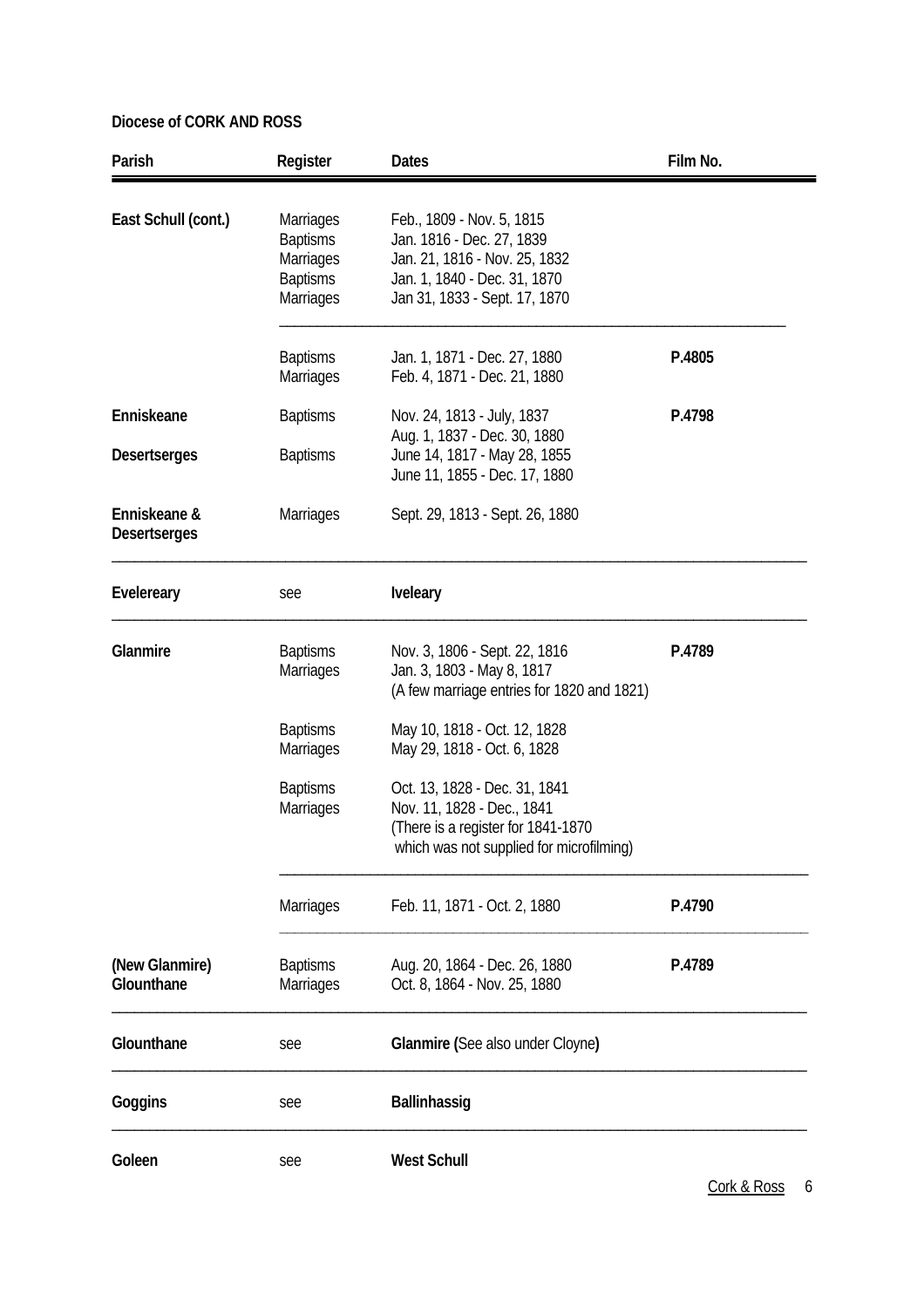| Parish                                 | Register                                                | <b>Dates</b>                                                                                   | Film No. |
|----------------------------------------|---------------------------------------------------------|------------------------------------------------------------------------------------------------|----------|
| Inchigeela                             | see                                                     | <b>Ivleary</b>                                                                                 |          |
| Innishannon                            | <b>Baptisms</b>                                         | Aug. 20, 1825 - Dec. 29, 1846                                                                  | P.4796   |
|                                        | <b>Baptisms</b><br><b>Marriages</b>                     | Jan. 4, 1847 - Nov. 30, 1880<br>Aug. 16, 1825 - Oct. 9, 1880                                   | P.4797   |
| Ivleary (Inchigeela)                   | <b>Baptisms</b>                                         | Nov. 1, 1816 - Aug. 29, 1843                                                                   | P.4794   |
| Ivleary (Inchigeela)                   | Marriages                                               | Nov. 20, 1816 - May 9, 1880                                                                    | P.4795   |
| Evelereary (Inchigeela)                | <b>Baptisms</b>                                         | Sept. 3, 1843 - Dec. 30, 1880                                                                  |          |
| Kibonane                               | see                                                     | Kilmurry                                                                                       |          |
| Kilbrittain                            | <b>Baptisms</b>                                         | July 9, 1811 - Feb., 1848<br>Mar. 29, 1850 - Mar. 30, 1851<br>Apr. 6, 1852 - Apr. 23, 1863     | P.4796   |
|                                        | Marriages and<br><b>Baptisms</b>                        | Aug., 1810 - Sept. 8, 1814                                                                     |          |
| Kilbrittain & Rathclareen              | <b>Marriages</b><br><b>Baptisms</b><br><b>Marriages</b> | Aug. 2, 1810 - June 7, 1863<br>Apr. 16, 1863 - Dec. 28, 1880<br>Nov. 7, 1863 - Sept. 12, 1880  |          |
| Kilbrogan                              | see                                                     | Bandon                                                                                         |          |
| Kilcrohane                             | see                                                     | <b>Durrus</b>                                                                                  |          |
| Kilfaughnabeg                          | see                                                     | Kilmacabeay                                                                                    |          |
| Kilkeranmore<br>(Kilkeraunmor)         | see                                                     | <b>Rossalettiri</b>                                                                            |          |
| Kilmacabea and<br>Kilfaughnabeg (Leap) | <b>Baptisms</b><br><b>Marriages</b>                     | June 9, 1832 - Dec. 24, 1880<br>July 10, 1832 - Feb. 28, 1865<br>May 28, 1865 - Sept. 14, 1880 | P.4771   |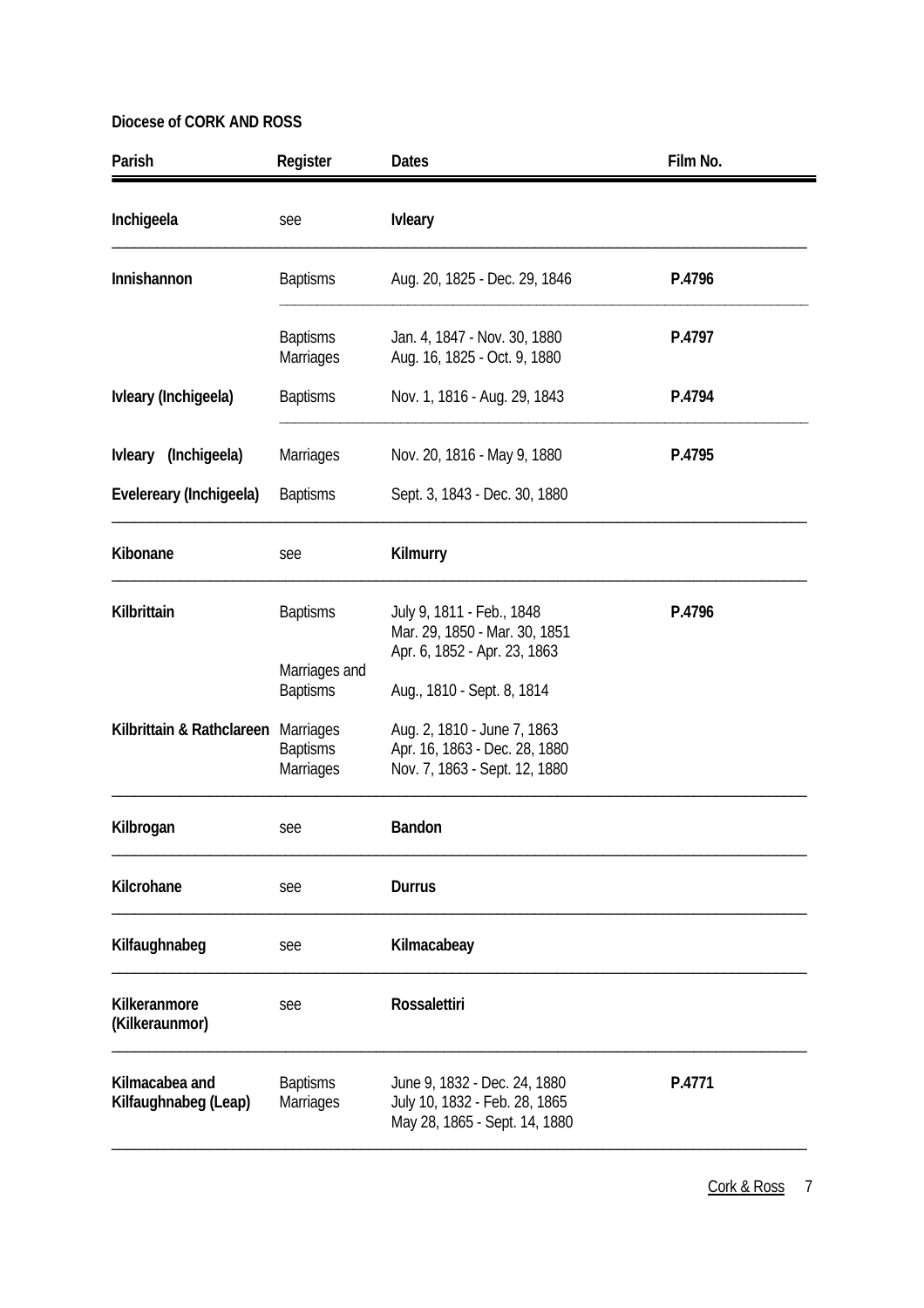| P.4772 |
|--------|
|        |
| P.4797 |
|        |
| P.4798 |
|        |
| P.4803 |
|        |
|        |
|        |
|        |
|        |
|        |
| P.4789 |
|        |
| P.4800 |
|        |
|        |
|        |
| P.4801 |
|        |
|        |
| P.4776 |
|        |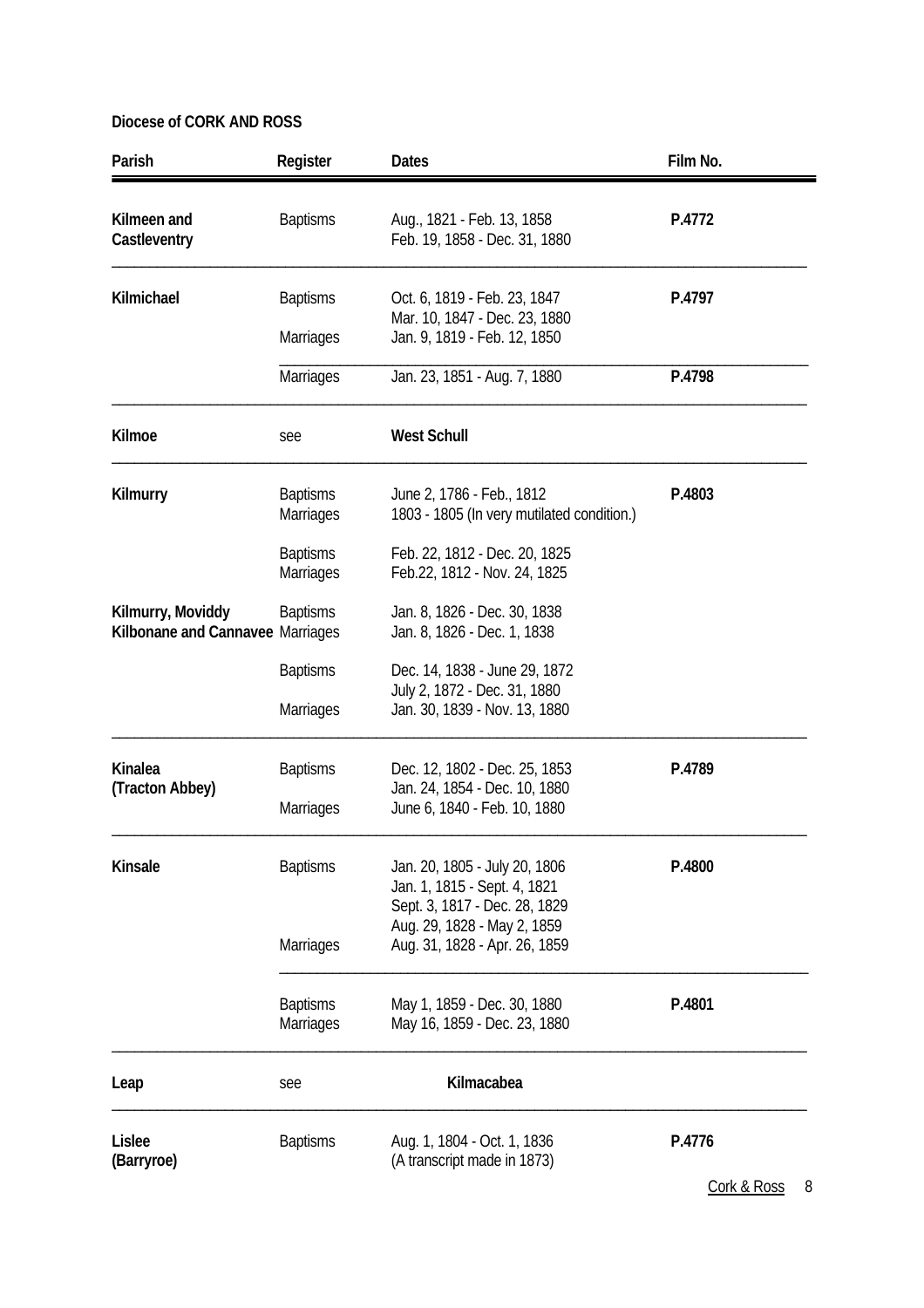| Parish                                            | Register                                                         | Dates                                                                                                                | Film No. |
|---------------------------------------------------|------------------------------------------------------------------|----------------------------------------------------------------------------------------------------------------------|----------|
| Timoleague,<br>Abbeymahon, & Lislee (Barryroe)    | <b>Marriages</b>                                                 | Nov. 12, 1771 - Aug. 31, 1873<br>(A transcript made in 1873)                                                         | P.4776   |
| Lislee, Abbeymahon<br>& Donoughmore<br>(Barryroe) | <b>Baptisms</b><br>Marriages<br><b>Baptisms</b>                  | June 23, 1835 - Aug. 27, 1873<br>Feb. 13, 1836 - Mar. 16, 1873<br>June 23, 1835 - Jan. 8, 1870 (A modern transcript) | P.4777   |
| Lissavaird (Lissavard)                            | see                                                              | <b>Rossalettiri</b>                                                                                                  |          |
| Monkstown (formerly in<br>Passage West)           | <b>Baptisms</b><br><b>Marriages</b>                              | May 2, 1875 - Dec. 26, 1880<br>June 5, 1875 - Nov. 29, 1880                                                          | P.4791   |
| See also                                          |                                                                  | Passage West                                                                                                         |          |
| Moviddy                                           | see                                                              | Kilmurry                                                                                                             |          |
| Muintervara                                       | see                                                              | Durrus                                                                                                               |          |
| Murragh & Templemartin Baptisms                   | <b>Marriages</b>                                                 | Jan., 1834 - Dec. 29, 1864<br>Jan., 1834 - Oct. 8, 1864<br>Jan. 7, 1865 - Nov. 27, 1880                              | P.4796   |
| <b>Myross</b>                                     | see                                                              | Castlehaven                                                                                                          |          |
| <b>New Glanmire</b>                               | see                                                              | Glanmire                                                                                                             |          |
| <b>Ovens and Aglis</b>                            | Baptisms and<br>Marriages<br><b>Baptisms</b><br><b>Marriages</b> | Sept. 24, 1816 - May 24, 1825<br>Sept. 11, 1825 - Sept. 8, 1833<br>Sept. 22, 1825 - Aug. 27, 1833                    | P.4795   |
| Athnowen, Desertmore<br>and Aglish (Ovens)        | <b>Baptisms</b><br>Marriages                                     | Oct. 27, 1834 - Dec. 30, 1877<br>Oct. 25, 1834 - Feb. 14, 1837<br>Jan. 22, 1839 - Nov. 13, 1877                      |          |
| Passage West<br>& Monkstown                       | <b>Baptisms</b><br>Marriages                                     | Apr. 5, 1795 - May 15, 1832<br>Apr. 28, 1795 - May 25, 1831                                                          | P.4791   |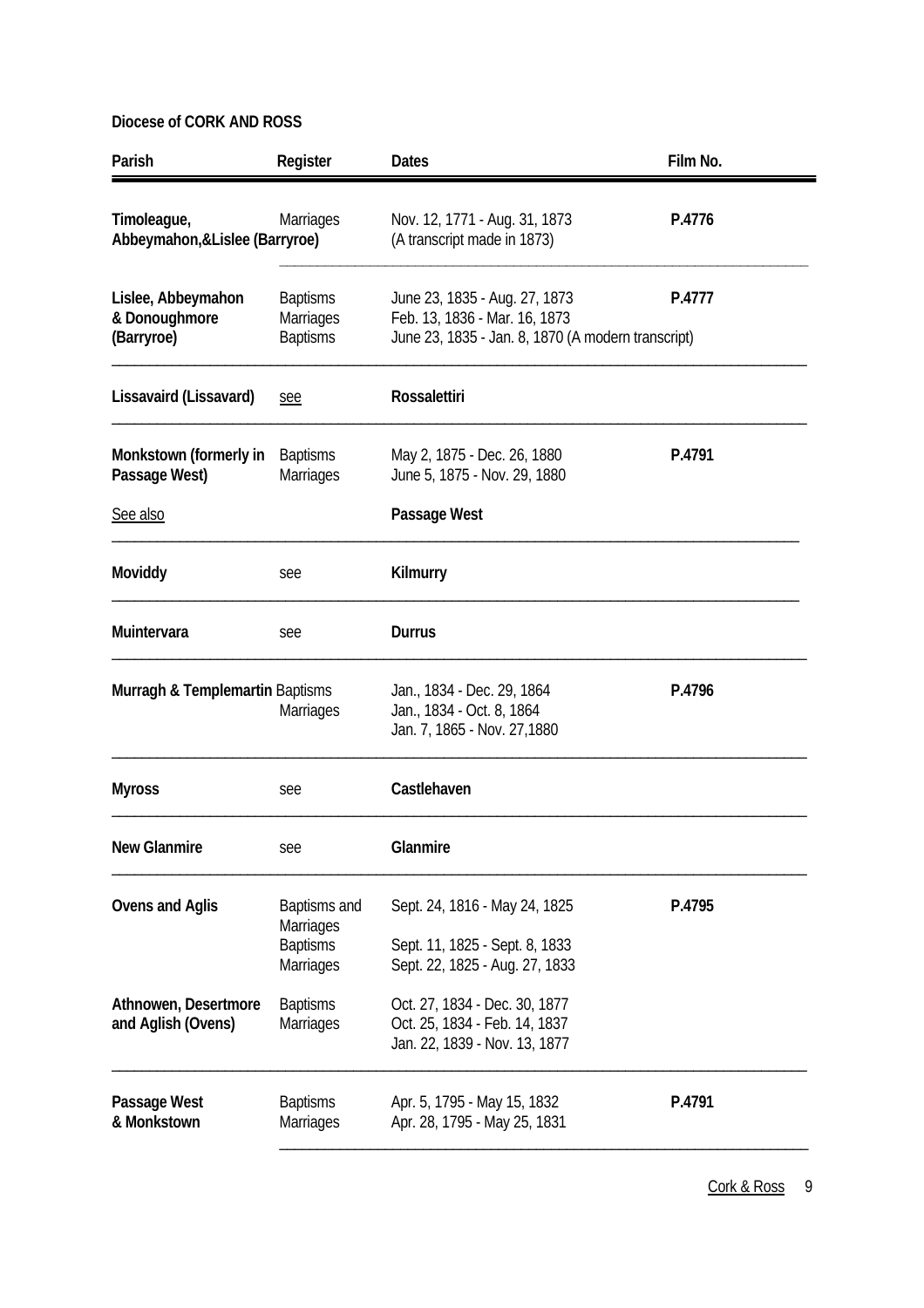| Parish                                                                            | Register                                                                   | <b>Dates</b>                                                                                                                                                                               | Film No. |
|-----------------------------------------------------------------------------------|----------------------------------------------------------------------------|--------------------------------------------------------------------------------------------------------------------------------------------------------------------------------------------|----------|
| Passage West<br>& Monkstown (continued)                                           | <b>Baptisms</b><br>Marriages                                               | July 3, 1813 - Sept. 29, 1816<br>May 1, 1832 - Sept. 14, 1844<br>Aug. 23, 1813 - Sept. 21, 1816<br>May 1, 1832 - Aug. 26, 1844<br>(The entries for 1813 - 1816 are for Spike Island only.) | P.4792   |
|                                                                                   | <b>Baptisms</b><br>Marriages                                               | Sept. 4, 1844 - Feb. 12, 1865<br>Sept. 12, 1844 - Feb. 25, 1865                                                                                                                            |          |
| Passage West<br>& Monkstown (continued) Marriages                                 | <b>Baptisms</b>                                                            | Mar. 6, 1859 - Dec. 30, 1880<br>Mar. 1, 1859 - Oct. 19, 1880                                                                                                                               |          |
| Rath                                                                              | see                                                                        | Skibbereen                                                                                                                                                                                 |          |
| Rath and the Islands                                                              | see                                                                        | Cape Clear                                                                                                                                                                                 |          |
| Rathbarry                                                                         | see                                                                        | Ardfield                                                                                                                                                                                   |          |
| Rathclareen                                                                       | see                                                                        | Kilbrittain                                                                                                                                                                                |          |
| Ringrone, Ballindine<br>and Templefines<br>(Courcy's Country<br>or Ballinspittal) | <b>Baptisms</b><br><b>Marriages</b><br><b>Baptisms</b><br><b>Marriages</b> | Sept. 16, 1819 - Nov. 19, 1854<br>Sept. 30, 1819 - June 12, 1857<br>Jan. 6, 1855 - Dec. 24, 1880<br>Jan. 20, 1856 - Nov. 16, 1880                                                          | P.4802   |
| Roscarberry                                                                       | see                                                                        | <b>Rossalettiri</b>                                                                                                                                                                        |          |
| <b>Ross</b>                                                                       | see                                                                        | <b>Rossalettiri</b>                                                                                                                                                                        |          |
| Rossalettiri &<br>Kilkeraunmor<br>(Roscarbery & Lissevard)                        | <b>Baptisms</b>                                                            | Nov. 30, 1814 - Dec. 28, 1880                                                                                                                                                              | P.4773   |
| Ross & Kilkeranmore<br>(Roscarbery & Lissevard)                                   | <b>Marriages</b>                                                           | Jan. 12, 1820 - Oct. 20, 1880                                                                                                                                                              |          |
| St. Finbarr's Sth, Cork                                                           | <b>Baptisms</b>                                                            | Aug. 10, 1756 - Sept. 7, 1757<br>July 5, 1760 - Sept. 17, 1763                                                                                                                             | P.4778   |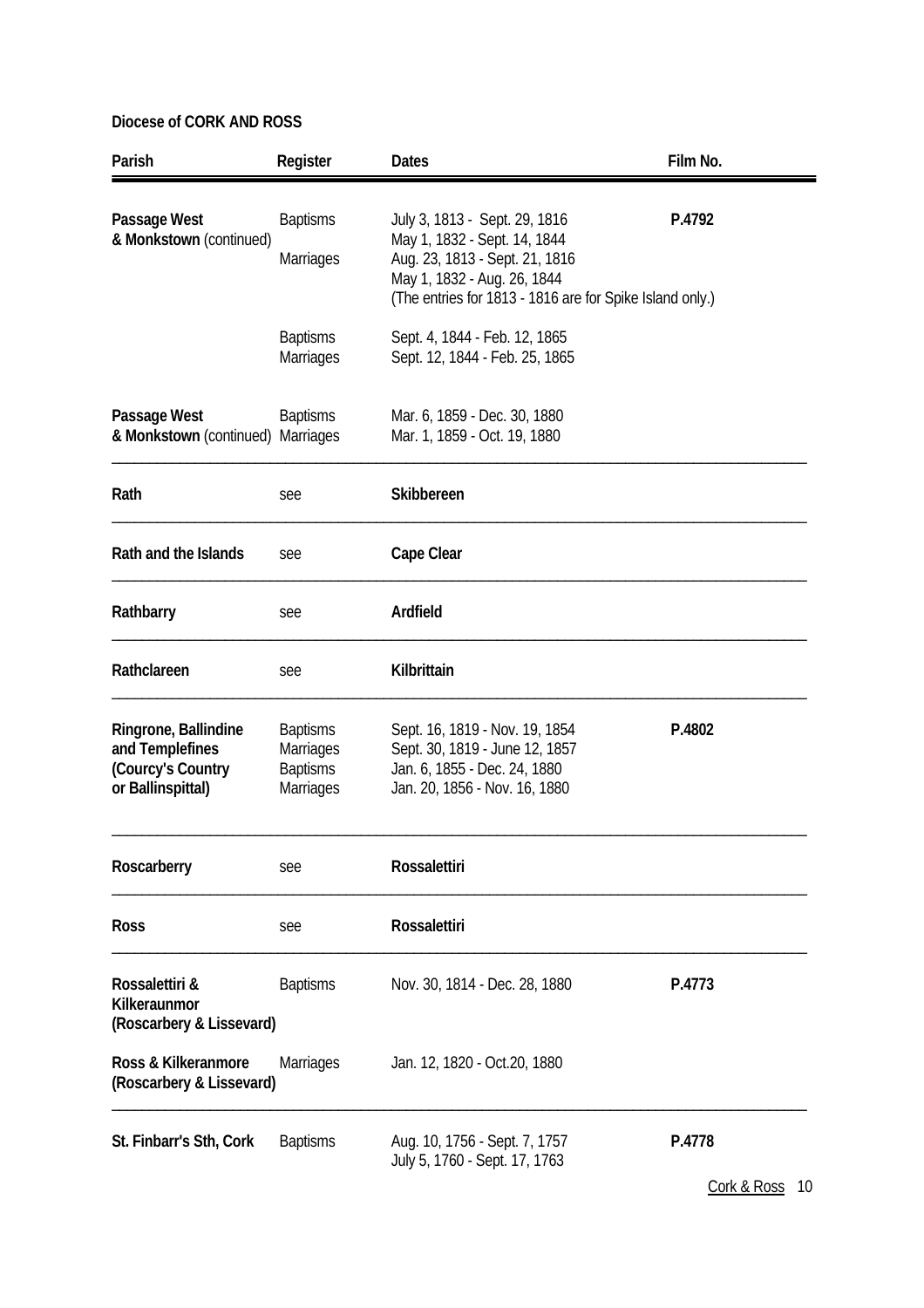| Parish                                                                                                       | Register         | <b>Dates</b>                                                                                                                                                                                                                                       | Film No. |
|--------------------------------------------------------------------------------------------------------------|------------------|----------------------------------------------------------------------------------------------------------------------------------------------------------------------------------------------------------------------------------------------------|----------|
| St. Finbarr's Sth, Cork                                                                                      | Marriage Bans    | Mar. 22, 1772 - July 30, 1777<br>1753 - 1756; 1763, 1771 - 1774<br>(There are several series of dates<br>and the items are bound in no order)                                                                                                      | P.4778   |
| St. Finbarr's Sth, Cork                                                                                      | <b>Baptisms</b>  | Jan. 15, 1789 - Dec. 30, 1802                                                                                                                                                                                                                      |          |
| <b>Baptisms</b><br>South Parish, Cork<br>(St. Finbar's, Christ Church<br>St. Nicholas, St. John of Jerusalem |                  | Jan. 1, 1803 - June 20, 1810<br>(Population statistics for various Cork parishes, 1809)<br>Cork parishes, 1809)                                                                                                                                    |          |
| South Parish, Cork<br>(continued)                                                                            | <b>Baptisms</b>  | June 21, 1810 - Dec., 1834                                                                                                                                                                                                                         |          |
| South Parish, Cork<br>(St. Finbarr's)                                                                        | <b>Baptisms</b>  | Jan. 3, 1835 - Dec. 19, 1856                                                                                                                                                                                                                       |          |
| St. Finbarr's South, Cork Baptisms                                                                           | <b>Marriages</b> | Jan 12, 1857 - May 24, 1874<br>May 20, 1874 - Jan. 6, 1878<br>Jan. 7, 1878 - Dec. 31, 1880<br>Apr. 22, 1775 - Sept. 3, 1789<br>Jan. 7, 1789 - June 20, 1810                                                                                        | P.4779   |
| South Parish (St. Finbarrs) Marriages                                                                        |                  | June 21, 1810 - Jan. 14, 1860<br>Jan. 1, 1860 - Dec. 2, 1877<br>Jan. 8 1878 - Nov. 27, 1880                                                                                                                                                        | P.4780   |
| St. John of Jerusalem                                                                                        | see              | St. Finbarr's South                                                                                                                                                                                                                                |          |
| St. Mary's, Cork                                                                                             | <b>Baptisms</b>  | July 10, 1748 - May 10, 1764<br>Mar. 3, 1765 - Dec. 31, 1772 (Very illegible in places)                                                                                                                                                            | P.4780   |
|                                                                                                              | <b>Baptisms</b>  | Jan. 1, 1773 - Nov. 25, 1788<br>(There are several sets of dates.<br>1783 does not appear to be in any them.)                                                                                                                                      | P.4781   |
|                                                                                                              | <b>Baptisms</b>  | Aug. 3, 1780 - Dec. 29, 1783<br>(There are also a few entries for 1784, 1787 and 1788)<br>July 5, 1784 - Dec. 31, 1788<br>Aug. 27, 1806 - Jan. 30, 1807<br>Jan. 17, 1781 - Dec., 1785<br>Jan. 16, 1786 - May 26, 1786<br>Jan. 9, 1803 - Dec., 1807 |          |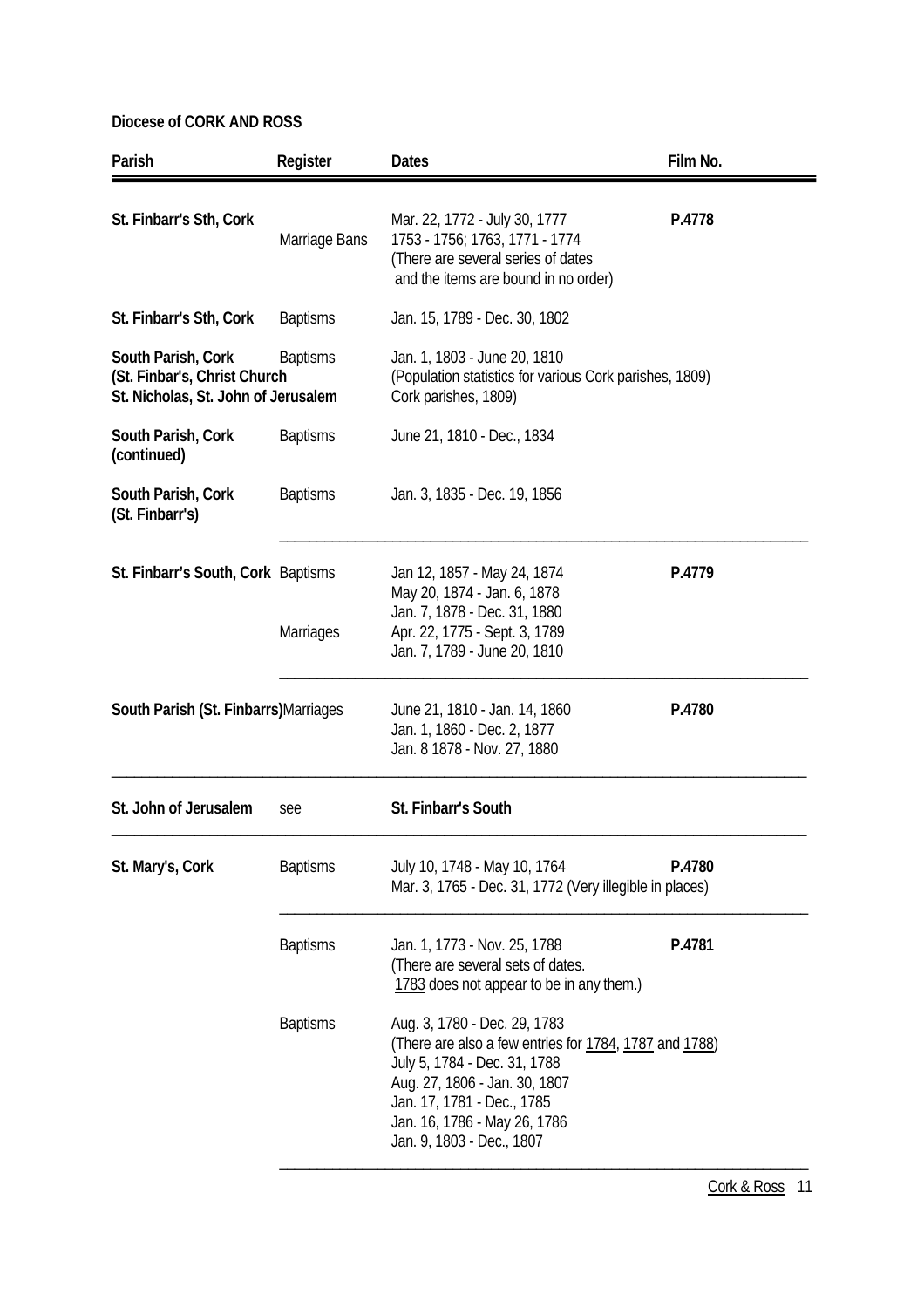| Parish                          | Register                                        | <b>Dates</b>                                                                                                            | Film No. |
|---------------------------------|-------------------------------------------------|-------------------------------------------------------------------------------------------------------------------------|----------|
| St. Mary's, Cork<br>(continued) | <b>Baptisms</b>                                 | Jan. 18, 1789 - Dec. 30, 1802<br>Jan., 1808 - Mar. 26, 1834                                                             | P.4782   |
|                                 | <b>Baptisms</b>                                 | Nov. 30, 1833 - Oct. 6, 1853<br>Nov. 10, 1852 - July 4, 1869                                                            | P.4783   |
|                                 | <b>Baptisms</b>                                 | June 21, 1869 - Oct. 25, 1878<br>Oct. 27, 1878 - Dec. 31, 1880                                                          | P.4784   |
|                                 | <b>Baptisms</b><br>Marriages                    | Mar., 1831 - 1834<br>March 1831 - 1834<br>(A collection of odd leaves from<br>other registers, with many gaps).         |          |
|                                 | Baptisms and<br><b>Marriages</b>                | Odd pages, incomplete, containing<br>miscellaneous entries 1846 - 53                                                    |          |
|                                 | Marriages                                       | July 10, 1748 - May 30, 1764<br>Apr. 16, 1765 - Nov. 19, 1788<br>(Several pages are out of chronological order).        |          |
|                                 | <b>Marriages</b>                                | Jan. 7, 1789 - Dec. 26, 1812<br>Jan. 7, 1813 - Nov. 25, 1845<br>Jan. 14, 1845 - Dec. 30, 1880                           | P.4785   |
| St. Nicholas                    | see                                             | St. Finbarr's South                                                                                                     |          |
| St. Patrick's, Cork             | <b>Baptisms</b><br>Marriages                    | Oct. 7, 1831 - Jan. 3, 1851<br>July 16, 1832 - June 29, 1851<br>(There are only a few entries for the period 1831-1834) | P.4788   |
|                                 | <b>Baptisms</b>                                 | Nov. 20, 1836 - Mar. 27, 1872                                                                                           |          |
|                                 | Marriages                                       | Apr. 1, 1872 - Dec. 29, 1880<br>Nov. 19, 1836 - Dec. 20, 1880                                                           |          |
| SS. Peter & Paul's<br>Cork      | <b>Baptisms</b><br>Marriages<br><b>Baptisms</b> | Apr. 24, 1776 - Oct. 22, 1776<br>Apr. 30, 1766 - Sept. 18, 1776<br>Nov. 14, 1780 - Jan. 21, 1798                        | P.4785   |
|                                 | <b>Baptisms</b><br>Marriages                    | Jan. 21, 1798 - Sept. 23, 1803<br>Oct. 22, 1780 - Oct. 6, 1803                                                          | P.4786   |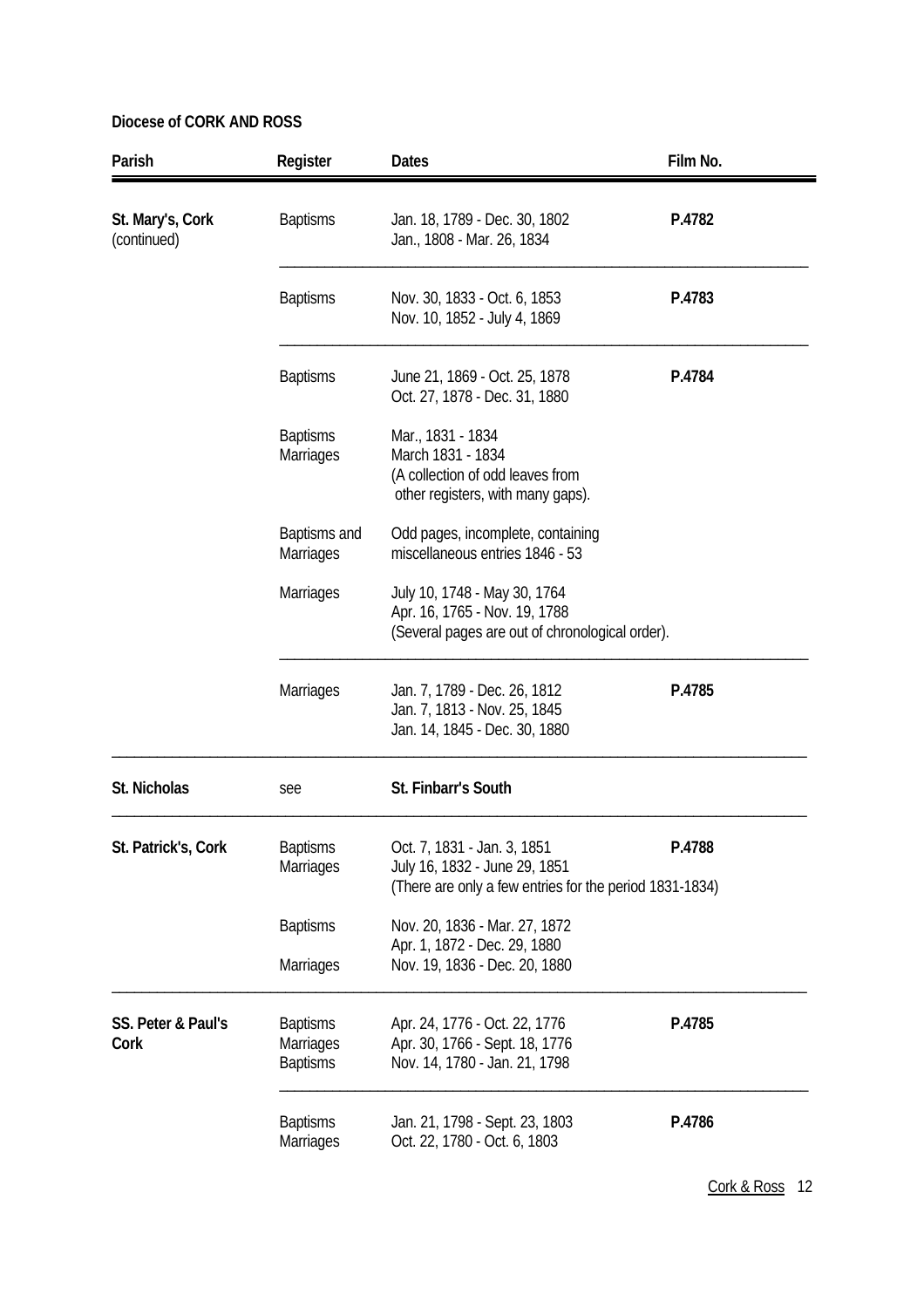| Parish                                 | Register                                        | <b>Dates</b>                                                                                               | Film No. |
|----------------------------------------|-------------------------------------------------|------------------------------------------------------------------------------------------------------------|----------|
| SS. Peter & Paul's<br>Cork (continued) | <b>Baptisms</b><br><b>Marriages</b>             | Jan. 1, 1809 - June 17, 1811<br>Jan. 22, 1809 - Aug. 23, 1810<br>July 22, 1814 - Aug. 30, 1817             | P.4786   |
|                                        | <b>Baptisms</b><br>Marriages                    | April, 1834 - May 31, 1840<br>May 5, 1834 - May 30, 1840<br>(There are also a few pages for 1825 and 1827) |          |
|                                        | <b>Baptisms</b><br>Marriages<br><b>Baptisms</b> | Jan. 15, 1837 - Dec. 30, 1855<br>Jan. 17, 1838 - Dec. 3, 1853<br>Feb 1, 1856 - Feb. 28, 1870               |          |
| SS. Peter & Paul's<br>Cork (continued) | Marriages<br><b>Baptisms</b><br>Marriages       | Jan. 3, 1856 - Sept. 13, 1870<br>Mar. 3, 1870 - Dec. 25, 1880<br>Sept. 17, 1870 - Nov. 27, 1880            | P.4787   |
| Schull                                 | see                                             | East Schull                                                                                                |          |
| See also                               |                                                 | <b>West Schull</b>                                                                                         |          |
| <b>Sherkin</b>                         | see                                             | Rath and the Islands                                                                                       |          |
| Skibbereen<br>(Creagh and Sullon)      | <b>Baptisms</b>                                 | Mar. 27, 1814 - Dec. 31, 1826<br>Jan. 6, 1827 - Dec. 31, 1864                                              | P.4774   |
|                                        | <b>Baptisms</b>                                 | Jan. 1, 1865 - Oct. 16, 1880                                                                               | P.4775   |
| Skibbereen & Rath                      | Marriages                                       | Nov. 9, 1837 - Oct. 16, 1880                                                                               |          |
| See also                               |                                                 | Creagh                                                                                                     |          |
| <b>South Parish</b>                    | see                                             | St. Finbarr's South                                                                                        |          |
| Sullon                                 | see                                             | Skibbereen                                                                                                 |          |
| Templebrigid                           | see                                             | Carrigaline                                                                                                |          |
| <b>Templefines</b>                     | see                                             | Ringrone                                                                                                   |          |
| Templemartin                           | see                                             | Murragh                                                                                                    |          |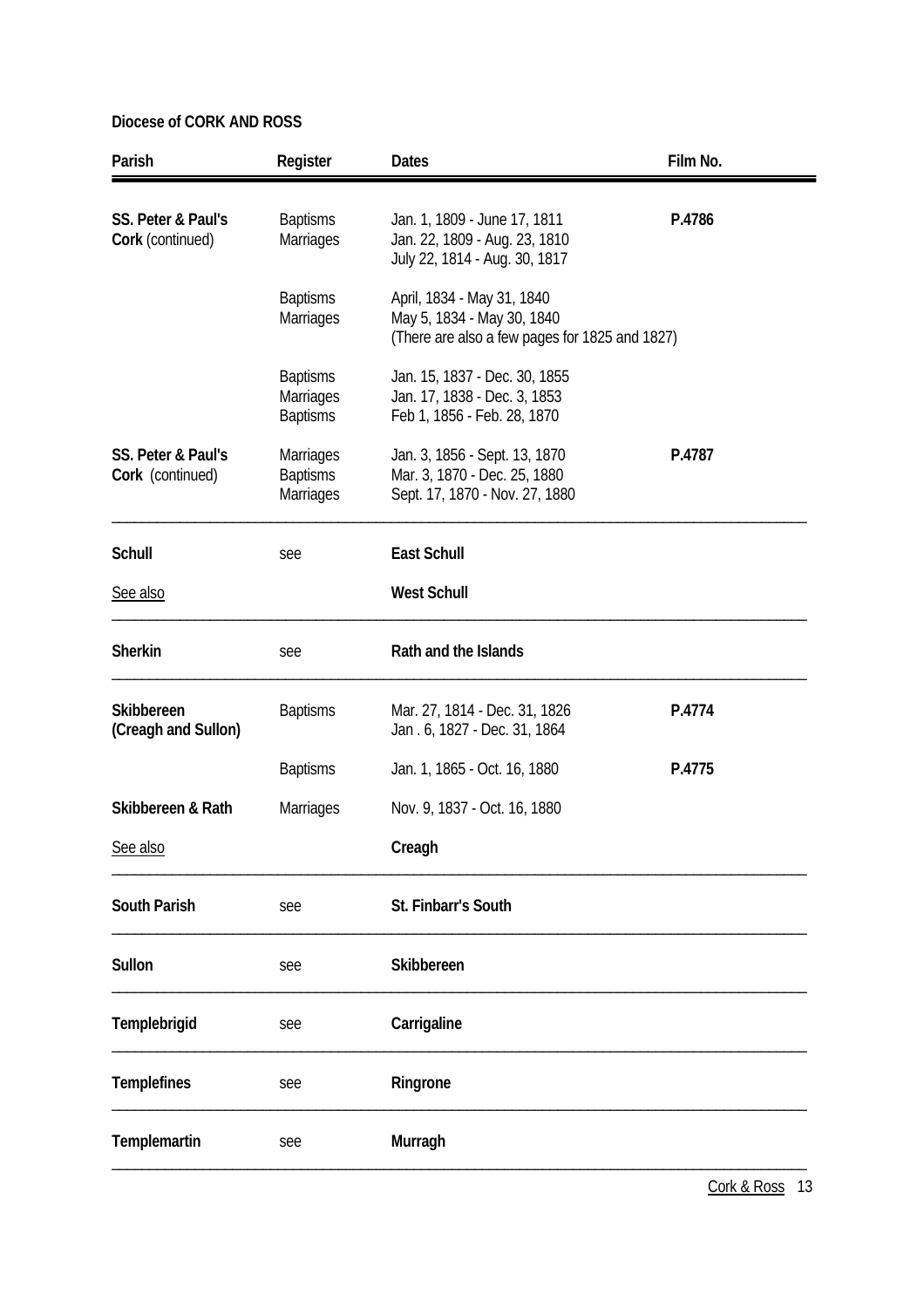| Parish                                    | Register                            | <b>Dates</b>                                                                                                  | Film No. |
|-------------------------------------------|-------------------------------------|---------------------------------------------------------------------------------------------------------------|----------|
| Timoleague                                | <b>Baptisms</b><br><b>Marriages</b> | Nov., 1842 - Dec. 24, 1880<br>Apr. 6, 1843 - Feb. 10, 1880                                                    | P.4773   |
| See also                                  |                                     | Lislee                                                                                                        |          |
| <b>Tracton Abbey</b>                      | see                                 | Kinalea                                                                                                       |          |
| Watergrasshill<br>(Ardnageeha)            | <b>Baptisms</b>                     | Jan. 5, 1836 - Dec. 24, 1855<br>Jan. 21, 1856 - Dec. 21, 1880                                                 | P.4790   |
| West Schull (Goleen)                      | <b>Baptisms</b><br><b>Marriages</b> | Jan. 1, 1827 - Feb. 24, 1864<br>Jan. 25, 1827 - Feb. 9, 1864<br>(In mutilated condition. Some pages missing.) | P.4800   |
| <b>West Schull and Kilmoe</b><br>(Goleen) | <b>Baptisms</b><br><b>Marriages</b> | Nov. 15, 1863 - Dec. 20, 1880<br>Apr. 9, 1864 - Apr. 27, 1880                                                 |          |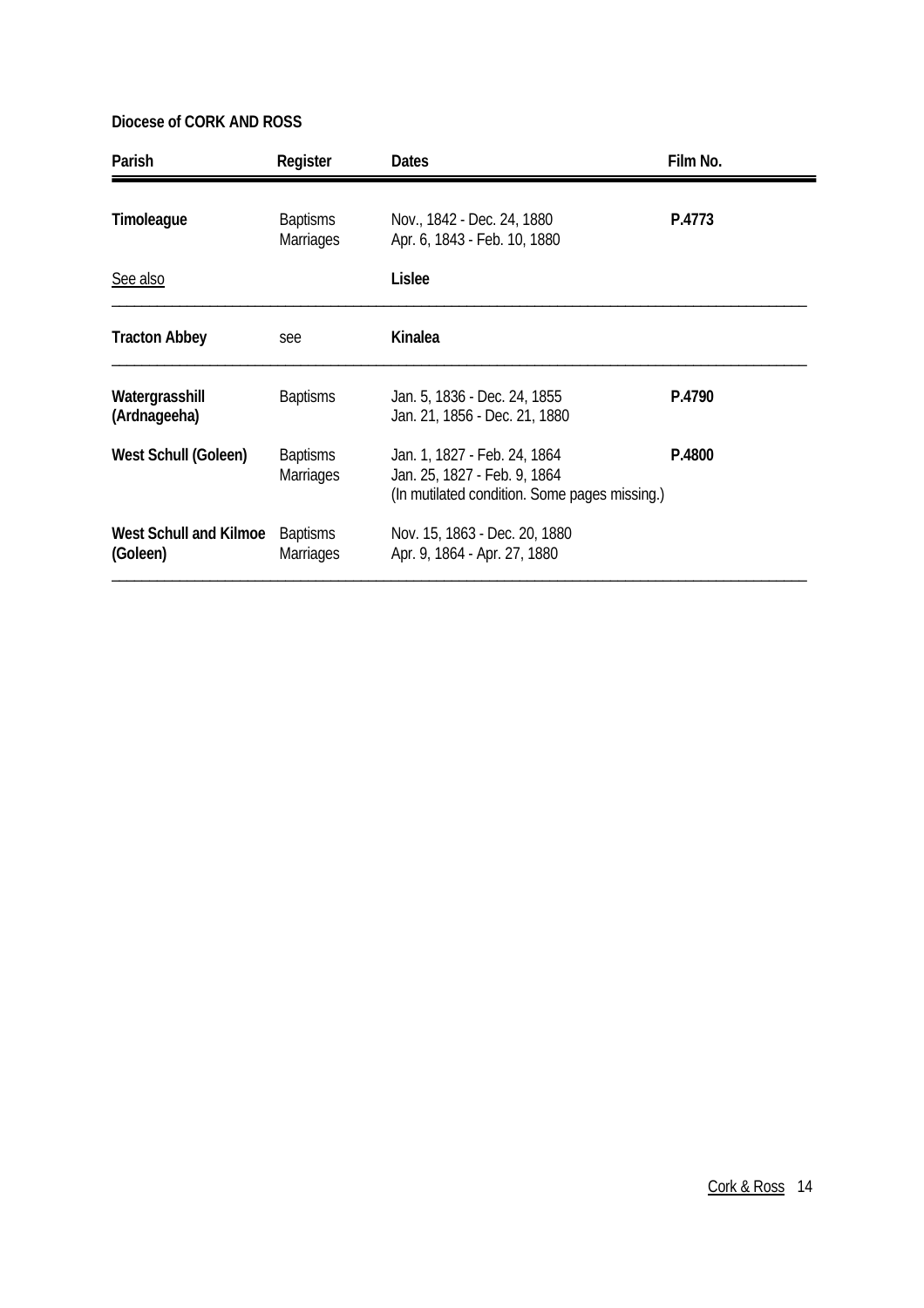| Parish                                         | Register                            | Date                                                                                        | Film No. |
|------------------------------------------------|-------------------------------------|---------------------------------------------------------------------------------------------|----------|
| Aughadowney<br>(Aghadowney)                    | see                                 | Killowen                                                                                    |          |
| Aghanlo                                        | see                                 | Drumachose                                                                                  |          |
| See also                                       |                                     | Tamlaghtard                                                                                 |          |
| Aghyaran                                       | see                                 | Termonamongan                                                                               |          |
| Ardstraw                                       | see                                 | Cappagh                                                                                     |          |
| <b>Ardstraw East</b><br>(Newtownstewart)       | <b>Baptisms</b><br>Marriages        | Dec. 18, 1861 - Dec. 24, 1880<br>Dec.(?) 8, 1860 - Oct. 13, 1880                            | P.5765   |
| <b>Ardstraw West</b>                           | <b>Baptisms</b>                     | June 3, 1846 - Mar. 10, 1850<br>Jan. 18, 1852 - Jan. 30, 1877                               | P.5767   |
|                                                | <b>Baptisms</b>                     | Nov. 23, 1873 - Dec. 19, 1880<br>Dec. 25, 1877 - Dec. 26, 1880                              |          |
|                                                | <b>Marriages</b>                    | May 15, 1843 - Apr. 17, 1878<br>Feb. 10, - Oct. 27, 1880                                    |          |
| <b>Badoney Lower</b><br>& Greencastle (Gortin) | <b>Baptisms</b><br><b>Marriages</b> | Oct. 15, 1865 - Dec. 31, 1880<br>Nov. 27, 1865 - Dec. 19, 1880                              | P.5765   |
| Badoney Upper (Cranagh) Marriages              |                                     | Oct. 31, 1866 - Dec. 24, 1880                                                               | P.5765   |
| Ballinascreen& Dungiven Baptisms               |                                     | Nov. 20, 1825 - Feb. 21, 1834                                                               | P.5764   |
| (Dungiven to 1834)                             | Marriages                           | June 5, 1836 - May 31, 1863<br>Nov. 29, 1825 - Feb. 11, 1834<br>Apr. 3, 1834 - May 17, 1863 |          |
|                                                | Deaths                              | Nov. 27, 1825 - Apr. 23, 1832                                                               |          |
| <b>Ballinascreen</b><br>(Draperstown)          | <b>Baptisms</b><br><b>Marriages</b> | June 1, 1863 - Dec. 28, 1880<br>June 3, 1863 - Oct. 17, 1880                                |          |
| See also                                       |                                     | Dungiven                                                                                    |          |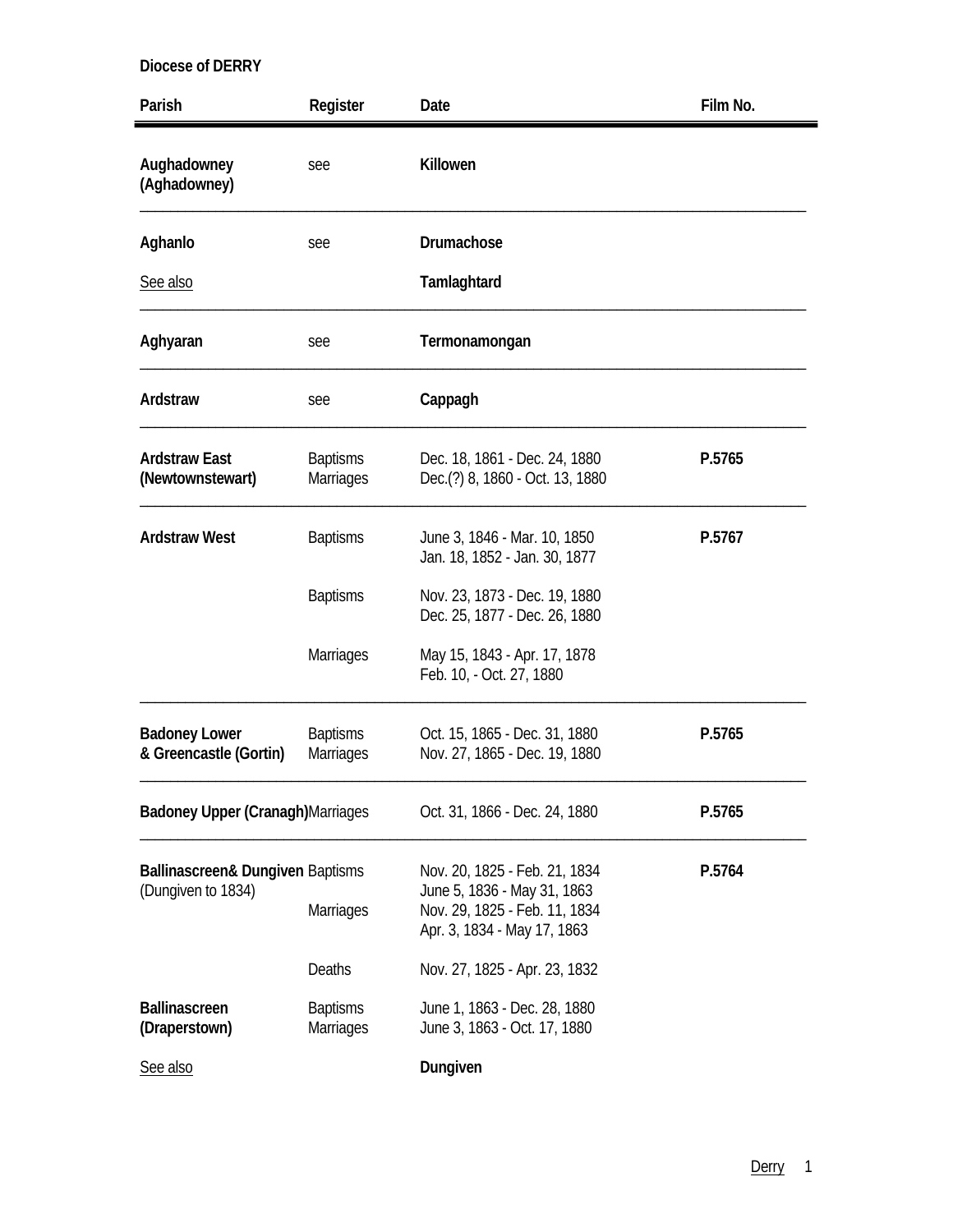| Parish                             |                              | Register                                             | Date                                                                                            | Film No. |
|------------------------------------|------------------------------|------------------------------------------------------|-------------------------------------------------------------------------------------------------|----------|
| <b>Ballyscullion</b><br>(Bellaghy) |                              | <b>Baptisms</b><br><b>Marriages</b>                  | Sept. 8, 1844 - Dec. 22, 1880<br>Sept. 14, 1844 - Nov. 2, 1880                                  | P.5763   |
| Banagher                           |                              | <b>Baptisms</b>                                      | Jan. 16, 1848 - July 21, 1878 (Incomplete)                                                      | P.5764   |
|                                    |                              | Marriages                                            | Dec. 24, 1851 - Jan. 6, 1878 (Incomplete)                                                       |          |
| <b>Bellaghy</b>                    |                              | see                                                  | <b>Ballyscullion</b>                                                                            |          |
| <b>Buncrana</b>                    |                              | see                                                  | <b>Desertegney</b>                                                                              |          |
| Burt & Inch (Fahan)                |                              | <b>Baptisms</b><br>Marriages<br><b>Deaths</b>        | Nov. 20, 1859 - Sept. 26, 1880<br>Jan. 7, 1856 - Sept. 30, 1880<br>Apr. 21, 1860 - July 9, 1866 | P.5466   |
| Camus                              |                              | see                                                  | Clonleigh                                                                                       |          |
| Cappagh<br>(Ardstraw)              |                              | <b>Baptisms</b><br><b>Marriages</b><br><b>Deaths</b> | July 16, 1843 - Dec. 6, 1880<br>July 24, 1843 - Nov. 20, 1880<br>July 21, 1843 - Jan. 13, 1865  | P.5766   |
|                                    |                              | <b>Baptisms</b>                                      | June 12, 1846 - Oct., 1863<br>(Only one page of entries)                                        | P.5765   |
| Carndonagh (Donagh)                |                              | <b>Baptisms</b><br><b>Marriages</b>                  | Jan. 23, 1847 - Oct. 16, 1873<br>Jan. 12, 1849 - Sept. 11, 1873                                 | P.5465   |
|                                    |                              | <b>Baptisms</b>                                      | Nov. 23, 1873 - Dec. 26, 1880                                                                   |          |
|                                    |                              | <b>Marriages</b>                                     | Nov. 23, 1873 - Nov. 7, 1880                                                                    |          |
| Castlederg                         |                              | see                                                  | <b>Ardstraw West</b>                                                                            |          |
| Claudy                             | see                          |                                                      | <b>Cumber Upper</b>                                                                             |          |
| Clonca (Malin)                     | <b>Baptisms</b><br>Marriages |                                                      | Nov. 2, 1856 - Dec. 8, 1880<br>Apr. 22, 1870 - Dec. 26, 1880                                    | P.5465   |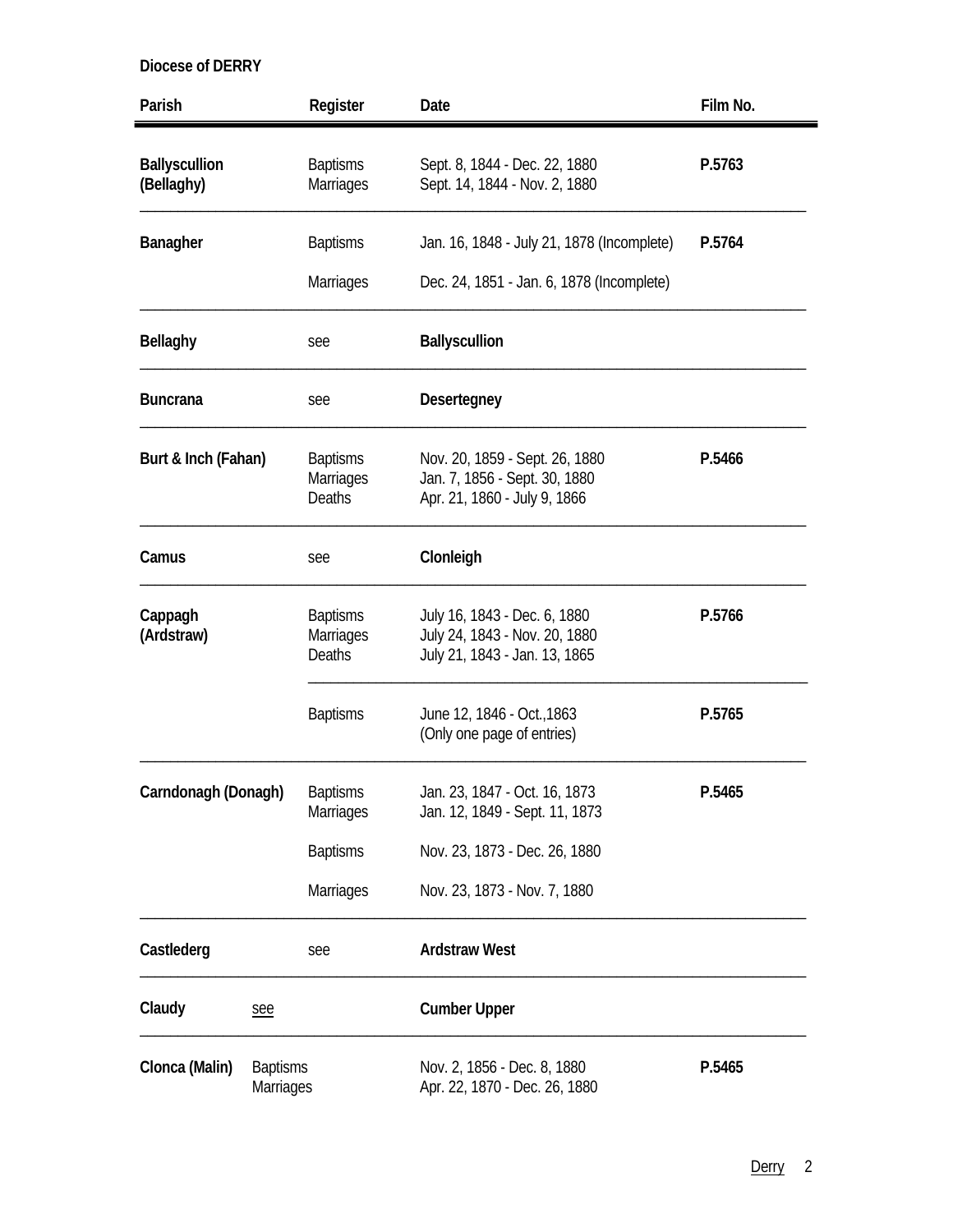| Parish                               | Register                            | Date                                                                                                                                                                                   | Film No. |
|--------------------------------------|-------------------------------------|----------------------------------------------------------------------------------------------------------------------------------------------------------------------------------------|----------|
| Clonca (Malin)<br>(continued)        | <b>Baptisms</b><br><b>Marriages</b> | May 5, 1868 - Dec. 26, 1880<br>Jan. 14, 1877 - Dec. 6, 1880                                                                                                                            | P.5465   |
| Clonleigh & Camus<br>(Strabane)      | <b>Baptisms</b><br><b>Marriages</b> | Apr. 1, 1773 - Feb. 22, 1795<br>Jan. 10 1836 - May 18, 1837<br>Mar. 3, 1853 - Sept. 7, 1879<br>Aug. 1788 - Sept. 14, 1781<br>1843 - Sept. 2, 1879<br>(The dates are in several groups) | P.5766   |
| Camus (Strabane)                     | <b>Baptisms</b><br>Marriages        | Mar. 12, 1853 - Mar. 25, 1870<br>Nov. 14, 1853 - Apr. 20, 1870                                                                                                                         |          |
|                                      | <b>Baptisms</b><br>Marriages        | May 1, 1864 - Dec. 31, 1880<br>Nov. 12, 1869 - Dec. 10, 1880                                                                                                                           |          |
| Clonleigh                            | <b>Marriages</b>                    | Sept. 19, 1879 - Nov. 13, 1880                                                                                                                                                         |          |
| Clonmany                             | <b>Baptisms</b>                     | Jan. 12, 1852 - Dec. 30, 1880                                                                                                                                                          | P.5465   |
| Coleraine                            | see                                 | Killowen                                                                                                                                                                               |          |
| Cranagh                              | see                                 | <b>Badoney Upper</b>                                                                                                                                                                   |          |
| Creggan                              | see                                 | Faughanvale                                                                                                                                                                            |          |
| Culdaff                              | <b>Baptisms</b>                     | Jan. 3, 1838 - Nov. 6, 1841<br>June 7, 1847 - Dec. 13, 1880                                                                                                                            | P.5466   |
|                                      | <b>Marriages</b>                    | Jan. 14, 1849 - Dec. 19, 1880                                                                                                                                                          |          |
| Culduff                              | see                                 | Culdaff                                                                                                                                                                                |          |
| <b>Cumber Lower</b>                  | see                                 | Faughanvale                                                                                                                                                                            |          |
| Cumber Upper &<br>Learmount (Claudy) | <b>Baptisms</b><br>Marriages        | May 18, 1880 - Dec. 27, 1880<br>Sept. 20, 1863 - Dec. 28, 1880                                                                                                                         | P.5762   |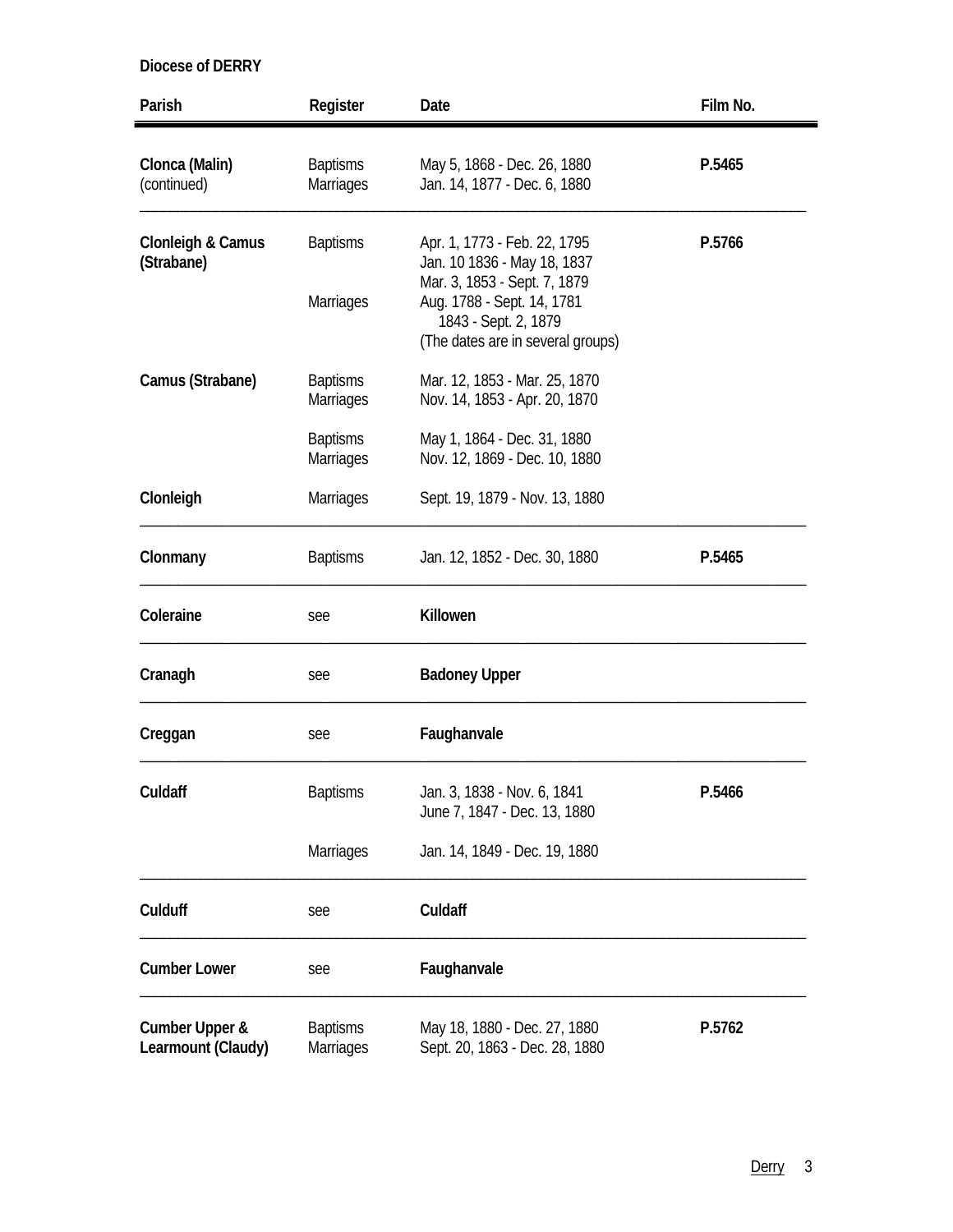| Parish                                                   | Register                                             | Date                                                                                                                                | Film No. |
|----------------------------------------------------------|------------------------------------------------------|-------------------------------------------------------------------------------------------------------------------------------------|----------|
| Desertegney &<br>Lower Fahan (Buncrana) Marriages        | <b>Baptisms</b>                                      | Dec. 3, 1864 - Dec. 21, 1880<br>Nov. 9, 1871 - Dec. 30, 1880                                                                        | P.5465   |
| Desertmartin &<br>Kilcronaghan                           | <b>Baptisms</b><br><b>Marriages</b><br><b>Deaths</b> | Nov. 1, 1848 - Dec. 19, 1880<br>Nov. 13, 1848 - Nov. 27, 1880<br>Nov. 11, 1848 - Dec. 6, 1880                                       | P.5765   |
| <b>Desertohill</b>                                       | see                                                  | <b>Kilrea</b>                                                                                                                       |          |
| Donagh                                                   | see                                                  | Carndonagh                                                                                                                          |          |
| Donaghedy (Donemana,<br>Dunmanagh)                       | <b>Baptisms</b><br>Marriages<br>Deaths               | Apr. 1, 1854 - June 28, 1863<br>Nov. 11, (1858?) - July 11, 1859<br>(Dec.?) 13, 1862 - May 31, 1863<br>Dec. 4, 1857 - July 15, 1859 | P.5761   |
|                                                          | <b>Baptisms</b>                                      | Sept. 1, 1863 - Dec. 11, 1880                                                                                                       |          |
| Donaghmore                                               | <b>Baptisms</b><br>Marriages                         | Nov. 16, 1840 - Dec. 20, 1863<br>Apr. 16, 1846 - Nov. 28, 1863                                                                      | P.5767   |
|                                                          | <b>Baptisms</b><br>Marriages                         | Jan. 1, 1864 - Dec. 18, 1880<br>Jan. 1, 1864 - Nov. 14, 1880                                                                        |          |
| Donemana /<br>Dunmanagh                                  | see                                                  | Donaghedy                                                                                                                           |          |
| Draperstown                                              | see                                                  | Ballinascreen                                                                                                                       |          |
| Drumachose, Tamlaght,<br>Finlagan, Aghanlo<br>(Limavady) | <b>Baptisms</b><br>Marriages<br><b>Deaths</b>        | Dec., 1855 - Dec. 25, 1861<br>Apr. 9, 1856 - Dec. 18, 1861<br>May 2, 1859 - Dec. 10, 1869                                           | P5761    |
|                                                          | <b>Baptisms</b><br><b>Baptisms</b><br>(Ballykelly)   | Jan. 12, 1862 - Dec. 26, 1880<br>Jan. 3, 1862 - June 9, 1879                                                                        |          |
|                                                          | Marriages                                            | Apr. 20,1 862 - Dec. 23, 1880                                                                                                       |          |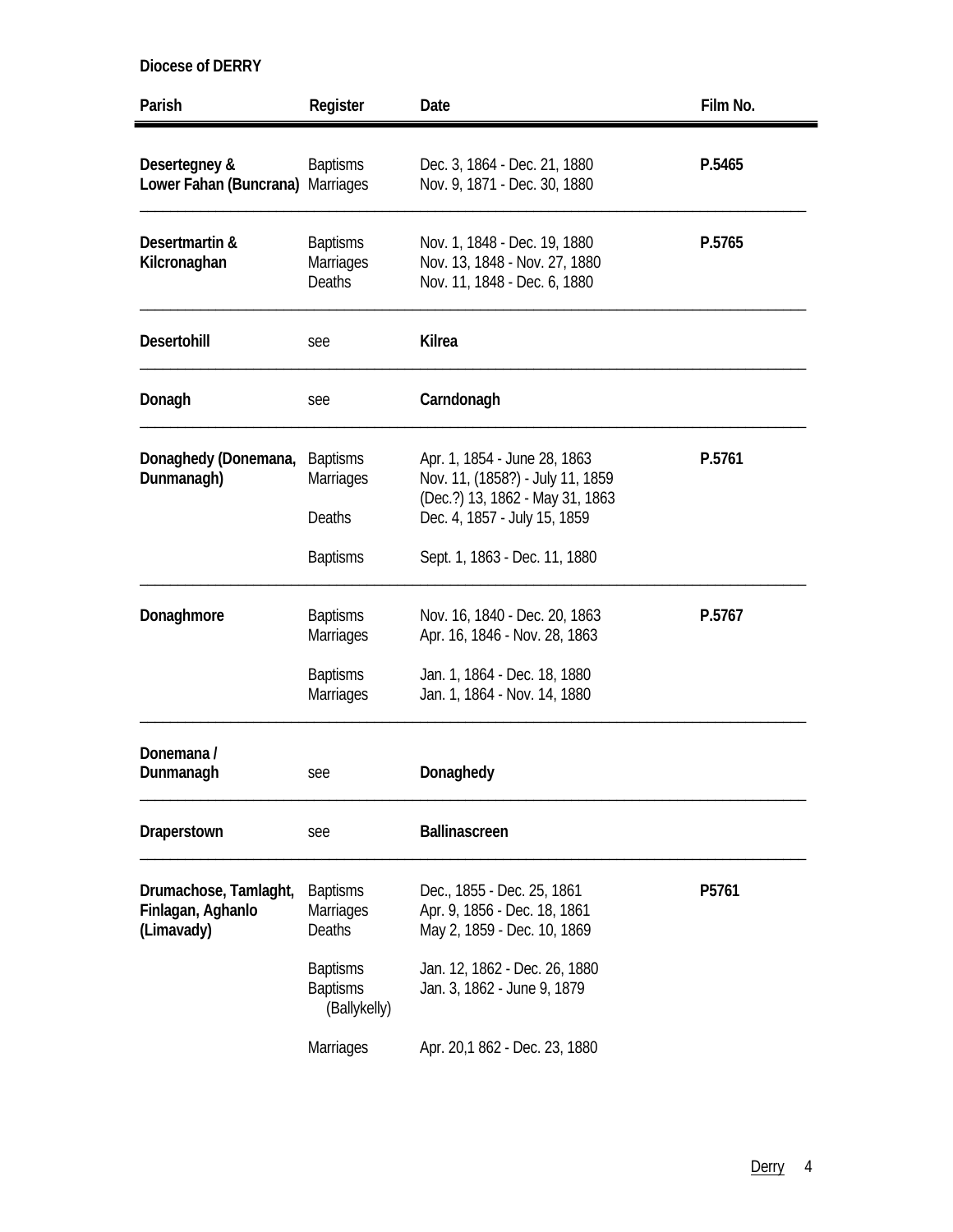| Parish                                                  | Register                                      | Date                                                                                          | Film No. |
|---------------------------------------------------------|-----------------------------------------------|-----------------------------------------------------------------------------------------------|----------|
| Drumquin                                                | see                                           | Langfield                                                                                     |          |
| Drumragh (Omagh)                                        | <b>Baptisms</b>                               | May - Nov., 1846                                                                              | P.5765   |
|                                                         | Marriages                                     | Nov. 13, 1853 - Dec. 22, 1880<br>June - Aug., 1846                                            |          |
|                                                         | Deaths                                        | Nov. 7, 1853 - Dec. 26, 1880<br>May - Sept., 1846<br>Nov. 23, 1853 - Dec. 11, 1880            |          |
|                                                         | <b>Baptisms</b>                               | Index to Baptisms 1846 - 1879                                                                 |          |
| Dunamanagh                                              | <b>Marriages</b><br>Deaths<br><b>Baptisms</b> | Nov. 11, 1857 - July 11, 1859<br>Dec. 4, 1857 - July 15, 1859<br>Apr. 1, 1854 - June 28, 1863 | P.5466   |
| Dunboe                                                  | see                                           | Killowen                                                                                      |          |
| Dungiven                                                | <b>Baptisms</b><br><b>Deaths</b>              | July 4, 1847 - May 4, 1963<br>Mar. 4, 1870 - Dec. 31, 1871                                    | P.5764   |
|                                                         | <b>Baptisms</b>                               | Sept. 7, 1863 - Dec. 26, 1880                                                                 |          |
|                                                         | Marriages                                     | Sept. 29, 1864 - Dec. 26, 1880                                                                |          |
| See also                                                |                                               | <b>Ballinascreen</b>                                                                          |          |
| Errigal (Garvagh)                                       | <b>Baptisms</b><br>Marriages                  | Apr. 26, 1846 - Dec. 15, 1880<br>Feb. 25, 1873 - Dec. 23, 1880                                | P.5764   |
| Fahan                                                   | see                                           | Desertegney                                                                                   |          |
| See also                                                |                                               | <b>Burt</b>                                                                                   |          |
| Faughanvale &<br><b>Cumber Lower (Creggan) Baptisms</b> | <b>Marriages</b>                              | Nov. 4, 1860 - Nov. 2, 1880<br>Sept. 1863 - Dec. 25, 1880                                     | P.5762   |
| Feeny                                                   | see                                           | Banagher                                                                                      |          |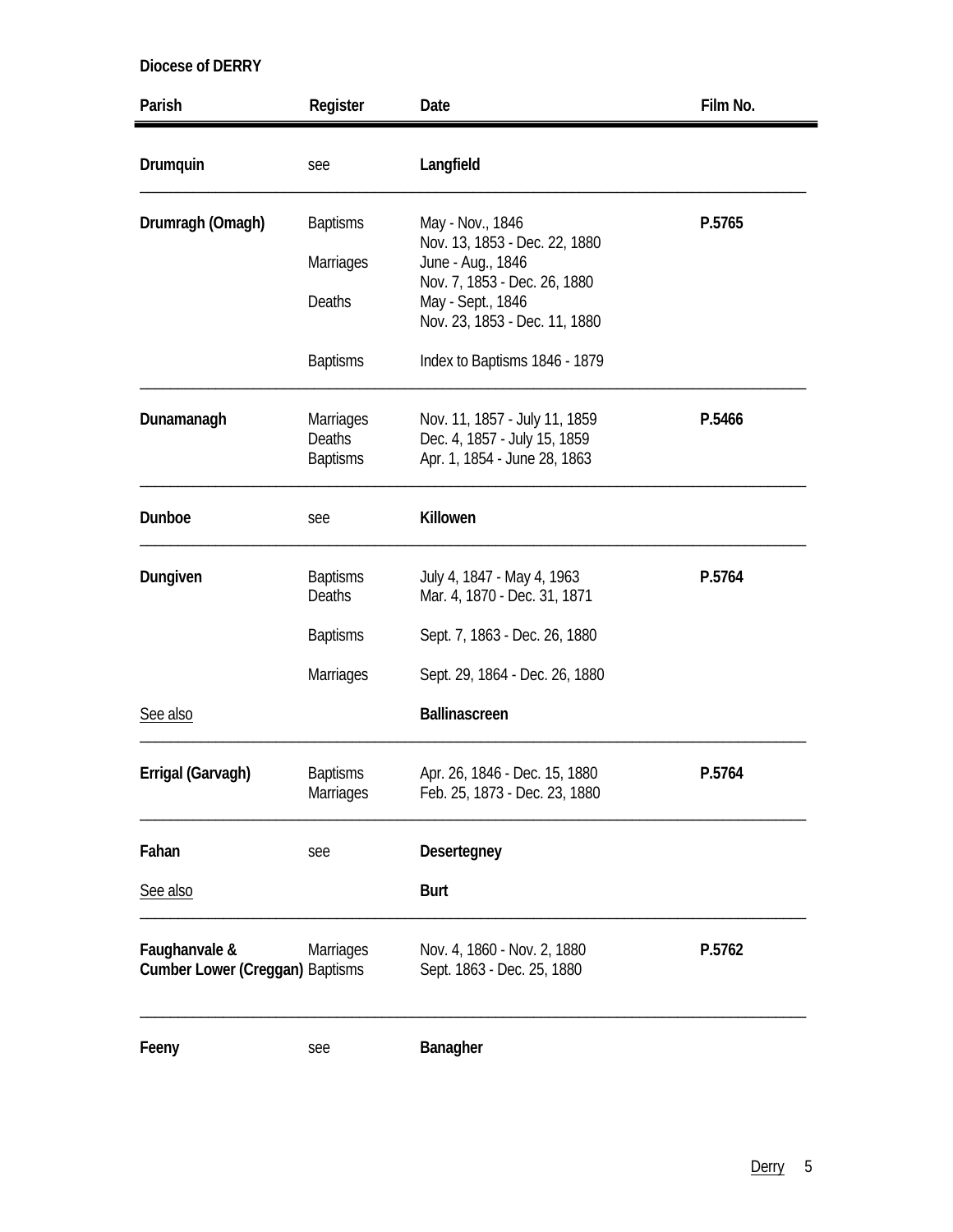| Parish                                                                | Register                          | Date                                                                                           | Film No. |
|-----------------------------------------------------------------------|-----------------------------------|------------------------------------------------------------------------------------------------|----------|
| Finlagan                                                              | see                               | Drumachose                                                                                     |          |
| Garvagh                                                               | see                               | Errigal                                                                                        |          |
| Glendermott (Waterside) Baptisms                                      | <b>Marriages</b>                  | Jan. 6, 1864 - Nov. 29, 1874<br>Dec. 1, 1874 - Dec. 26, 1880<br>Jan. 7, 1864 - Nov. 30, 1880   | P.5761   |
| Gortin                                                                | see                               | <b>Badoney Lower</b>                                                                           |          |
| Greencastle                                                           | see                               | <b>Badoney Lower</b>                                                                           |          |
| Greenlough (Portglenone, Baptisms<br>Tamlaght O'Crilly)               | <b>Marriages</b><br><b>Deaths</b> | Oct. 5, 1846 - Dec. 29, 1880<br>June 14, 1846 - Dec. 25, 1880<br>June 21, 1846 - Aug. 18, 1870 | P.5763   |
| Iskaheen                                                              | <b>Baptisms</b>                   | Sept. 19 1858 - Dec. 26, 1880                                                                  | P.5466   |
| Inch                                                                  | see                               | <b>Burt</b>                                                                                    |          |
| Kilcronaghan                                                          | see                               | <b>Desertmartin</b>                                                                            |          |
| Killowen, Dunbo,<br>Macosquin & Aughadowey<br>(St. John's, Coleraine) | <b>Baptisms</b>                   | Aug. 4, 1843 - Aug. 2, 1863<br>Aug. 29, 1863 - Dec. 13, 1880                                   | P.5767   |
| Killyclogher                                                          | see                               | Cappagh                                                                                        |          |
| Killygordon                                                           | see                               | Donaghmore                                                                                     |          |
| Killylough                                                            | see                               | Maghera                                                                                        |          |
| Kilrea                                                                | Bapt., Marr.,<br>& Deaths         | Aug. 23, 1846 - Dec. 26, 1860                                                                  | P.5763   |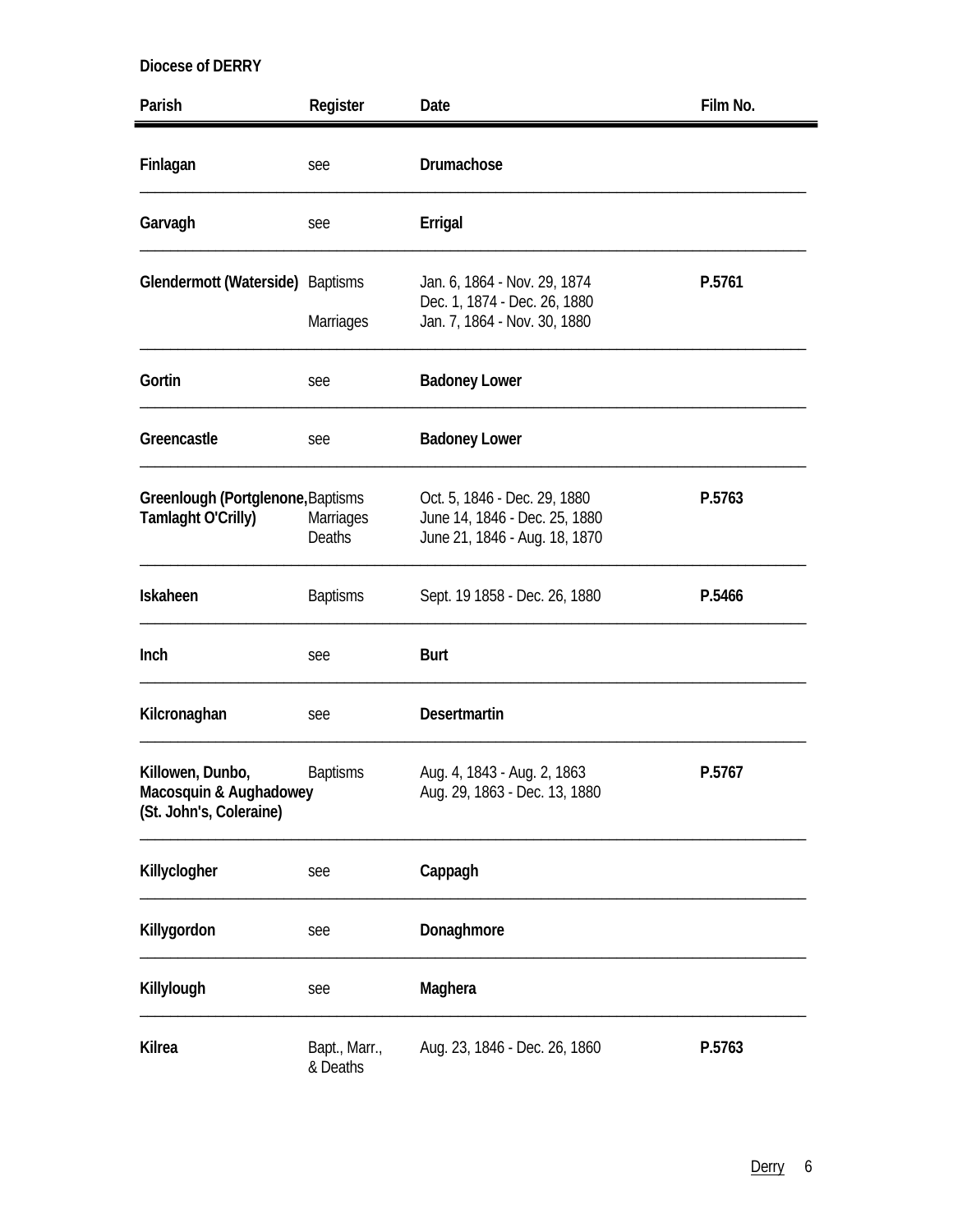| Parish                       | Register                                      | Date                                                                                             | Film No. |
|------------------------------|-----------------------------------------------|--------------------------------------------------------------------------------------------------|----------|
| <b>Kilrea</b><br>(continued) | Baptisms,<br>Marriages and<br>Deaths          | Jan. 1861 - Mar. 12, 1877<br>(Baptisms to Aug. 1865 only)                                        | P.5764   |
| Langfield<br>(Drumquin)      | <b>Baptisms</b><br>Marriages<br><b>Deaths</b> | Sept. 6, 1846 - Dec. 18, 1880<br>Sept. 17, 1846 - Oct. 18, 1880<br>July 18, 1853 - Feb. 2, 1856  | P.5765   |
| Lavey                        | see                                           | Termoneeny                                                                                       |          |
| Learmount                    | see                                           | <b>Cumber Upper</b>                                                                              |          |
| Leckpatrick<br>(Strabane)    | <b>Baptisms</b><br><b>Marriages</b>           | Sept. 13, 1863 - Dec. 12, 1880<br>Oct. 25, 1863 - Nov. 16, 1880                                  | P.5767   |
| Lifford                      | see                                           | Clonleigh                                                                                        |          |
| Limavady                     | see                                           | Drumachose                                                                                       |          |
| <b>Long Tower</b>            | see                                           | St. Columb's                                                                                     |          |
| Macosquin                    | see                                           | Killowen                                                                                         |          |
| Maghera & Killylough         | <b>Baptisms</b><br>Marriages<br>Deaths        | Mar. 17, 1841 - Oct. 18, 1857<br>May 13, 1841 - May 11, 1853<br>May 18, 1848 - Sept. 7, 1857     | P.5763   |
|                              | <b>Baptisms</b><br>Marriages<br><b>Deaths</b> | Oct. 25, 1857 - Dec. 28, 1880<br>Oct. 25, 1857 - Nov. 16, 1880<br>Oct. 29, 1857 - Sept. 15, 1880 |          |
| Magilligan                   | see                                           | Tamlaghtard                                                                                      |          |
| Malin                        | see                                           | Clonca                                                                                           |          |
| Melmount                     | see                                           | Mourne                                                                                           |          |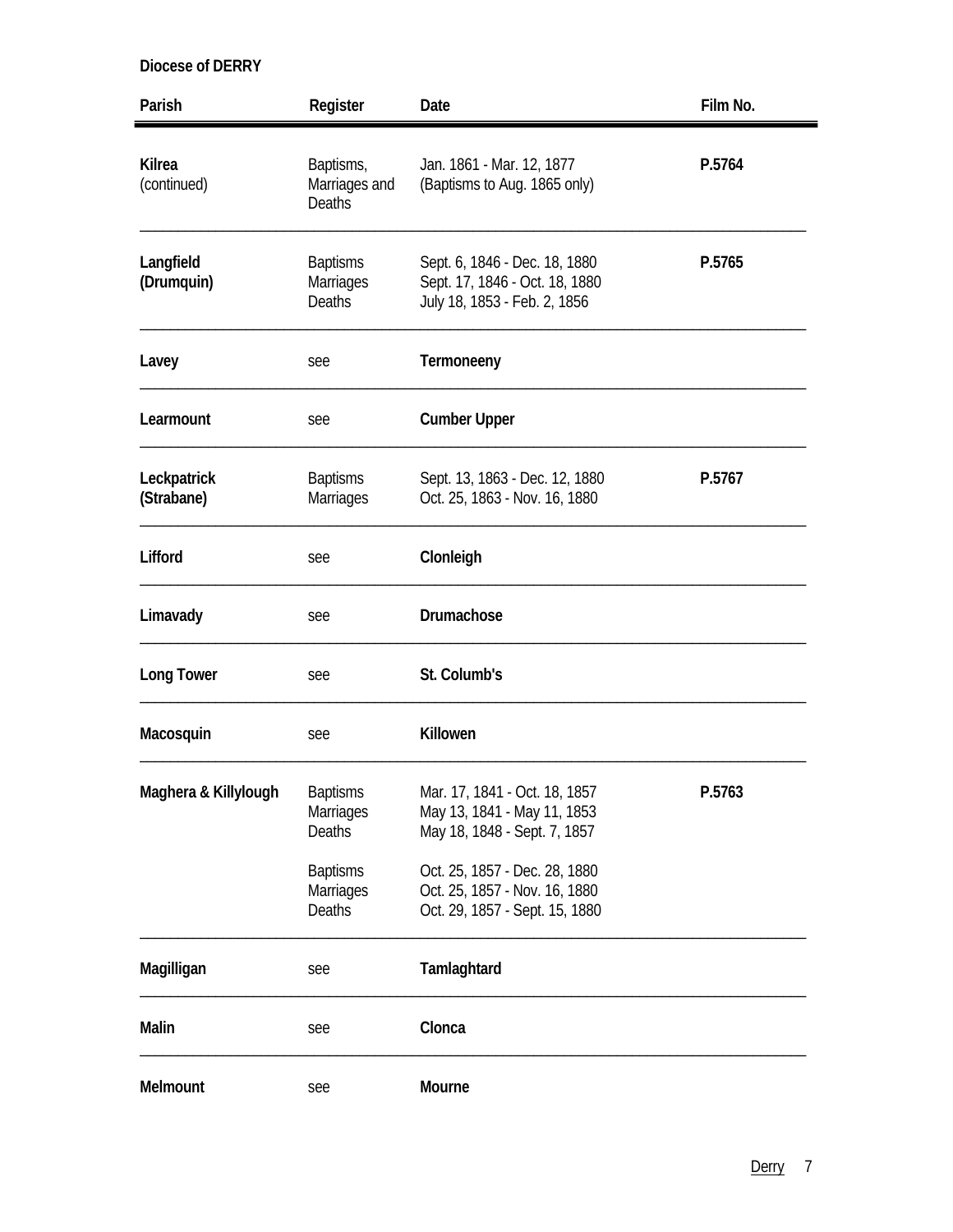| Parish                                             | Register                                      | Date                                                                                             | Film No.                                       |
|----------------------------------------------------|-----------------------------------------------|--------------------------------------------------------------------------------------------------|------------------------------------------------|
| Mourne (Strabane)                                  | <b>Baptisms</b><br>Marriages                  | Jan. 6, 1866 - Dec. 29, 1880<br>Apr. 1, 1866 - Dec. 3, 1880 (A modern transcript)                | P.5767                                         |
| <b>Moville</b>                                     | <b>Baptisms</b><br>Marriages<br><b>Deaths</b> | Nov. 7, 1847 - Dec. 28, 1880<br>Nov. 4, 1847 - Dec. 12, 1880<br>Nov. 2, 1847 - July 23, 1854     | P.5466                                         |
| Newtownstewart                                     | see                                           | <b>Ardstraw East</b>                                                                             |                                                |
| Plumbridge                                         | see                                           | <b>Badoney Upper</b>                                                                             |                                                |
| Portglenone                                        | see                                           | Greenlough                                                                                       |                                                |
| St. Columb's, Long<br>Tower, Derry<br>(Templemore) | <b>Baptisms</b><br><b>Marriages</b>           | Oct. 12, 1823 - Sept. 10, 1826<br>Nov. 28, 1823 - Sept. 6, 1826<br>Mar. 28, 1835 - July 20, 1836 | P.5762                                         |
|                                                    | <b>Baptisms</b>                               |                                                                                                  | Sept. 3, 1836 - Dec. 1851 (In three sections.) |
|                                                    | Marriages                                     | Jan. 4, 1841 - Nov. 6, 1851 (A modern transcript.)                                               |                                                |
|                                                    | <b>Baptisms</b><br>Marriages                  | Jan. 1, 1852 - Apr. 17, 1863<br>Apr. 6, (1854?) - Dec. 30, 1863 (In mutilated condition.)        |                                                |
|                                                    | Deaths<br><b>Baptisms</b>                     | Apr. 19, 1863 - Dec. 30, 1863<br>Jan. 1, 1864 - July 23, 1880                                    |                                                |
| St. Eugene's Cathedral,<br>Derry (Templemore)      | <b>Baptisms</b>                               | June 11, 1873 - Dec. 30, 1880                                                                    | P.5762                                         |
| <b>Strabane</b>                                    | see                                           | Clonleigh                                                                                        |                                                |
| See also                                           |                                               | Mourne<br>Leckpatrick                                                                            |                                                |
| Tamlaght                                           | see                                           | Drumachose                                                                                       |                                                |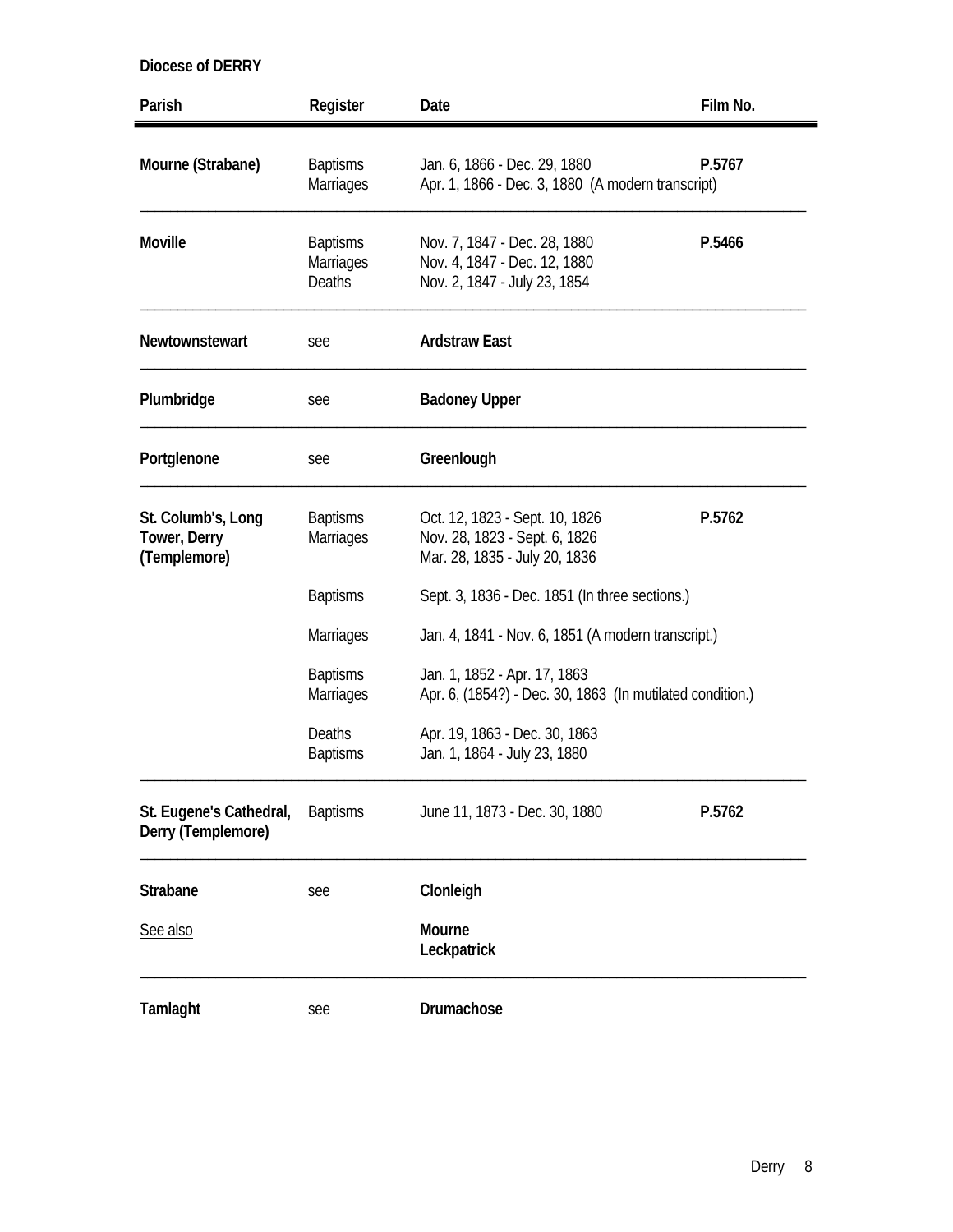| Parish                                                                  | Register                            | Date                                                                                             | Film No. |
|-------------------------------------------------------------------------|-------------------------------------|--------------------------------------------------------------------------------------------------|----------|
| Tamlaghtard / Magilligan Baptisms<br>and part of Aghanloo<br>(Limavady) | <b>Marriages</b><br><b>Deaths</b>   | Sept. 13, 1863 - Dec. 24, 1880<br>Oct. 29, 1863 - Nov. 16, 1880<br>Sept. 28, 1863 - Jan. 2, 1880 | P.5761   |
| <b>Tamlaght O'Crilly</b>                                                | see                                 | Greenlough                                                                                       |          |
| Templemore                                                              | see                                 | St. Columb's and St. Eugene's                                                                    |          |
| Termonamongan                                                           | <b>Baptisms</b><br><b>Marriages</b> | Mar. 28, 1863 - Dec. 29, 1880<br>Sept. 12, 1863 - Nov. 13, 1880                                  | P.5765   |
| Termoneeny<br>(Lavey)                                                   | Baptisms,<br>Marriages & Funerals   | Sept. 27, 1837 - Aug. 1839                                                                       | P.5763   |
|                                                                         | <b>Baptisms</b>                     | June 22, 1852 - Aug. 31, 1865                                                                    |          |
|                                                                         | <b>Marriages</b>                    | Oct. 27, 1867 - Aug. 18, 1871<br>Apr. 19, 1852 - Aug. 15, 1865<br>Jan. 12, 1868 - Feb. 12, 1871  |          |
|                                                                         | <b>Baptisms</b><br><b>Marriages</b> | Nov. 27, 1871 - Dec. 30, 1880<br>Dec. 7, 1873 - Dec. 28, 1880                                    |          |
| Waterside                                                               | see                                 | Glendermott                                                                                      |          |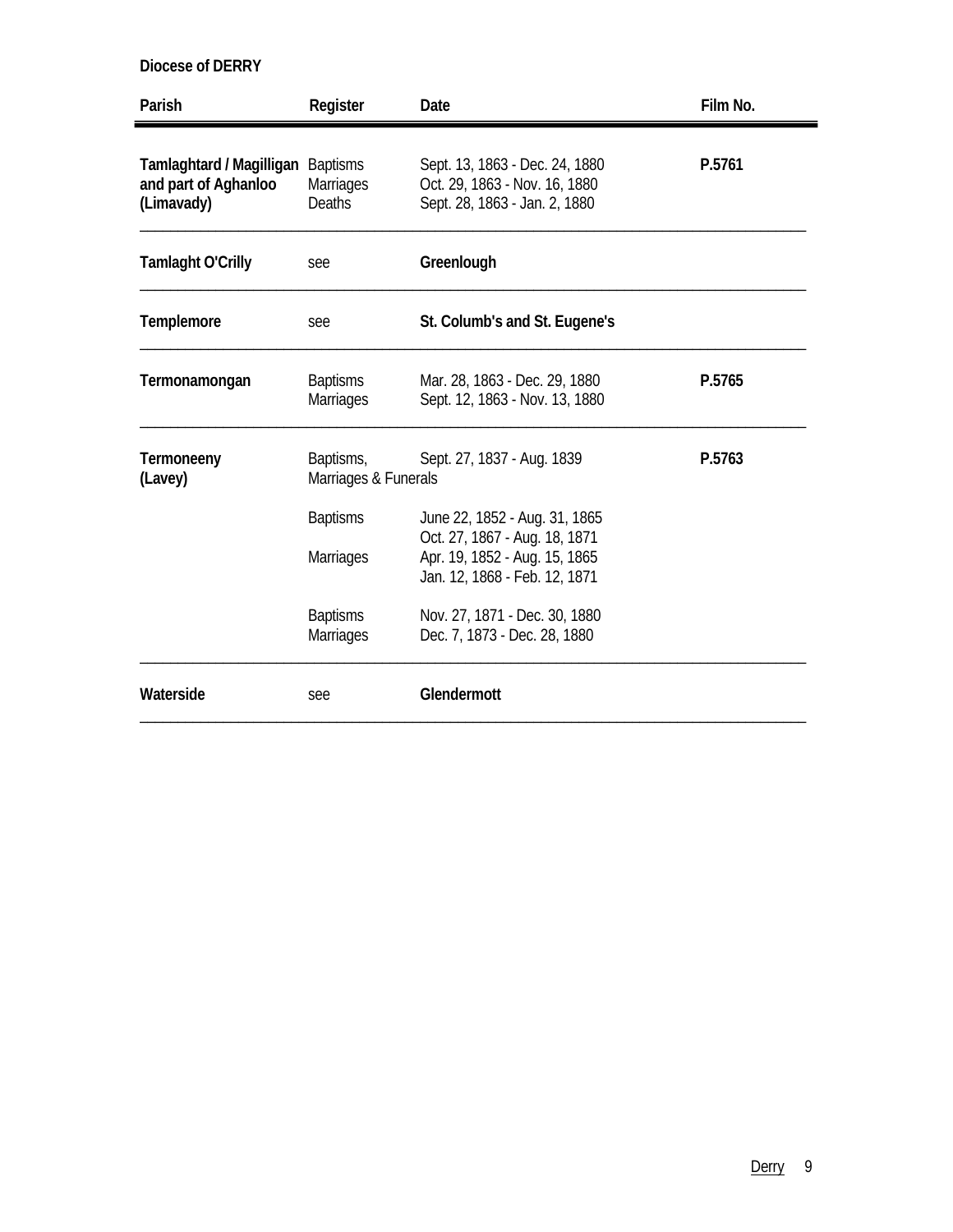| Parish                            | Register                                        | Date                                                                                                                          | Film No. |
|-----------------------------------|-------------------------------------------------|-------------------------------------------------------------------------------------------------------------------------------|----------|
| Aghagallon                        | <b>Baptisms</b><br>Marriages<br><b>Funerals</b> | Apr. 1, 1828 - Dec. 20, 1880<br>May 25, 1828 - Nov. 8, 1880<br>Mar. 29, 1828 - July 5, 1848<br>May 25, 1872 - Dec. 22, 1880   | P.5467   |
| Ahogill                           | Baptisms, Marriages<br>and some Deaths          | 1833 - 1863                                                                                                                   | P.5472   |
|                                   | <b>Baptisms</b><br><b>Marriages</b>             | Jan. 10, 1864 - Dec. 25, 1880<br>Apr. 3, 1866 - Dec. 25, 1880                                                                 |          |
| Antrim                            | <b>Baptisms</b>                                 | Jan. 19, 1874 - Dec. 3, 1880                                                                                                  | P.5472   |
| See also                          |                                                 | Drumaul                                                                                                                       |          |
| <b>Ardclinis</b>                  | see                                             | Layde                                                                                                                         |          |
| Ardglass                          | see                                             | Dunsford                                                                                                                      |          |
| Ardkeen, Inishargy<br>(Kircubbin) | <b>Baptisms</b><br>Marriages                    | Jan. 11, 1828 - Nov. 26, 1838<br>June 2, 1852 - Dec. 22, 1880<br>Jan. 13, 1828 - June 3, 1839<br>June 9, 1852 - Dec. 24, 1880 | P.5478   |
| Armoy                             | <b>Baptisms</b><br>Marriages                    | Apr. 23, 1848 - Mar. 10, 1872<br>May 18, 1848 - Jan. 10, 1872                                                                 | P.5473   |
|                                   | <b>Baptisms</b><br><b>Marriages</b>             | Oct. 12, 1873 - Dec. 23, 1880<br>Nov. 29, 1873 - Oct. 24, 1880                                                                |          |
| <b>Ballee</b>                     | see                                             | Saul                                                                                                                          |          |
| See also                          |                                                 | <b>Ballyculter</b>                                                                                                            |          |
| <b>Ballinderry</b>                | see                                             | Aghagallon                                                                                                                    |          |
| <b>Ballintoy</b>                  | <b>Baptisms</b><br>Marriages                    | Apr. 14, 1872 - Nov. 6, 1880<br>May 20, 1872 - Mar. 27, 1879                                                                  | P.5473   |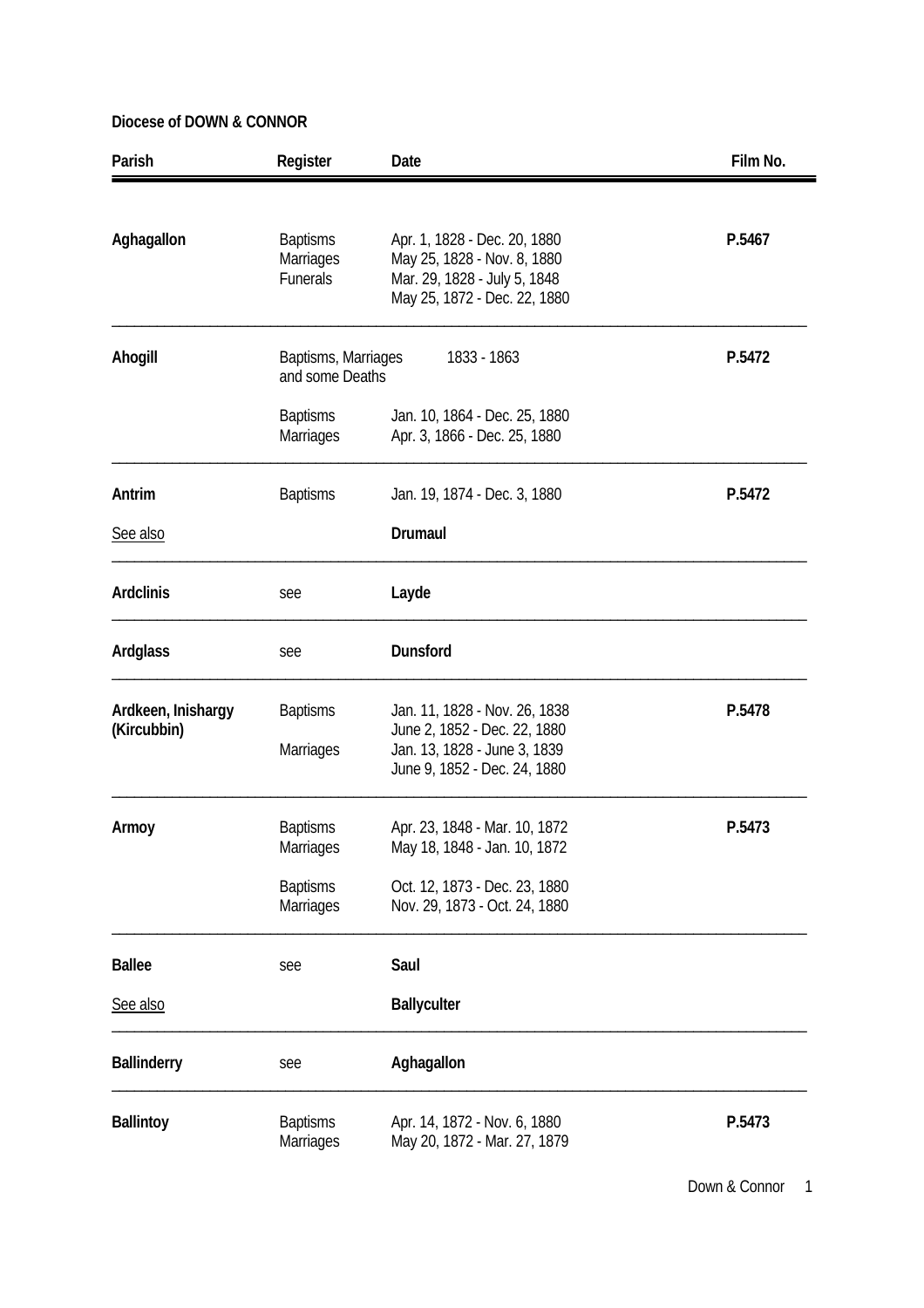| Parish                              | Register                            | Date                                                                                                                                                                                                                                      | Film No. |
|-------------------------------------|-------------------------------------|-------------------------------------------------------------------------------------------------------------------------------------------------------------------------------------------------------------------------------------------|----------|
|                                     |                                     |                                                                                                                                                                                                                                           |          |
| <b>Ballycastle</b>                  | see                                 | Ramoan                                                                                                                                                                                                                                    |          |
| <b>Ballyclare</b>                   | <b>Baptisms</b><br><b>Marriages</b> | July 4, 1869 - Dec. 25, 1880<br>Feb. 26, 1870 - Dec. 29, 1880                                                                                                                                                                             | P.5467   |
|                                     | <b>Baptisms</b><br>Marriages        | July 4, 1869 - Dec. 25, 1880<br>Feb. 25, 1870 - Dec. 29, 1880<br>(A transcript of the preceding register)                                                                                                                                 |          |
| <b>Ballyculter &amp; Ballee</b>     | <b>Baptisms</b>                     | Jan. 17, 1844 - May 21, 1864<br>Nov. 19, 1870 - Dec. 1, 1880 (A modern transcript.)                                                                                                                                                       | P.5477   |
|                                     | Marriages                           | Aug. 27, 1843 - Apr. 15, 1880                                                                                                                                                                                                             |          |
| <b>Ballygalget</b>                  | <b>Baptisms</b>                     | Jan. 11, 1828 - Apr. 18, 1835<br>June 18, 1852 - Feb. 20, 1853 (A modern transcript.)                                                                                                                                                     | P.5478   |
|                                     | <b>Baptisms</b>                     | June 2, 1852 - Feb. 28, 1864<br>Nov. 10, 1866 - Dec. 15, 1880                                                                                                                                                                             |          |
|                                     | Marriages                           | June 9, 1852 - Sept. 5, 1866<br>Mar. 4, 1867 - Oct. 20, 1880                                                                                                                                                                              |          |
| Ballykinlar                         | see                                 | <b>Tyrella</b>                                                                                                                                                                                                                            |          |
| Ballymacarrett                      | <b>Baptisms</b><br>Marriages        | Oct. 11, 1841 - Oct. 7, 1865<br>Oct. 8, 1841 - May 7, 1865                                                                                                                                                                                | P.5469   |
|                                     | <b>Baptisms</b><br><b>Marriages</b> | Nov. 5, 1865 - Dec. 29, 1880<br>Oct. 12, 1865 - Dec. 30, 1880                                                                                                                                                                             |          |
| <b>Ballymena</b>                    | see                                 | Kirkinriola                                                                                                                                                                                                                               |          |
| Ballymoney                          | <b>Baptisms</b><br><b>Marriages</b> | Mar. 9, 1853 - Oct. 15, 1880<br>P.5473<br>Apr., 1853 - June 30, 1879<br>(Statement of accounts, and a few facts of local interest<br>presented to the Catholics of Ballymoney and Derrykeighan<br>by Rev. J. M'Erlain P.P. Printed 1881.) |          |
| <b>Ballyphilip &amp; Portaferry</b> | Baptisms &<br>Marriages             | Mar. 20, 1843 - Dec. 31, 1880 (A modern transcript.)                                                                                                                                                                                      | P.5478   |

Down & Connor 2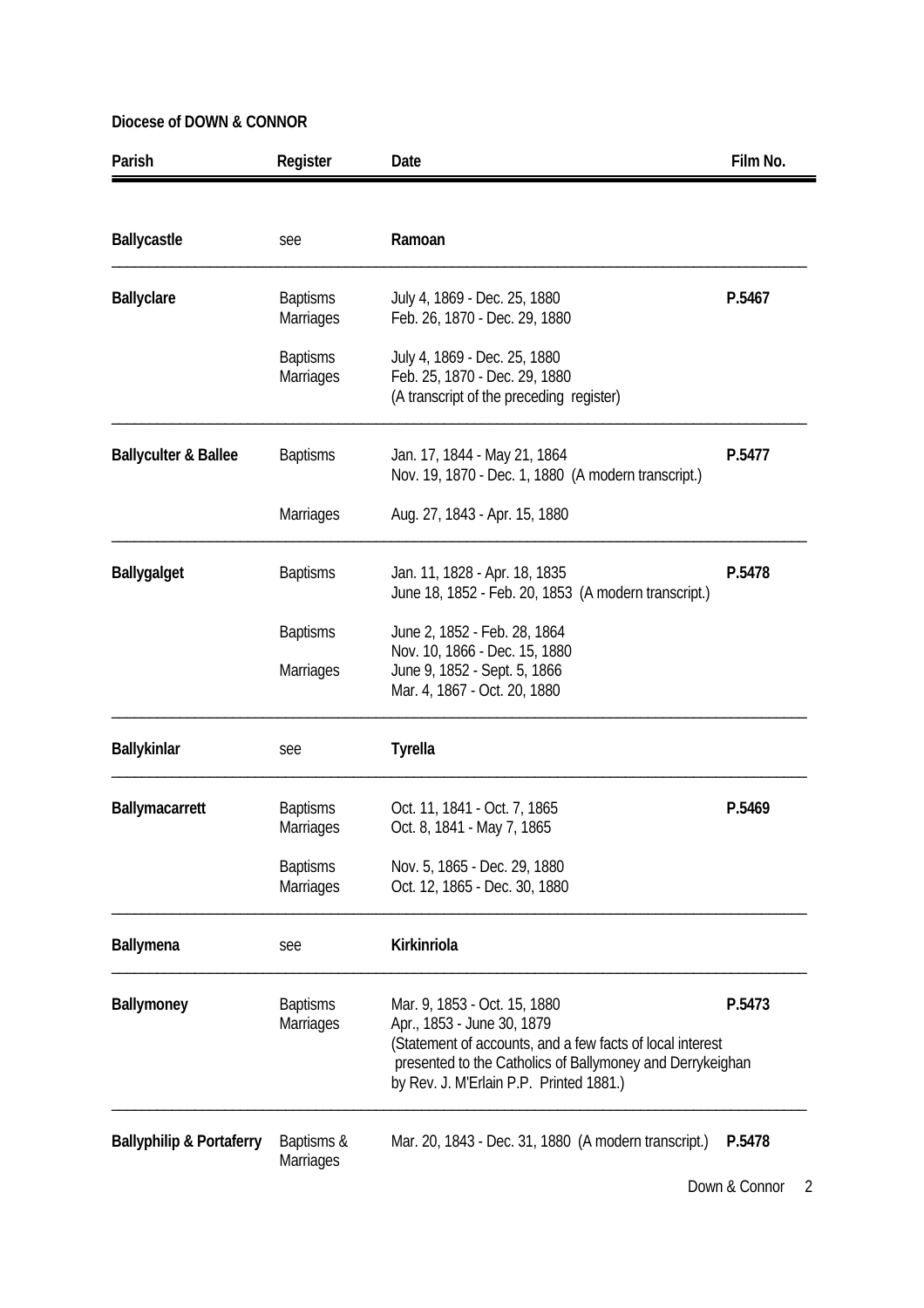| Parish                            | Register                                               | Date                                                                                                                    | Film No. |
|-----------------------------------|--------------------------------------------------------|-------------------------------------------------------------------------------------------------------------------------|----------|
|                                   |                                                        |                                                                                                                         |          |
| <b>Belfast</b>                    | <b>Baptisms</b>                                        | Apr. 5, 1798- Oct. 20, 1811                                                                                             | P.5470   |
|                                   | Marriages                                              | Jan. 23, 1814 - Aug. 18, 1841<br>Apr. 29, 1798 - June 18, 1812<br>Jan. 29, 1814 - Aug. 17, 1841                         |          |
|                                   | <b>Baptisms</b><br><b>Marriages</b>                    | Aug. 18, 1841 - July 15, 1853<br>Aug. 17, 1841 - July 28, 1853                                                          |          |
|                                   | <b>Baptisms</b><br>Marriages                           | July 14, 1853 - July 17, 1867<br>July 25, 1853 - July 2, 1867                                                           |          |
| See also                          |                                                        | St. Joseph's<br>St. Malachy's<br>St. Mary's<br>St. Patrick's<br>St. Peter's                                             |          |
| <b>Braid</b>                      | <b>Baptisms</b><br>Marriages                           | Sept. 1878 - Dec. 22, 1880<br>Nov. 2, 1878 - Dec. 25, 1880                                                              | P.5473   |
| See also                          |                                                        | Glenravel                                                                                                               |          |
| Bright, Rossglass<br>and Killough | <b>Baptisms</b><br><b>Marriages</b><br><b>Baptisms</b> | Nov. 10, 1856 - Nov. 26, 1880<br>Nov. 22, 1856 - Sept. 17, 1880<br>Nov. 10, 1856 - Nov. 26, 1880 (A modern transcript.) | P.5478   |
| <b>Bushmills</b>                  | see                                                    | Portrush                                                                                                                |          |
| Bryansford & Newcastle            | <b>Baptisms</b><br><b>Marriages</b><br><b>Deaths</b>   | Feb. 24, 1845 - Dec. 30, 1880<br>Mar. 24, 1845 - Dec. 28, 1880<br>Apr. 18, 1860 - Nov. 8, 1880                          | P.5477   |
| Carnlough                         | <b>Baptisms</b><br><b>Marriages</b>                    | Aug. 4, 1869 - Dec. 18, 1880<br>Aug. 15, 1869 - Oct. 21, 1880                                                           | P.5474   |
| See also                          |                                                        | Glenarm                                                                                                                 |          |
| Carrickfergus & Larne             | <b>Baptisms</b><br><b>Marriages</b>                    | Aug. 15, 1821 - Nov. 23, 1828<br>Sept. 21, 1821 - Nov. 9, 1828                                                          | P.5472   |
| Carrickfergus                     | <b>Baptisms</b><br><b>Marriages</b>                    | Dec. 14, 1828 - Feb. 9, 1841<br>Dec. 28, 1828 - Oct. 1, 1840                                                            |          |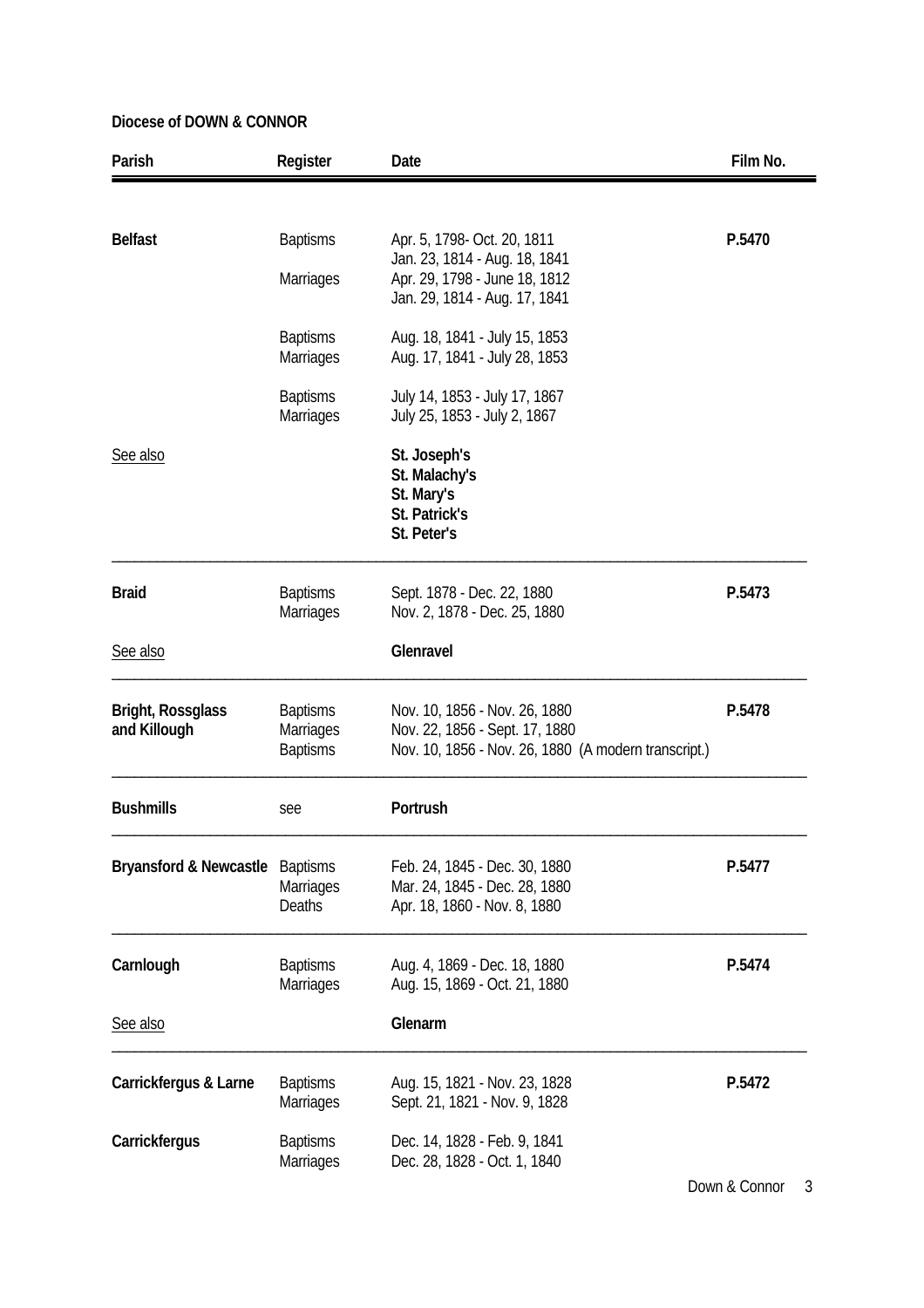| Parish                        | Register                            | Date                                                                                                            | Film No. |
|-------------------------------|-------------------------------------|-----------------------------------------------------------------------------------------------------------------|----------|
| Carrickfergus                 | <b>Baptisms</b><br><b>Marriages</b> | Mar. 8, 1852 - May 12, 1872<br>Apr. 11, 1852 - June 3, 1872                                                     | P.5472   |
| Carrickmannon<br>& Saintfield | <b>Baptisms</b><br><b>Marriages</b> | Oct. 1, 1837 - Dec. 4, 1880<br>P.5467<br>Oct. 18, 1845 - Nov. 17, 1880                                          |          |
| Castlewellan                  | <b>Baptisms</b>                     | Nov. 18, 1859 - Dec. 25, 1880<br>P.5477<br>Nov. 18, 1859 - Dec. 25, 1880 (A modern transcript.)                 |          |
| See also                      |                                     | Drumaroad                                                                                                       |          |
| Clanvaraghan                  | see                                 | Drumaroad                                                                                                       |          |
| Cloughmills                   | see                                 | Dunloy                                                                                                          |          |
| Coleraine                     | <b>Baptisms</b><br>Marriages        | May 5, 1848 - Dec. 27, 1880<br>May 15, 1848 - Oct. 16, 1880                                                     | P.5474   |
| Comber                        | see                                 | <b>Newtownards</b>                                                                                              |          |
| Connor                        | see                                 | Drummaul                                                                                                        |          |
| Craiga                        | see                                 | Culfeightrin                                                                                                    |          |
| Culfeightrin                  | <b>Baptisms</b>                     | July 3, 1825 - Apr. 7, 1834<br>July 2, 1825 - Sept. 2, 1834<br>(A modern transcript of the preceding register.) | P.5472   |
|                               | <b>Baptisms</b>                     | May, 1839 - Feb. 5, 1847<br>May 7, 1848 - May 15, 1867                                                          |          |
|                               | Marriages                           | Jan. 1, 1839 - June 9, 1844<br>June 2, 1848 - Feb. 27, 1867                                                     |          |
|                               | <b>Baptisms</b><br>Marriages        | Jan., 1868 - Dec. 5, 1880<br>June 18, 1867 - Nov. 14, 1880                                                      |          |
|                               | <b>Baptisms</b>                     | May 7, 1848 - Dec. 5, 1880                                                                                      |          |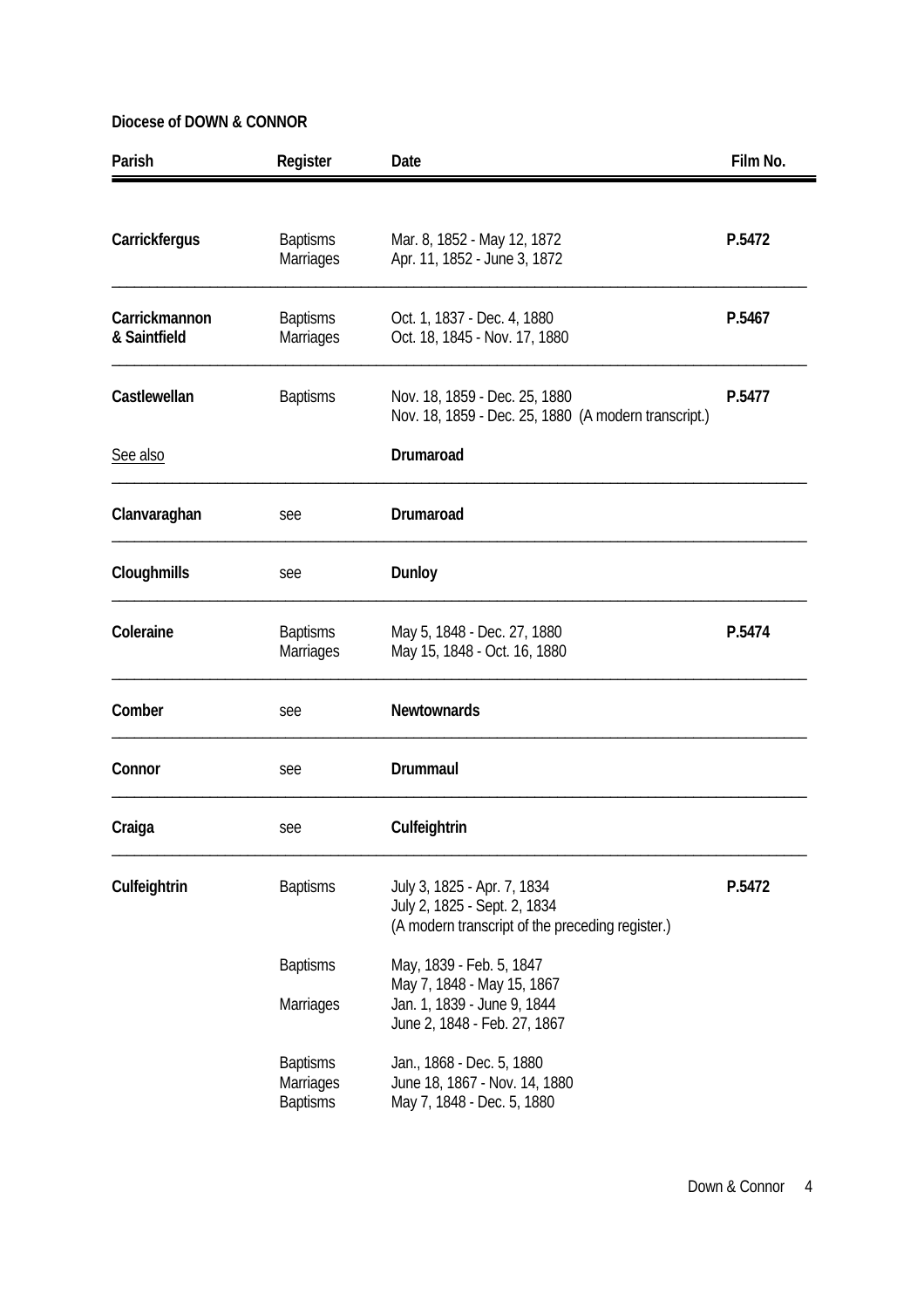| Parish                                                        | Register                                        | Date                                                                                          | Film No. |
|---------------------------------------------------------------|-------------------------------------------------|-----------------------------------------------------------------------------------------------|----------|
|                                                               |                                                 |                                                                                               |          |
| Culfeightrin (continued)<br>(with Cushendun &<br>Ennispollan) | <b>Baptisms</b><br>(Culfeightrin)               | Dec. 20, 1834 - Dec. 26, 1838<br>1845 - Apr. 17, 1848                                         | P.5473   |
|                                                               | <b>Marriages</b><br>(Culfeightrin)              | Nov., 1834 - Dec., 1838<br>Aug. 30, 1845 - Mar. 6, 1848                                       |          |
|                                                               | <b>Baptisms</b><br>(Cushendun and Ennispollan)  | Apr. 30, 1848 - Mar. 7, 1852                                                                  |          |
|                                                               | <b>Marriages</b><br>(Cushendun and Ennispollan) | May 1, 1848 - Feb. 24, 1852                                                                   |          |
| Craiga & Cushleak<br>(Cushendun)                              | <b>Baptisms</b><br>Marriages                    | June 8, 1862 - Nov. 11, 1880<br>June 15, 1862 - Sept. 28, 1880                                |          |
| Culfrieghtrin                                                 | see                                             | Culfeightrin                                                                                  |          |
| Cushendall                                                    | see                                             | Layde                                                                                         |          |
| Cushendun                                                     | see                                             | Culfeightrin                                                                                  |          |
| Cushleak                                                      | see                                             | Culfeightrin                                                                                  |          |
| Derriaghy                                                     | see                                             | Hannastown                                                                                    |          |
| Derrykeighan                                                  | see                                             | Ballymoney                                                                                    |          |
| Down                                                          | see                                             | Downpatrick                                                                                   |          |
| Downpatrick                                                   | <b>Baptisms</b><br>Marriages<br>Deaths          | Oct. 6, 1851 - Dec. 29, 1880<br>Feb. 16, 1853 - Nov. 8, 1880<br>Aug. 22, 1851 - Dec. 31, 1880 | P.5478   |
| Drumall/Drumaul<br>(Randalstown)                              | <b>Baptisms</b><br><b>Marriages</b>             | Oct. 5, 1825 - May 25, 1832<br>Oct. 7, 1825 - Apr. 24, 1835                                   | P.5474   |
|                                                               | <b>Baptisms</b>                                 | May 27, 1832 - Aug., 1835<br>Aug. 30, 1835 - Aug. 14, 1842                                    |          |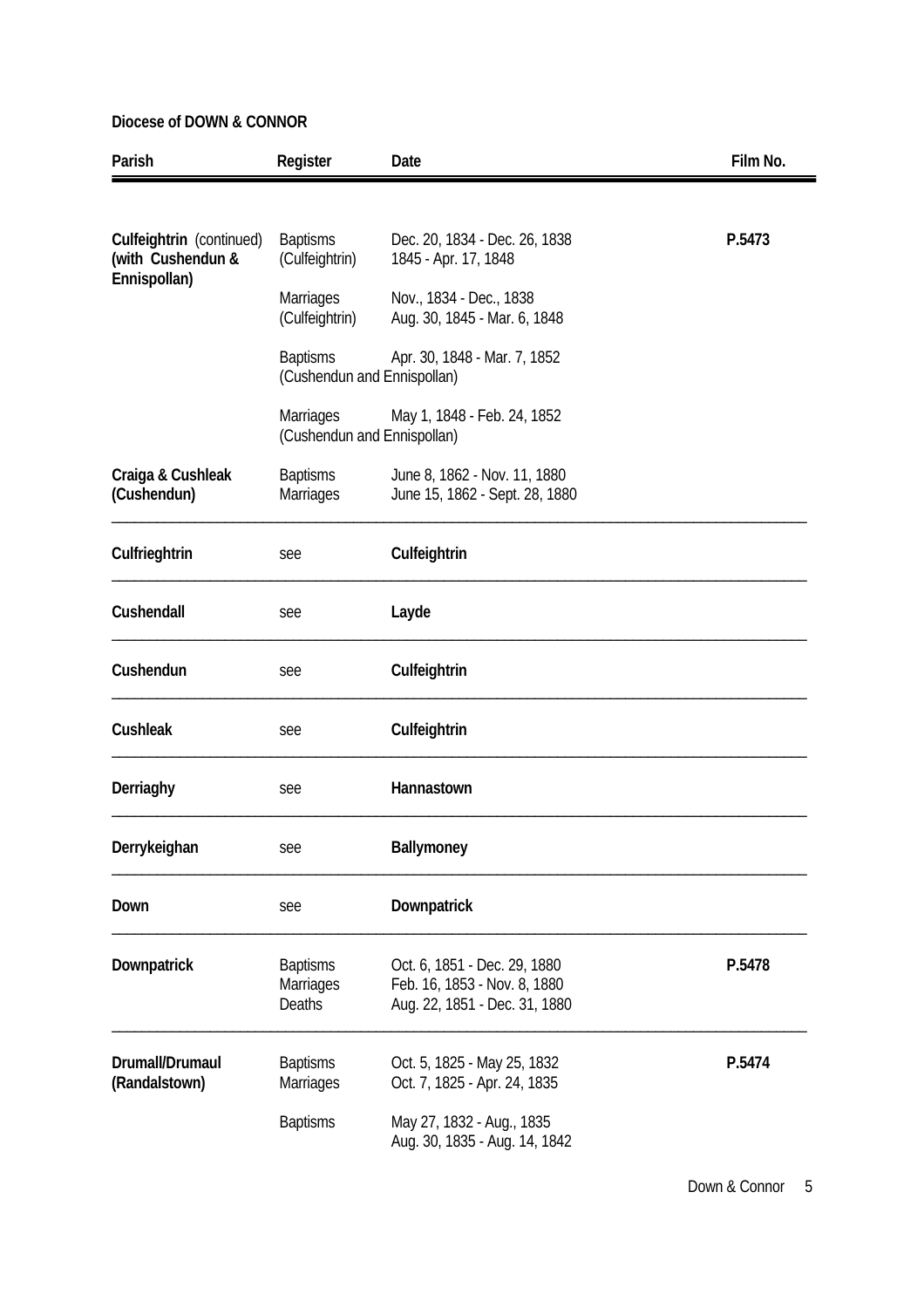| Parish                                          | Register                                                                   | Date                                                                                                                                                                   | Film No. |
|-------------------------------------------------|----------------------------------------------------------------------------|------------------------------------------------------------------------------------------------------------------------------------------------------------------------|----------|
| Drumall/Drumaul<br>(Randalstown)<br>(continued) | <b>Deaths</b><br><b>Marriages</b>                                          | Oct. 8, 1837 - Nov. 14, 1842<br>Apr. 21, 1835 - Oct. 23, 1842                                                                                                          | P.5474   |
|                                                 | <b>Baptisms</b><br><b>Marriages</b><br><b>Baptisms</b><br><b>Marriages</b> | Aug. 23, 1842 - Sept. 5, 1854<br>Oct. 30, 1842 - May 13, 1854<br>Aug., 1855 - Jan. 1, 1868<br>May 16, 1858 - Nov. 14, 1867 (In mutilated condition.)                   | P.5475   |
| Drummaul (Randalstown) Baptisms                 | <b>Marriages</b>                                                           | Sept. 5, 1871 - May 18, 1873<br>1871 - July 4, 1873                                                                                                                    |          |
| Drumaul, Antrim,<br>Connor, etc. (Randalstown)  | <b>Baptisms</b><br><b>Marriages</b>                                        | Jan. 2, 1866 - Jan. 1, 1868<br>Feb. 7, 1872 - Dec. 26, 1880<br>Oct. 13, 1872 - Nov. 11, 1880                                                                           |          |
| Drumaroad &<br>Clanvaraghan<br>(Castlewellan)   | <b>Baptisms</b><br><b>Marriages</b>                                        | Jan. 20, 1853 - Oct. 24, 1880<br>May 22, 1853 - Nov. 3, 1880                                                                                                           | P.5476   |
| Dundrum                                         | see                                                                        | <b>Tyrella</b>                                                                                                                                                         |          |
| Dunean                                          | <b>Baptisms</b><br><b>Marriages</b>                                        | May 16, 1834 - June 1844<br>May 16, 1835 - May 2, 1844                                                                                                                 | P.5474   |
|                                                 | <b>Baptisms</b><br><b>Marriages</b>                                        | June 4, 1844 - Apr. 13, 1847<br>June 14, 1844 - Feb. 20, 1847                                                                                                          |          |
|                                                 | <b>Baptisms</b><br>Marriages                                               | Sept. 26, 1847 - Feb. 3, 1861<br>Oct. 10, 1847 - Dec. 29, 1861                                                                                                         |          |
| <b>Dunloy &amp; Cloughmills</b>                 | <b>Baptisms</b>                                                            | June 17, 1860 - Dec. 26, 1876<br>Apr. 25, 1877 - Nov. 21, 1880                                                                                                         | P.5475   |
|                                                 | <b>Marriages</b><br>Deaths                                                 | June 4, 1877 - Nov. 23, 1880<br>Apr. 26, 1877 - Dec. 24, 1880                                                                                                          |          |
| Dunsford & Ardglass                             | <b>Baptisms</b><br>Marriages<br>Deaths                                     | Feb. 27, 1848 - Dec. 19, 1880<br>Feb. 28, 1848 - Nov. 24, 1880<br>Feb. 22, 1848 - Feb. 28, 1868<br>(Register also contains Baptisms and<br>Marriages from April 1845.) | P.5476   |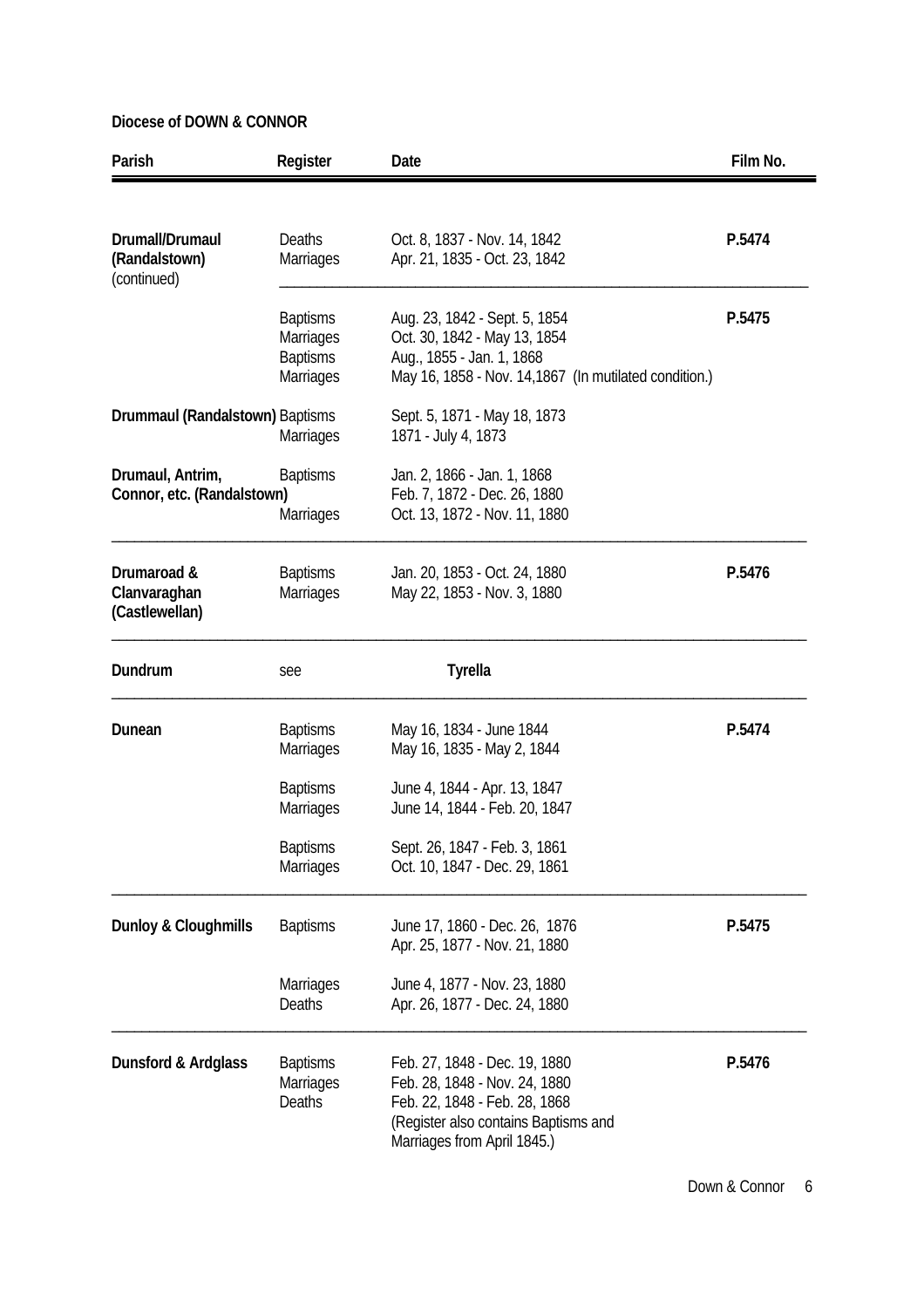| Parish                          | Register                                                | Date                                                                                                                                              | Film No. |
|---------------------------------|---------------------------------------------------------|---------------------------------------------------------------------------------------------------------------------------------------------------|----------|
| Ennispollen                     | see                                                     | Culfeightrin                                                                                                                                      |          |
| Glasdrummond                    | see                                                     | <b>Mourne Lower</b>                                                                                                                               |          |
| Glenarm (Carnlough)             | <b>Marriages</b><br><b>Deaths</b><br><b>Baptisms</b>    | Oct. 6, 1825 - Mar. 6, 1859<br>Jan. 24, 1831 - May 15, 1838<br>Dec. 18, 1825 - May 15, 1854<br>June 7, 1857 - Dec. 8, 1862 (A modern transcript.) | P.5475   |
| Glenarm (Carnlough)             | <b>Baptisms</b>                                         | June 6, 1865 - Dec. 26, 1880 (A modern transcript.)                                                                                               |          |
| Tickmacreeven<br>or Glenarm     | <b>Marriages</b>                                        | May 13, 1859 - Dec. 30, 1880                                                                                                                      |          |
| Glenavy & Killead               | <b>Baptisms</b><br><b>Marriages</b>                     | May 30, 1849 - Dec. 31, 1880<br>Mar. 25, 1848 - Dec. 31, 1880                                                                                     | P.5467   |
| <b>Glenravel &amp; Braid</b>    | Baptisms,<br>Marr. & Funerals                           | June 25, 1825 - 1832                                                                                                                              | P.5474   |
|                                 | <b>Baptisms</b><br>Marr, & Funerals 1832 - 1841         | July 8, 1832 - Sept. 13, 1841                                                                                                                     |          |
| Glenravel                       | <b>Baptisms</b><br><b>Marriages</b>                     | Feb. 15, 1864 - Mar. 25, 1869<br>Nov. 19, 1864 - Jan. 11, 1869                                                                                    |          |
| <b>Glenravel &amp; Braid</b>    | <b>Baptisms</b>                                         | July 3, 1825 - Sept. 30, 1856<br>Feb. 15, 1864 - July 21, 1878<br>June 25, 1825 - Sept. 16, 1832 (A modern transcript.)                           |          |
| Glenravel                       | <b>Marriages</b><br><b>Baptisms</b><br><b>Marriages</b> | Oct. 10, 1878 - Dec. 24, 1880<br>Oct. 20, 1878 - Nov. 25, 1880                                                                                    |          |
| Greencastle<br>(Whitehouse)     | <b>Baptisms</b><br><b>Marriages</b>                     | Mar. 21, 1854 - Dec. 25, 1880<br>Apr. 3, 1854 - Oct. 21, 1880                                                                                     | P.5475   |
| Hannastown, Rock<br>& Derriaghy | <b>Baptisms</b><br><b>Marriages</b>                     | Oct. 7, 1877 - Dec. 30, 1880<br>Oct. 13, 1877 - Nov. 7, 1880                                                                                      | P.5467   |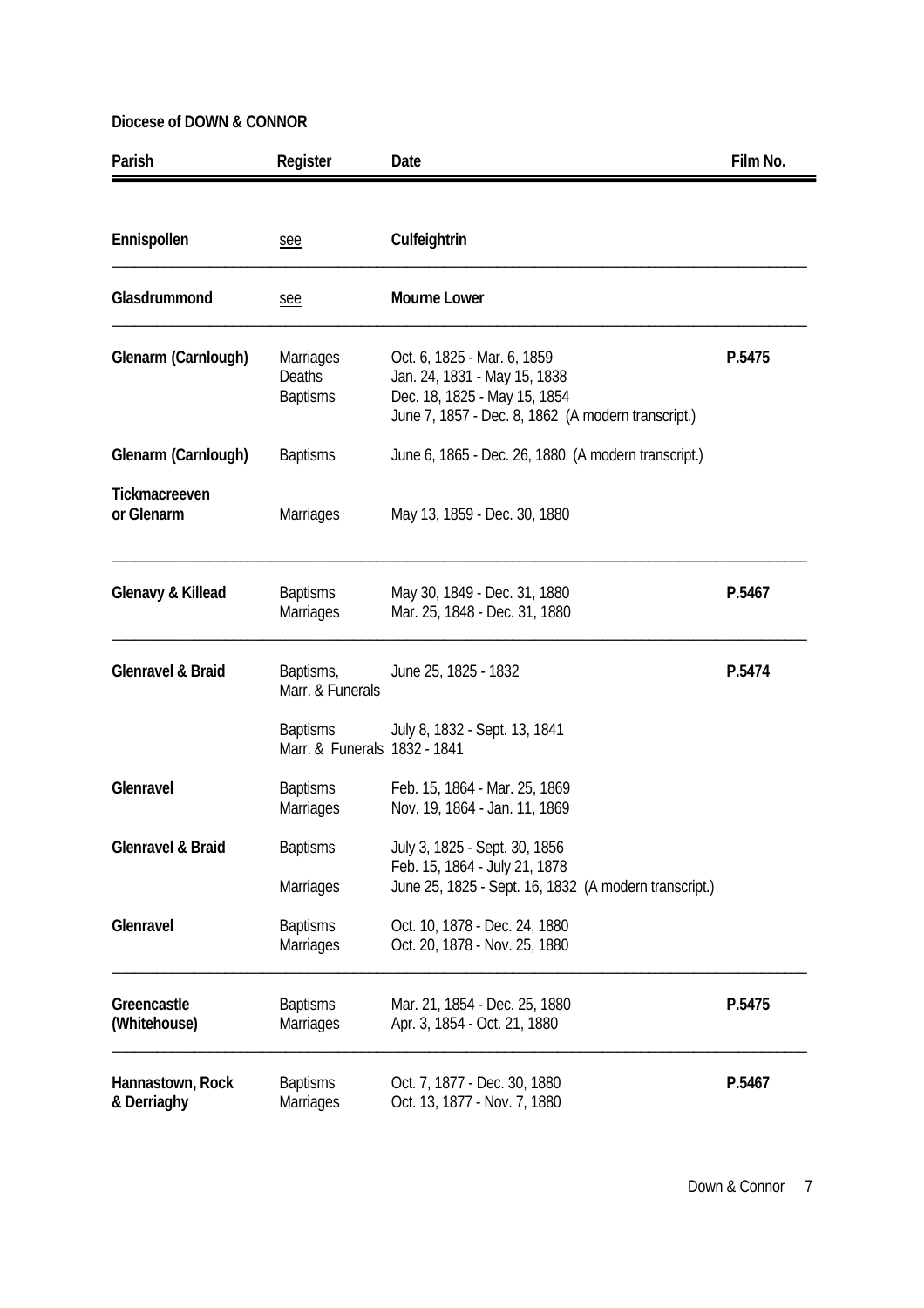| Parish                       | Register                                                                   | Date                                                                                                                                                        | Film No. |
|------------------------------|----------------------------------------------------------------------------|-------------------------------------------------------------------------------------------------------------------------------------------------------------|----------|
| Holycross,<br><b>Belfast</b> | <b>Baptisms</b><br><b>Marriages</b><br>Records<br>of Converts              | Sept. 20, 1868 - Dec. 31, 1880<br>Sept. 12, 1868 - Dec. 25, 1880<br>Sept. 13, 1868 - Oct. 17, 1880                                                          | P.5469   |
| Holywood                     | <b>Baptisms</b><br>Marriages                                               | Nov. 18, 1866 - Dec. 25, 1880<br>May 3, 1867 - Nov. 4, 1880                                                                                                 | P.5471   |
| Innishargy                   | see                                                                        | Ardkeen                                                                                                                                                     |          |
| Kilclief & Strangford        | <b>Baptisms</b><br><b>Marriages</b><br><b>Baptisms</b><br><b>Marriages</b> | Jan. 14, 1866 - July 26, 1867<br>Nov. 25, 1865 - Oct. 26, 1868<br>Oct. 9, 1870 - Nov. 19, 1880<br>Jan. 8, 1871 - Jan. 15, 1881                              | P.5476   |
| <b>Kilcoo</b>                | <b>Baptisms</b>                                                            | Oct. 22, 1832 - Dec. 1, 1880                                                                                                                                | P.5476   |
| <b>Kilkeel</b>               | <b>Baptisms</b><br>Marriages<br><b>Baptisms</b><br><b>Marriages</b>        | July 1839 - Sept. 12, 1879<br>May 9, 1839 - Apr. 18, 1876<br>May 3, 1857 - Aug. 9, 1878<br>Oct. 30, 1867 - Apr. 19, 1869<br>(These entries are not the same | P.5477   |
|                              | <b>Baptisms</b>                                                            | as those in the previous register.)<br>May 26, 1845 - Dec. 27, 1880<br>(A modern transcript of the<br>entries in the previous register for 1857 - 1878)     |          |
| Killead                      | see                                                                        | Glenavy                                                                                                                                                     |          |
| Killough                     | see                                                                        | <b>Bright</b>                                                                                                                                               |          |
| Kilmegan                     | see                                                                        | Drumaroad                                                                                                                                                   |          |
| Kircubbin                    | see                                                                        | Ardkeen                                                                                                                                                     |          |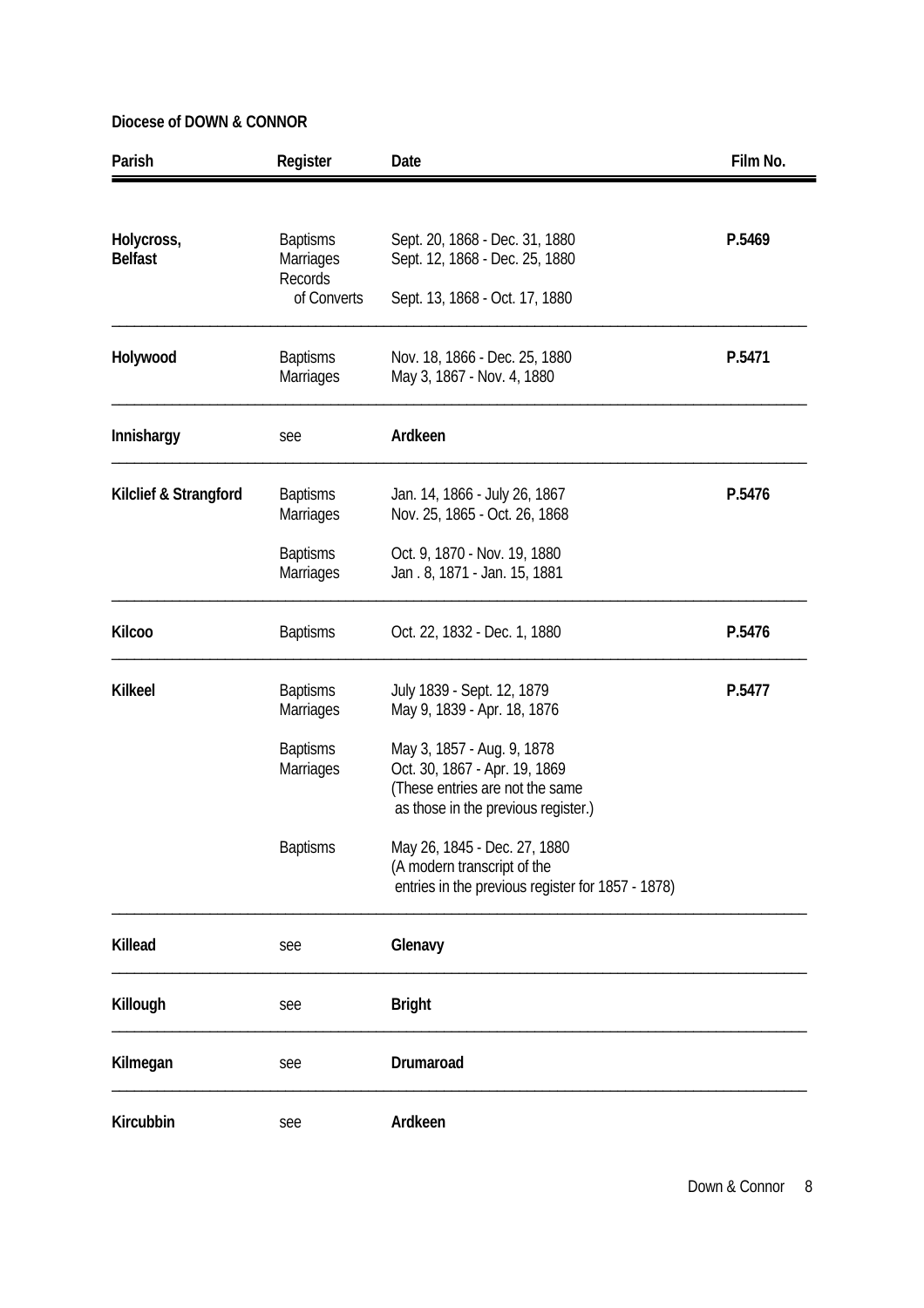| Parish                  | Register                     | Date                                                                                  | Film No. |
|-------------------------|------------------------------|---------------------------------------------------------------------------------------|----------|
|                         |                              |                                                                                       |          |
| Kirkinriola (Ballymena) | <b>Baptisms</b>              | 1848 - Dec. 25, 1880                                                                  | P.5473   |
|                         | Marriages                    | Jan. 22, 1847 - Nov. 27, 1880                                                         |          |
|                         | <b>Baptisms</b><br>Marriages | Jan. 30, 1866 - Dec. 25, 1880 (A modern transcript.)<br>Jan. 10, 1840 - July 28, 1842 |          |
|                         |                              | Dec. 28, 1847 - Nov. 27, 1880 (A modern transcript.)                                  |          |
| Larne                   | see                          | Carrickfergus                                                                         |          |
| Layde & Ardclinis       | <b>Baptisms</b>              | Apr. 8, 1838 - Mar. 31, 1844                                                          | P.5472   |
| (Cushendall)            | <b>Marriages</b>             | July 1, 1837 - May 26, 1844                                                           |          |
|                         | <b>Baptisms</b>              | Jan. 12, 1858 - July 4, 1871                                                          |          |
|                         | <b>Marriages</b>             | Mar. 25, 1860 - Mar. 15, 1872                                                         |          |
|                         |                              |                                                                                       |          |
|                         | <b>Baptisms</b>              | Apr. 23, 1871 - Nov. 28, 1880                                                         |          |
|                         | <b>Marriages</b>             | Apr. 27, 1872 - Nov. 14, 1880                                                         |          |
| Loughinisland           | <b>Baptisms</b>              | 1806 - Oct. 24, 1852                                                                  | P.5477   |
|                         | <b>Marriages</b>             | Nov. 1, 1805 - Oct. 23, 1852                                                          |          |
|                         | <b>Deaths</b>                | Nov. 10, 1805 - Oct. 5, 1852 (Some pages missing)                                     |          |
| Loughuile               | <b>Baptisms</b>              | May 13, 1845 - June 1, 1868                                                           | P.5473   |
|                         | <b>Marriages</b>             | May 4, 1845 - May 14, 1868                                                            |          |
|                         | <b>Baptisms</b>              | June 21, 1868 - Nov. 1, 1869                                                          |          |
|                         | Marriages                    | June 5, 1868 - Nov. 2, 1869                                                           |          |
|                         | <b>Baptisms</b>              | Nov. 10, 1869 - Dec. 20, 1880                                                         |          |
| <b>Lower Mourne</b>     | see                          | <b>Mourne Lower</b>                                                                   |          |
| Maghera                 | see                          | <b>Bryansford</b>                                                                     |          |
| <b>Mourne Lower</b>     | <b>Baptisms</b>              | Aug. 28, 1842 - Dec. 18, 1867                                                         | P.5478   |
| (Glasdrummond)          | <b>Marriages</b>             | Sept. 11, 1839 - Nov. 21, 1866                                                        |          |
|                         | <b>Baptisms</b>              | Jan. 11, 1868 - Dec. 14, 1880                                                         |          |
|                         | <b>Marriages</b>             | Aug. 25, 1867 - Oct. 10, 1880                                                         |          |
| Newcastle               |                              |                                                                                       |          |
|                         | see                          | <b>Bryansford</b>                                                                     |          |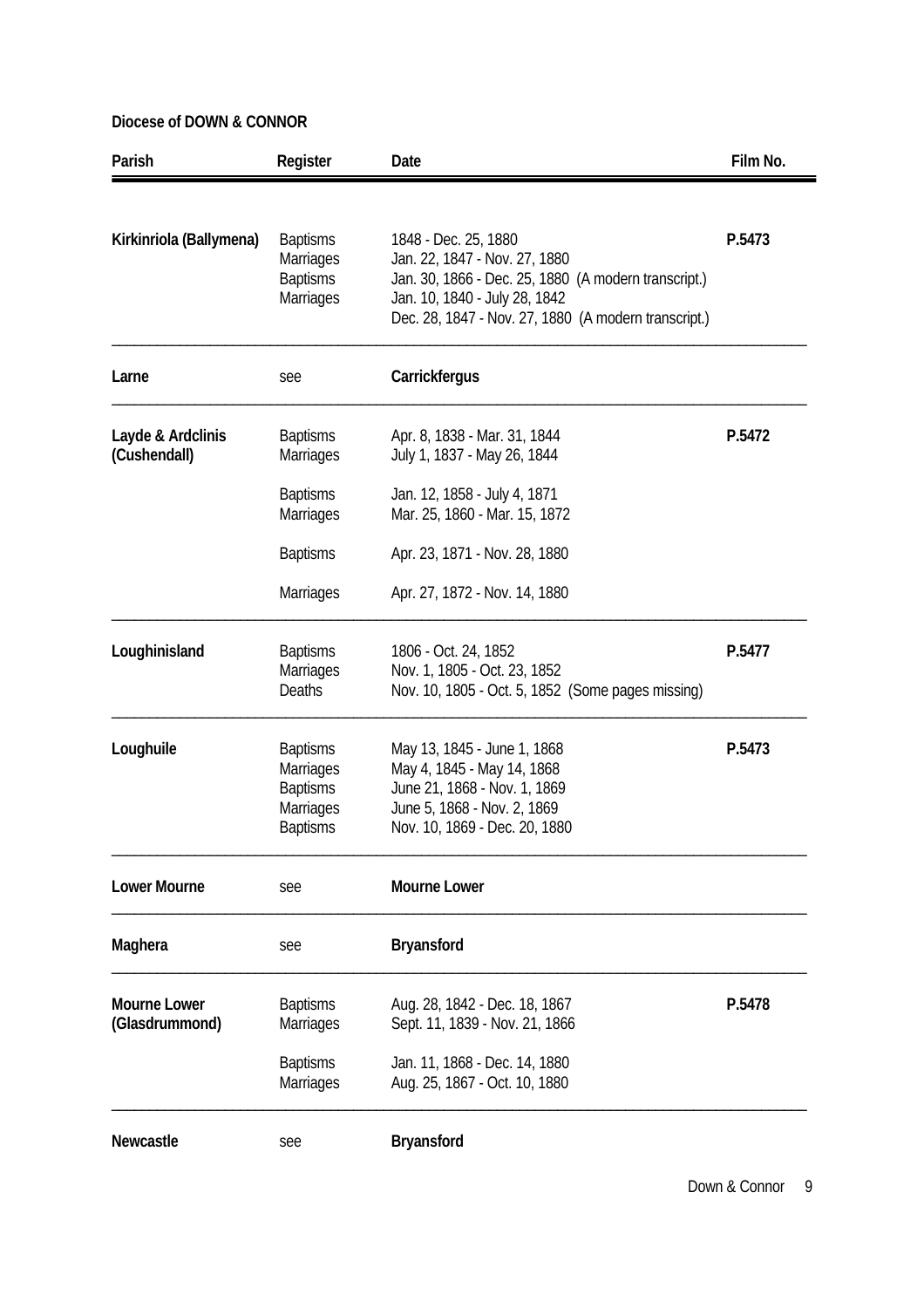| Parish                 | Register                            | Date                                                                                | Film No. |
|------------------------|-------------------------------------|-------------------------------------------------------------------------------------|----------|
| <b>Newtownards</b>     | <b>Baptisms</b>                     | June 17, 1864 - Dec. 23, 1880                                                       | P.5467   |
| Portaferry             | see                                 | <b>Ballyphilip</b>                                                                  |          |
| Portglenone            | <b>Baptisms</b><br><b>Marriages</b> | Jan. 14, 1864 - Nov. 28, 1880<br>Feb. 13, 1864 - Sept. 30, 1880                     | P.5475   |
| Portrush               | <b>Baptisms</b><br>Marriages        | July, 7, 1844 - Dec. 23, 1880<br>May 14, 1848 - Nov. 4, 1880 (A modern transcript)  | P.5476   |
|                        | Marriages                           | May 14, 1848 - Nov. 4, 1880                                                         |          |
| Ramoan (Ballycastle)   | <b>Baptisms</b><br><b>Marriages</b> | Oct. 21, 1838 - Dec. 14, 1880<br>Oct. 13, 1838 - Sept. 16, 1880                     | P.5476   |
| Randalstown            | see                                 | Drumall                                                                             |          |
| Rasharkin              | <b>Baptisms</b><br>Marriages        | Aug. 16, 1848 - Nov. 13, 1880<br>July 20, 1848 - Dec. 4, 1880                       | P.5476   |
| <b>Rock</b>            | see                                 | Hannastown                                                                          |          |
| <b>Rossglass</b>       | <u>see</u>                          | <b>Bright</b>                                                                       |          |
| Saintfield             | see                                 | Carrickmannon                                                                       |          |
| St. Joseph's, Belfast  | <b>Baptisms</b><br>Marriages        | Dec. 22, 1872 - Dec. 27, 1880<br>Sept. 24, 1872 - Dec. 1, 1880                      | P.5471   |
| St. Malachy's, Belfast | <b>Baptisms</b><br><b>Marriages</b> | May 10, 1858 - Dec. 28, 1880<br>June 9, 1858 - Dec. 26, 1880 (Many pages mutilated) | P.5468   |
|                        | <b>Baptisms</b>                     | Jan. 1, 1870 - Sept. 27, 1878 (A modern transcript)                                 |          |
|                        | <b>Baptisms</b>                     | Sept. 28, 1878 - Dec. 28, 1880 (A modern transcript)                                |          |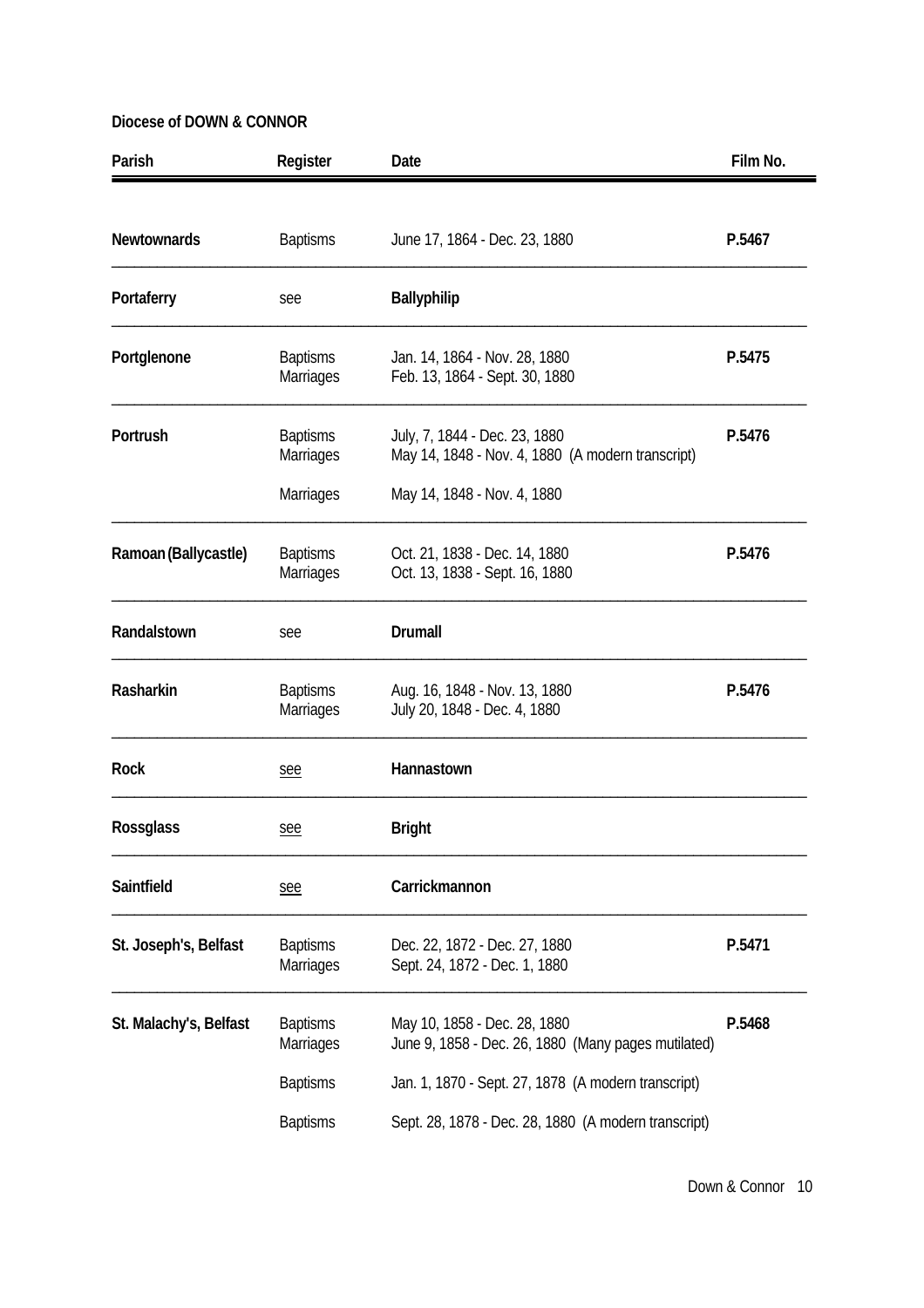| Parish                  | Register                            | Date                                                            | Film No. |
|-------------------------|-------------------------------------|-----------------------------------------------------------------|----------|
|                         |                                     |                                                                 |          |
| St. Mary's (Belfast)    | <b>Baptisms</b>                     | Feb. 18, 1867 - Sept. 21, 1876                                  | P.5471   |
|                         | Marriages                           | Sept. 22, 1876 - Dec. 31, 1880<br>Feb. 18, 1867 - Dec. 27, 1880 |          |
| St. Patrick's (Belfast) | <b>Baptisms</b>                     | Aug. 10, 1875 - June 7, 1880                                    | P.5471   |
| St. Peter's (Belfast)   | <b>Baptisms</b>                     | Oct. 31, 1866 - May 8, 1871                                     | P.5468   |
|                         |                                     | May 14, 1871 - Feb. 17, 1875                                    |          |
|                         | <b>Baptisms</b>                     | Feb. 22, 1875 - Aug. 2, 1879                                    | P.5469   |
|                         | <b>Marriages</b>                    | Aug. 2, 1879 - Dec. 29, 1880<br>Oct. 27, 1866 - Dec. 29, 1880   |          |
|                         |                                     |                                                                 |          |
| Saul                    | <b>Baptisms</b><br><b>Marriages</b> | May 17, 1868 - Dec. 10, 1880<br>May 1, 1868 - Dec. 21, 1880     | P.5478   |
| <b>Skerry</b>           | see                                 | Glenravel                                                       |          |
| Strangford              | see                                 | <b>Kilclief</b>                                                 |          |
| Tickmacreeven           | see                                 | Glenarm                                                         |          |
| Tyrella & Ballykinlar   | <b>Baptisms</b>                     | Apr. 21, 1854 - Dec. 26, 1880                                   | P.5476   |
| (Dundrum)               | Marriages                           | July 10, 1854 - Dec. 5, 1880                                    |          |
| Whitehouse              | see                                 | Greencastle                                                     |          |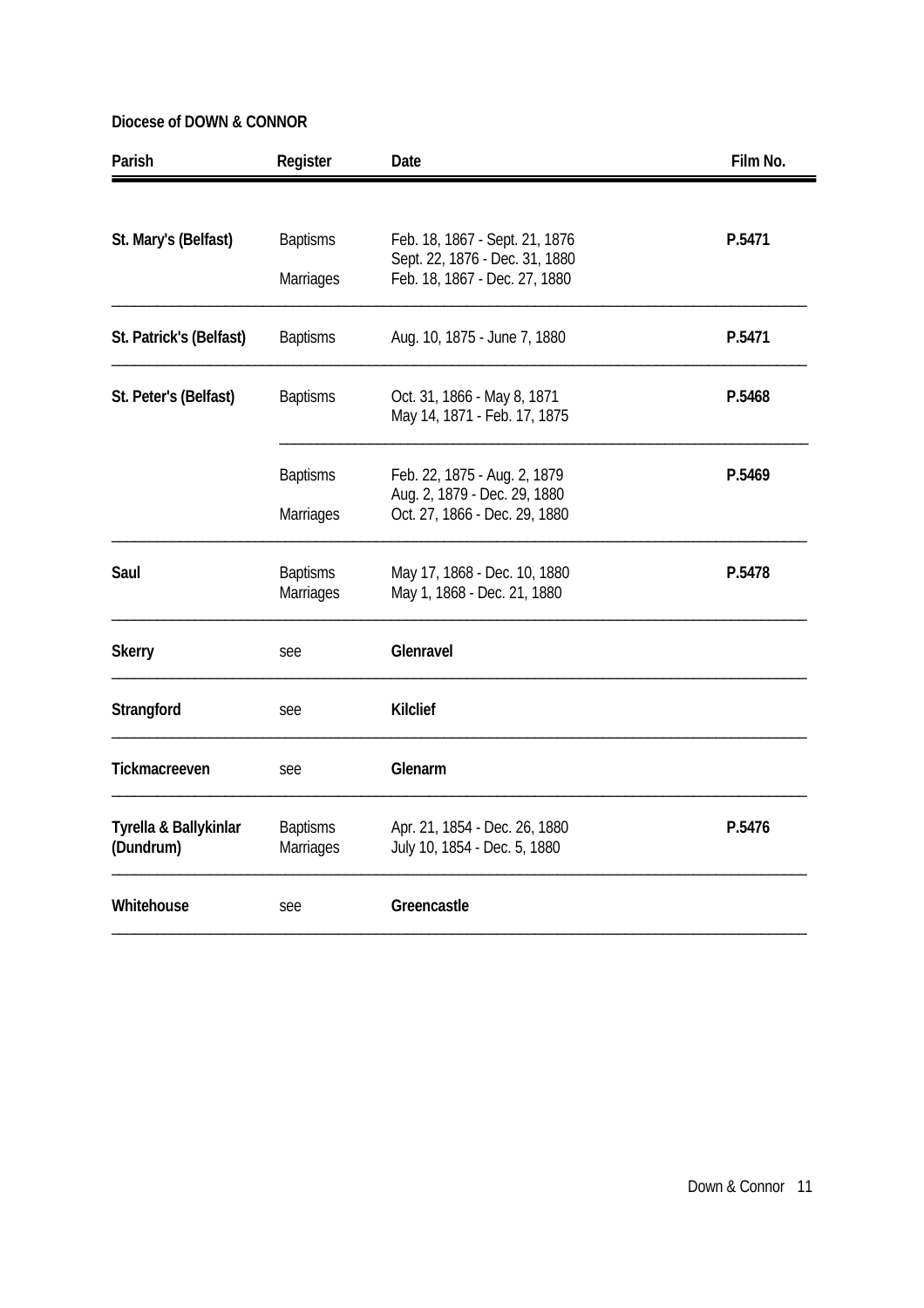| Parish                                                                                         | Register                                        | <b>Dates</b>                                                                                                                    | Film No. |
|------------------------------------------------------------------------------------------------|-------------------------------------------------|---------------------------------------------------------------------------------------------------------------------------------|----------|
|                                                                                                |                                                 |                                                                                                                                 |          |
| Aghaderg                                                                                       | <b>Baptisms</b><br>Marriages<br>Funerals        | Jan. 5, 1816 - Aug. 20, 1840<br>Feb. 1, 1816 - Sept. 5, 1839<br>Sept. 22, 1838 - Nov., 1840                                     | P.5504   |
|                                                                                                | <b>Baptisms</b><br>Marriages<br><b>Funerals</b> | Sept. 11, 1840 - Aug. 25, 1876<br>Oct. 4, 1839- Aug. 17, 1876<br>Jan. 30, 1843 - Aug. 9, 1876                                   |          |
| Annaclone                                                                                      | see                                             | Annaghlone                                                                                                                      |          |
| Annaghlone &<br>Drumballyroney & part of<br>Gervaghy, viz. Tullyorier Marriages<br>(Annaclone) | <b>Baptisms</b><br><b>Funerals</b>              | Sept. 21, 1834 - Mar. 4, 1851<br>Mar. 29, 1851 - Nov. 15, 1880<br>May 22, 1851 - Nov. 18, 1880<br>Apr. 13, 1851 - Nov. 28, 1880 | P.5499   |
| Aughalee                                                                                       | see                                             | Magheralinn                                                                                                                     |          |
| Ballynahinch & Dunmore Baptisms                                                                | Marriages                                       | May 1, 1827 - July 1, 1836<br>Apr. 14, 1836 - July 28, 1864<br>Mar. 3, 1829 - July 25, 1864                                     | P.5500   |
|                                                                                                | <b>Baptisms</b>                                 | July 1, 1863 - Dec. 31, 1880                                                                                                    |          |
| Banbridge                                                                                      | see                                             | <b>Tullylish</b>                                                                                                                |          |
| Clare                                                                                          | see                                             | Tullylish                                                                                                                       |          |
| Clonallen                                                                                      | <b>Baptisms</b>                                 | Nov. 28, 1826 - Nov. 17, 1838                                                                                                   | P.5497   |
| (Warrenpoint)                                                                                  | Marriages                                       | Nov. 19, 1838 - Jan. 9, 1869<br>Nov. 23, 1826 - Dec. 30, 1880                                                                   |          |
| Clonduff<br>see                                                                                |                                                 | Clonuff                                                                                                                         |          |
| Clonuff<br>(Clonduff)                                                                          | <b>Baptisms</b><br>Marriages<br>Funerals        | Sept. 15, 1850 - Dec. 26, 1880<br>Aug. 4, 1850 - Dec. 30, 1880<br>July 3, 1850 - Dec. 6, 1880                                   | P.5504   |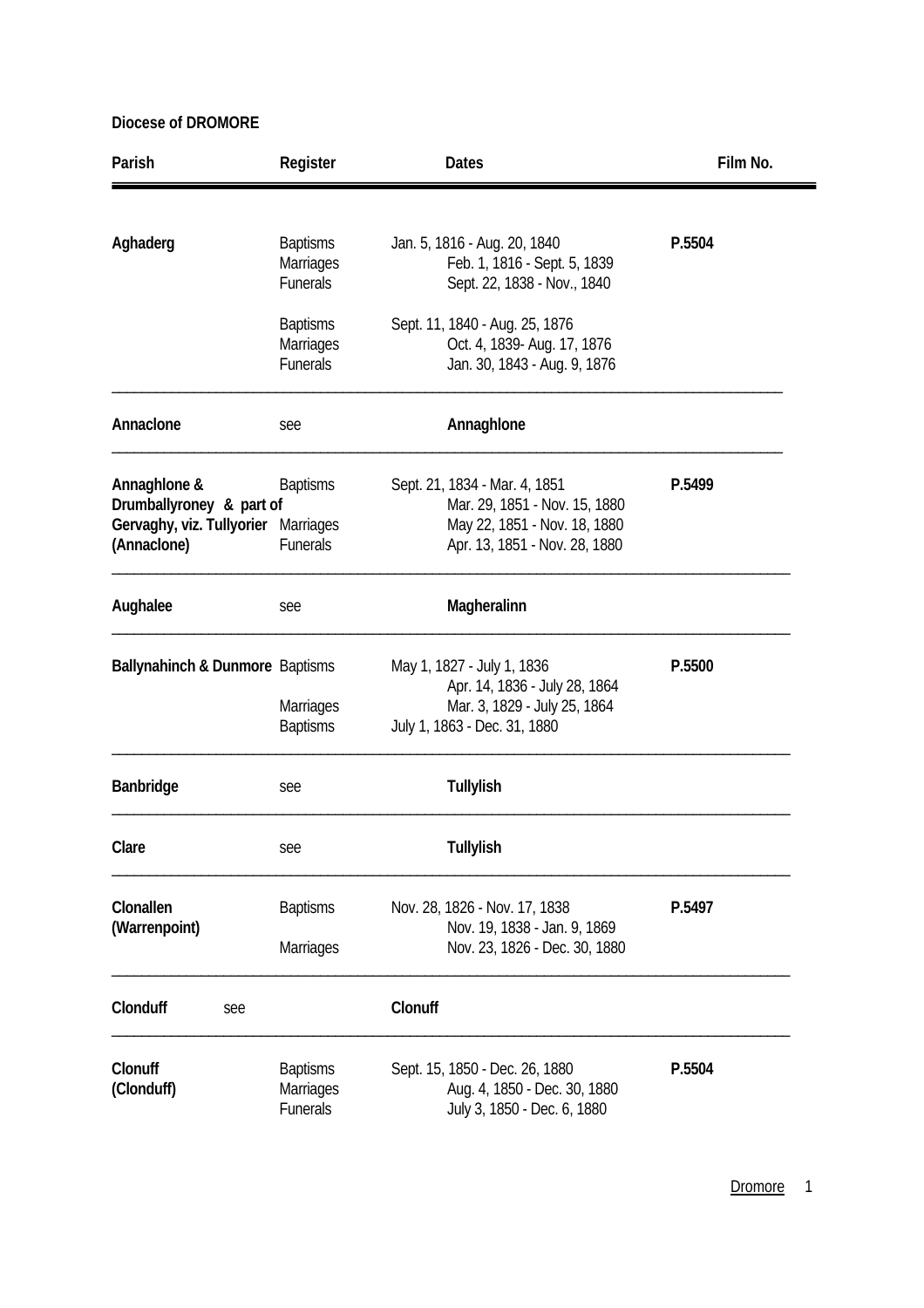| Parish                                     | Register                                                                                         | <b>Dates</b>                                                                                                                                                                                                                        | Film No. |
|--------------------------------------------|--------------------------------------------------------------------------------------------------|-------------------------------------------------------------------------------------------------------------------------------------------------------------------------------------------------------------------------------------|----------|
| Danaghcloney                               | see                                                                                              | Tullylish                                                                                                                                                                                                                           |          |
| Derrymacash                                | see                                                                                              | Seagoe                                                                                                                                                                                                                              |          |
| Donaghmore                                 | see                                                                                              | Donoughmore                                                                                                                                                                                                                         |          |
| Donoughmore                                | <b>Marriages</b><br><b>Baptisms</b><br><b>Funerals</b><br><b>Baptisms</b>                        | Sept. 2, 1825 - Sept. 25, 1880<br>May 30, 1835 - July 22, 1874<br>Oct. 17, 1840 - 1871<br>Sept. 30, 1871 - Dec. 30, 1880                                                                                                            | P.5497   |
| <b>Dromara</b>                             | <b>Baptisms</b><br><b>Marriages</b><br>Funerals                                                  | P.5499<br>Jan. 14, 1844 - Dec. 19, 1880<br>Jan. 14, 1844 - Dec. 18, 1880<br>Jan. 10, 1844 - Sept. 12, 1880                                                                                                                          |          |
| Dromore and<br>Garvaghey                   | <b>Baptisms</b><br>Marriages<br>Deaths                                                           | Mar. 3, 1823 - Jan. 17, 1845<br>P.5504<br>Sept. 8, 1821 - Dec. 31, 1844<br>Nov. 9, 1821 - Jan. 5, 1845<br>(This register contains marriages for Aghaderg,<br>Seagoe, Tullylish, Shankill and other places<br>between 1827 and 1843) |          |
|                                            | <b>Baptisms</b><br><b>Marriages</b><br>Deaths                                                    | Jan. 1, 1845 - Dec. 30, 1880<br>Feb. 4, 1845 - Nov. 17, 1880<br>Nov. 15, 1847 - Dec, 27, 1880                                                                                                                                       |          |
| Drumballyroney                             | see                                                                                              | Annaghlone                                                                                                                                                                                                                          |          |
| Drumgrath                                  | <b>Baptisms</b><br><b>Marriages</b><br><b>Funerals</b>                                           | Apr. 13, 1829 - Dec. 10, 1880<br>July 6, 1837 - Nov. 14, 1880<br>June 5, 1837 - Nov. 24, 1880                                                                                                                                       | P.5499   |
| Drumgooland (Lower)<br>Drumgooland (Upper) | <b>Baptisms</b><br><b>Marriages</b><br><b>Funerals</b><br><b>Baptisms</b><br>Marriages<br>Deaths | Mar. 24, 1832 - Dec. 3, 1880<br>Apr. 27, 1832 - Nov. 18, 1880<br>Mar. 11, 1832 - Nov. 14, 1880<br>May 26, 1827 - Dec. 28, 1880<br>Aug. 9, 1827 - Dec. 28, 1880<br>May 6, 1828 - Nov. 2, 1880                                        | P.5497   |

Dromore<sub>2</sub>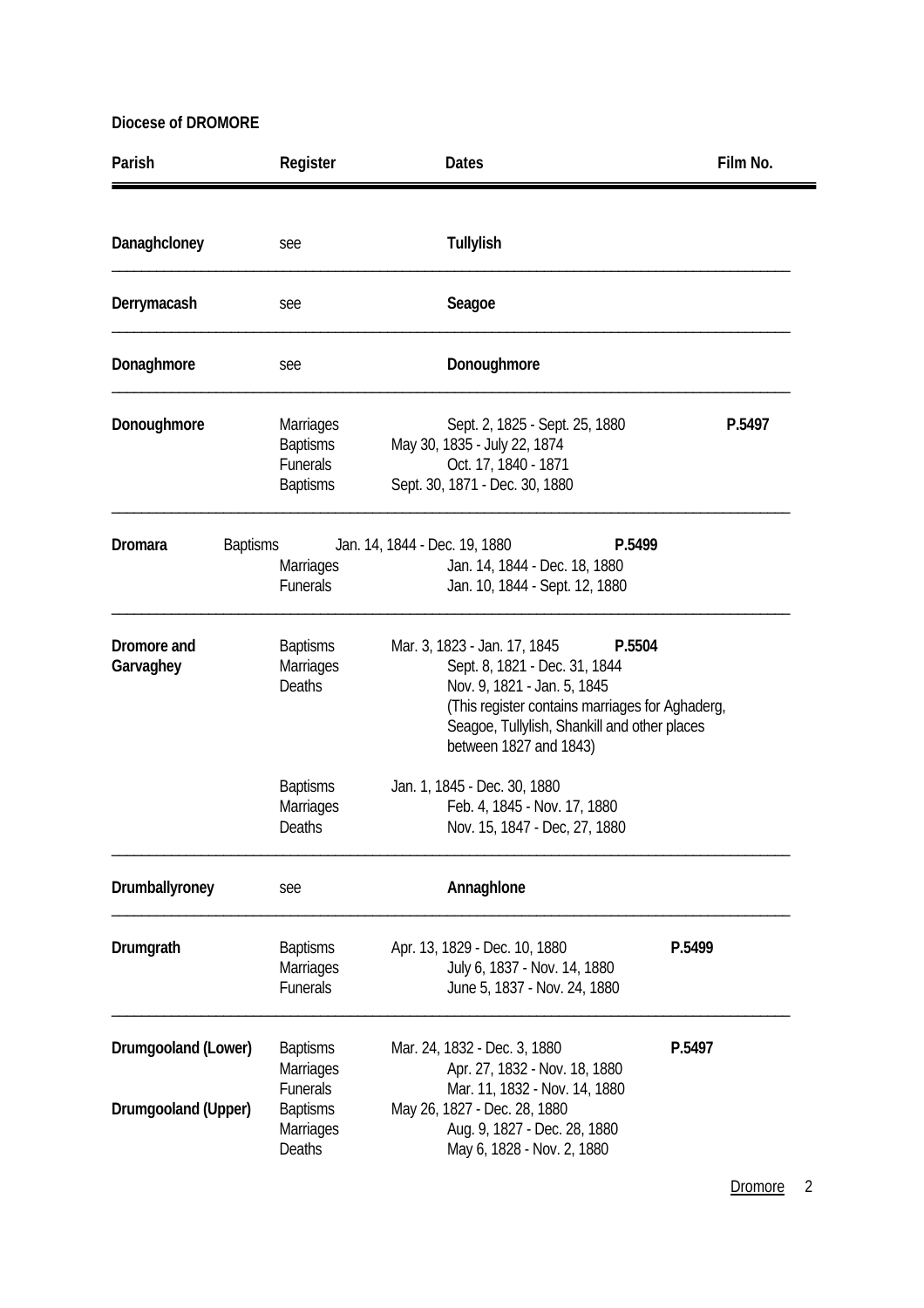| Parish                           | Register                                                        | <b>Dates</b>                                                                                                                          | Film No. |
|----------------------------------|-----------------------------------------------------------------|---------------------------------------------------------------------------------------------------------------------------------------|----------|
| <b>Dunmore</b>                   |                                                                 | Ballynahinch                                                                                                                          |          |
|                                  | see                                                             |                                                                                                                                       |          |
| Gargory                          | see                                                             | <b>Drumgooland Lower</b>                                                                                                              |          |
| Garvaghey                        | see                                                             | Dromore                                                                                                                               |          |
| Gervaghy                         | see                                                             | Annaghlone                                                                                                                            |          |
| Gilford                          | see                                                             | Tullylish                                                                                                                             |          |
| Hilltown                         | see                                                             | Clonuff                                                                                                                               |          |
| Kilbroney                        | <b>Baptisms</b><br>Funerals<br><b>Baptisms</b><br><b>Deaths</b> | Jan. 1, 1808 - Jan. 22, 1843<br>P.5499<br>Jan. 1, 1808 - Jan. 7, 1843<br>Jan. 2, 1843 - Dec. 19, 1880<br>Jan. 4, 1843 - Dec. 30, 1880 |          |
|                                  | Marriages                                                       | Jan. 29, 1808 - Dec. 6, 1854<br>Mar. 22, 1848 - Dec. 30, 1880                                                                         | P.5500   |
| Kilwarlin                        | see                                                             | Magheralinn                                                                                                                           |          |
| Leitrim                          | see                                                             | Drumgooland                                                                                                                           |          |
| Lurgan                           | see                                                             | Shankill                                                                                                                              |          |
| Magheradoll                      | see                                                             | Ballynahinch                                                                                                                          |          |
| Magheralinn, Moira<br>& Aughalee | Baptisms, Marriages<br>and Deaths                               | 1815 - 1816                                                                                                                           | P.5501   |
|                                  | <b>Baptisms</b><br>Marriages<br>Deaths                          | Jan. 1, 1817 - Dec. 20, 1845<br>Jan. 5, 1817 - Dec. 27, 1845<br>Jan. 1, 1817 - Oct. 4, 1845                                           |          |

Dromore 3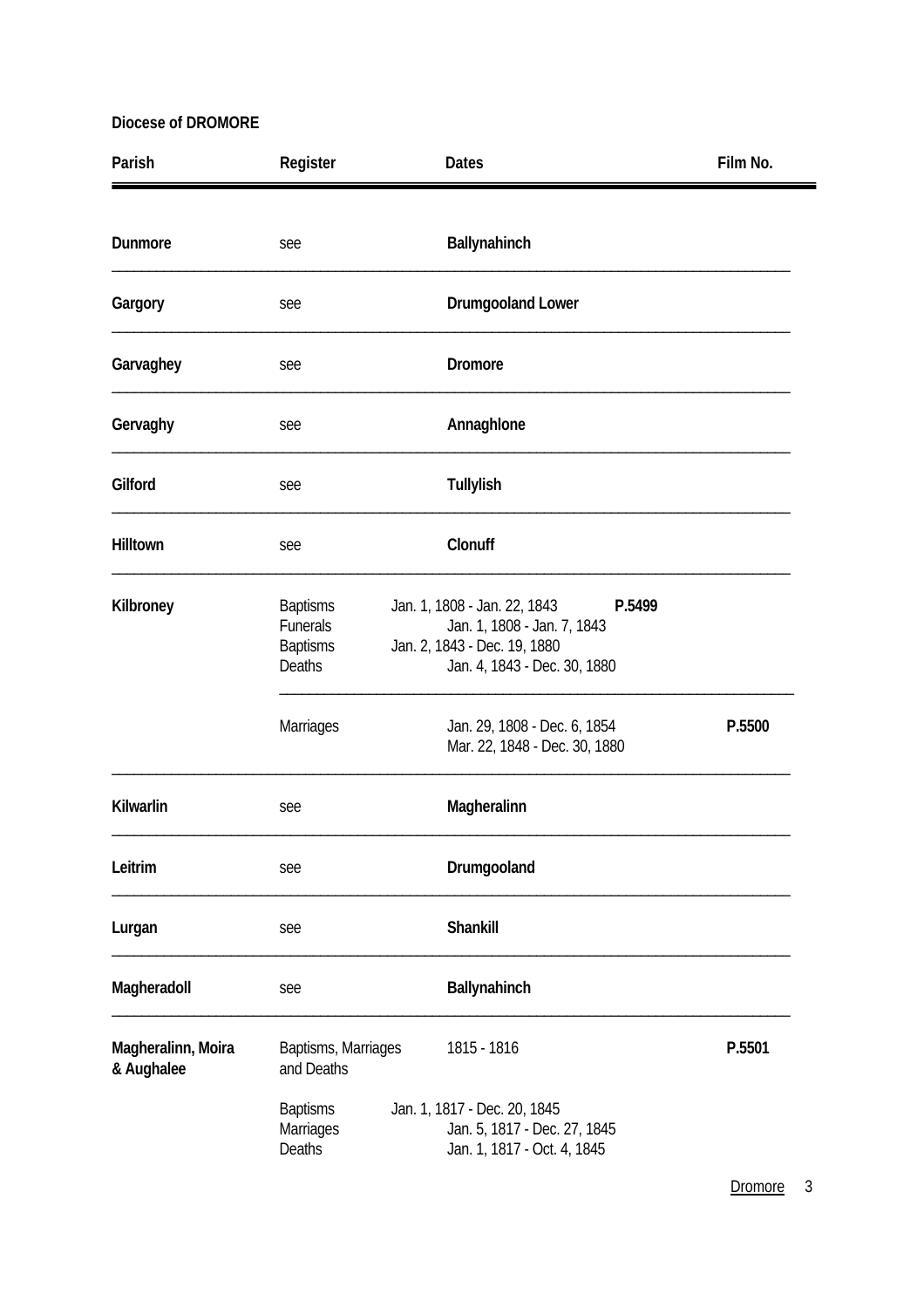| Parish                              | Register                                               | <b>Dates</b>                                                                                          | Film No.          |
|-------------------------------------|--------------------------------------------------------|-------------------------------------------------------------------------------------------------------|-------------------|
| Magheralin (continued)              | <b>Baptisms</b><br>Marriages<br>Deaths                 | Dec. 6, 1845 - June 4, 1871<br>P.5501<br>Dec. 26, 1845 - May 12, 1871<br>Jan. 10, 1846 - May 11, 1871 |                   |
| Magheralin, Kilwarlin &<br>Aughalee | <b>Baptisms</b><br>Marriages<br>Funerals               | July 17, 1871 - Dec. 9, 1880<br>July 10, 1871 - Dec. 18, 1880<br>Oct. 3, 1871 - Dec. 6, 1880          |                   |
| <b>Magherally</b>                   | see                                                    | Tullylish                                                                                             |                   |
| Moira                               | see                                                    | Magheralinn                                                                                           |                   |
| <b>Newry</b>                        | <b>Baptisms</b>                                        | Sept. 19, 1818 - Nov. 4, 1819<br>Funerals & Dispensations Nov. 6, 1818 - Apr. 28, 1819                | P <sub>5501</sub> |
|                                     | <b>Baptisms</b><br>Marriages<br>Funerals               | May 4, 1820 - July 1825<br>May 16, 1820 - May 1825<br>1820 - July 17, 1825                            |                   |
|                                     | <b>Baptisms</b><br>Marriages<br>Dispensations in Banns | Aug. 21, 1825 - Sept. 24, 1826<br>Aug. 21, 1825 - Oct. 23, 1826<br>Aug. 31, 1825 - Sept. 23, 1826     |                   |
|                                     | Funerals                                               | Sept. 11, 1825 - Oct. 7, 1826                                                                         |                   |
|                                     | <b>Baptisms</b><br><b>Marriages</b>                    | Oct., 1826 - May, 1843<br>May, 1843 - Dec., 1880<br>Nov. 8, 1826 - Jan. 15, 1851                      | P.5502            |
|                                     | Funerals                                               | Jan. 21, 1851 - Dec. 29, 1880<br>Nov. 8, 1826 - May 31, 1862                                          |                   |
|                                     | <b>Baptisms</b>                                        | Index of Baptisms from 1858                                                                           | P.5503            |
| Rostrevor                           | see                                                    | Kilbroney                                                                                             |                   |
| Seagoe                              | <b>Baptisms</b>                                        | Sept. 1836 - Feb. 25, 1870<br>Mar. 3, 1870 - Dec. 26, 1880                                            | P.5498            |

Dromore<sub>4</sub>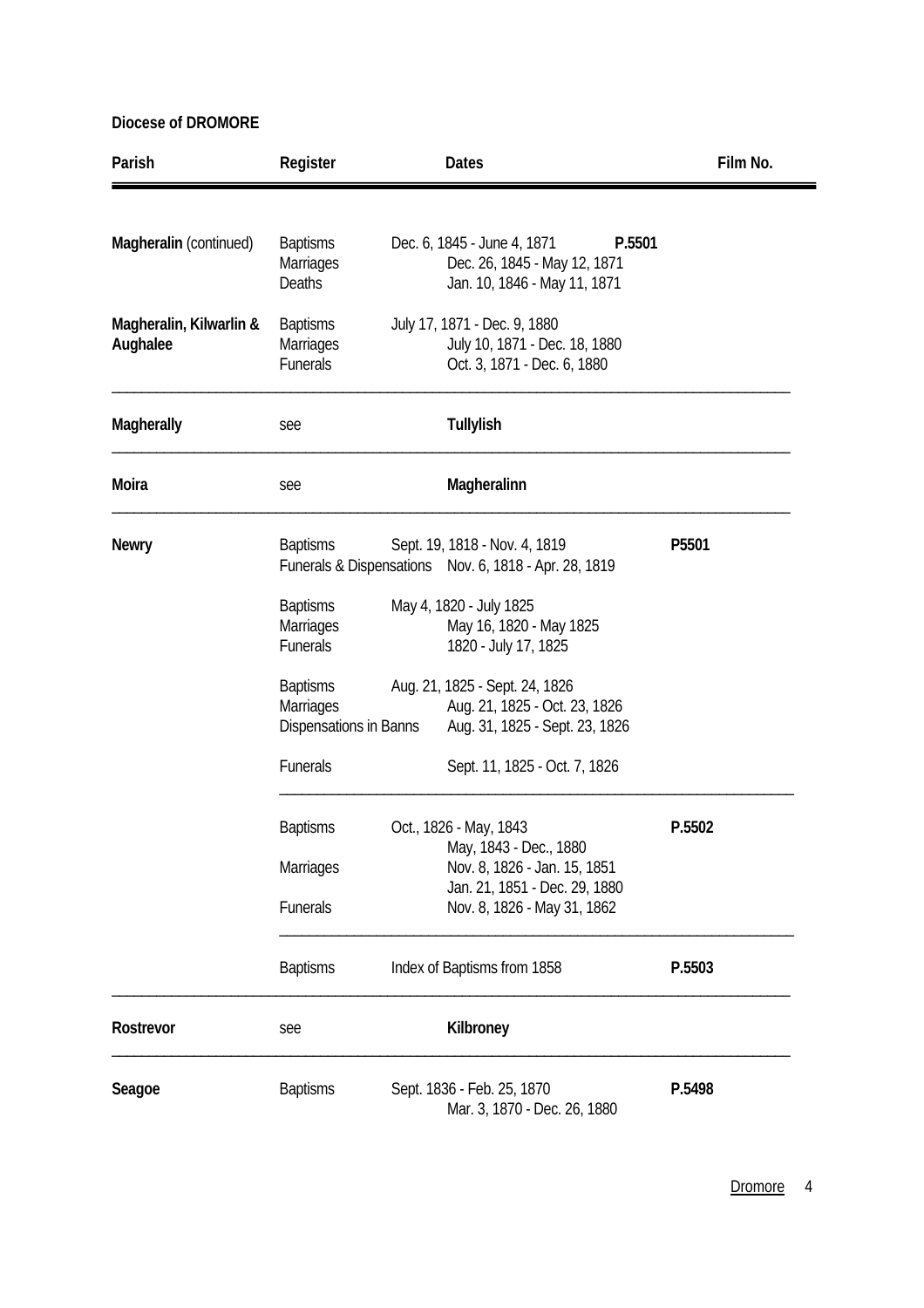| Parish                                                      | Register                                               | <b>Dates</b>                                                                                                                   | Film No. |
|-------------------------------------------------------------|--------------------------------------------------------|--------------------------------------------------------------------------------------------------------------------------------|----------|
| Seagoe (continued)                                          | <b>Marriages</b><br>Deaths<br>Marriages<br>Deaths      | Oct. 16, 1836 - Feb. 5, 1860<br>Apr. 13, 1837 - Jan. 27, 1860<br>Feb. 10, 1860 - Nov. 18, 1880<br>Feb. 16, 1860 - Dec. 5, 1880 | P.5499   |
| Seapatrick (Seepatrick)                                     | see                                                    | <b>Tullyish</b>                                                                                                                |          |
| Shankill (Lurgan)                                           | <b>Baptisms</b>                                        | Sept. 13, 1822 - Dec. 30, 1865<br>(A modern transcript. Some months missing.)                                                  | P.5498   |
|                                                             | <b>Baptisms</b><br><b>Marriages</b><br><b>Funerals</b> | Jan. 1, 1866 - Dec. 31, 1880<br>Jan. 19, 1866 - Dec. 28, 1880<br>Jan. 5, 1866 - Dec. 27, 1880                                  |          |
| <b>Tullylish</b>                                            | <b>Baptisms</b><br><b>Marriages</b><br><b>Funerals</b> | Jan. 1, 1833 - Apr. 14, 1844<br>P.5500<br>Jan. 10, 1833 - Apr. 8, 1844<br>Jan. 18, 1833 - Apr. 17, 1844                        |          |
| Tullylish, Seapatrick,<br>Magherally, Danaghclony Marriages | <b>Baptisms</b><br>Funerals                            | May 7, 1844 - Aug. 13, 1844<br>Feb. 4, 1845 - Dec. 31, 1880<br>May 1, 1844 - Dec. 31, 1880                                     |          |
| <b>Clare and Gilford</b><br>(Tullylish)                     | <b>Baptisms</b><br><b>Marriages</b><br><b>Funerals</b> | Apr. 26, 1846 - Feb. 5, 1856<br>Apr. 26, 1846 - Nov. 25, 1853<br>Apr. 25, 1846 - Nov. 25, 1853                                 |          |
| Banbridge (Tullylish)                                       | <b>Baptisms</b>                                        | Jan. 21, 1843 - Dec. 31, 1880                                                                                                  |          |
| Seapatrick (Banbridge)                                      | <b>Baptisms</b><br><b>Marriages</b><br>Deaths          | Jan. 24, 1843 - Dec. 14, 1880<br>July 10, 1850 - Oct. 4, 1880<br>July 31, 1850 - Dec. 16, 1880                                 | P.5501   |
| Tullyorier                                                  | see                                                    | Annaghlone                                                                                                                     |          |
| Warrenpoint                                                 | see                                                    | Clonallon                                                                                                                      |          |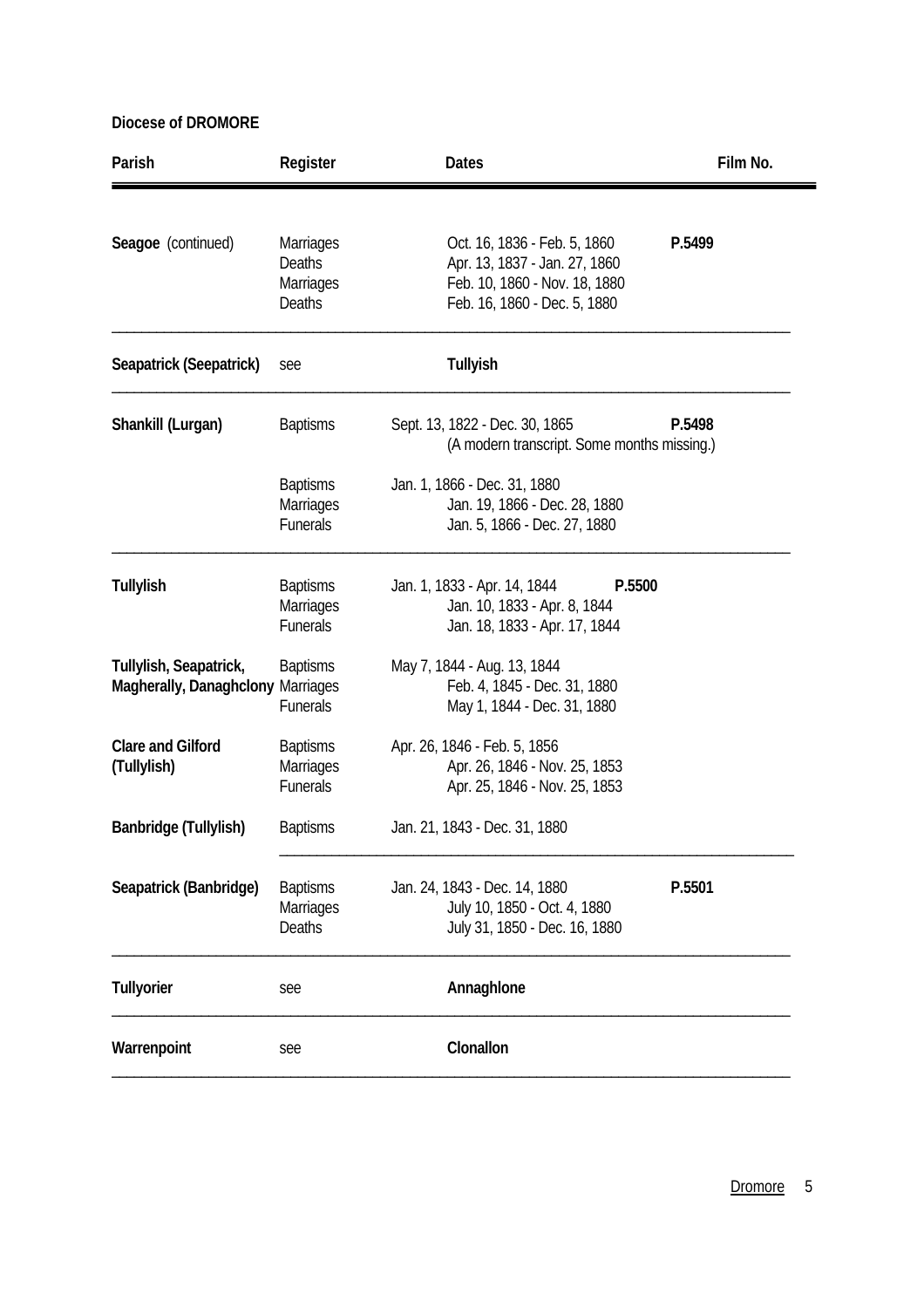| Parish           | Register                                        | <b>Dates</b>                                                                                                                                                     |        | Film No. |
|------------------|-------------------------------------------------|------------------------------------------------------------------------------------------------------------------------------------------------------------------|--------|----------|
| <b>Arklow</b>    | <b>Baptisms</b><br>Marriages                    | May 25, 1809 - June 4, 1809<br>Dec.21, 1817 - Dec. 31, 1843<br>Jan. 7, 1818 - Nov. 27, 1843                                                                      | P.6475 |          |
|                  | <b>Baptisms</b><br>Marriages                    | Jan. 2, 1844 - Dec. 15, 1856<br>Jan. 7, 1844 - Oct. 27, 1856                                                                                                     |        |          |
|                  | <b>Baptisms</b>                                 | Jan. 1, 1857 - Oct. 2, 1868                                                                                                                                      |        |          |
|                  | <b>Baptisms</b><br>Marriages                    | Oct. 4, 1868 - Dec. 29, 1880<br>Jan. 12, 1857 - Nov. 26, 1880                                                                                                    | P.6474 |          |
| Ashford          | <b>Baptisms</b>                                 | Sept. 18, 1864 - Dec. 31, 1880                                                                                                                                   | P.6477 |          |
|                  | <b>Marriages</b>                                | Oct. 6, 1864 - Nov. 5, 1880                                                                                                                                      |        | P.6478   |
| Athy             | <b>Baptisms</b><br>Marriages                    | Dec. 7, 1779 - Mar. 21, 1797<br>Sept. 11, 1803 - Aug. 21, 1807<br>Jan. 14, 1780 - Feb. 12, 1797<br>Sept. 21, 1803 - Feb. 2, 1810<br>Feb. 9, 1812 - June 25, 1812 | P.6479 |          |
|                  | <b>Baptisms</b><br><b>Marriages</b>             | Aug. 23, 1807 - Nov. 26, 1816<br>Dec. 10, 1821 - Mar. 5, 1837<br>July 17, 1815 - Mar. 7, 1816<br>June 24, 1822 - Jan, 25 1837                                    |        |          |
|                  | <b>Baptisms</b><br>Marriages<br><b>Baptisms</b> | Mar. 17, 1837 - Aug. 14, 1853<br>Apr. 6, 1837 - Nov. 22, 1853<br>Aug. 21, 1853 - Apr. 7, 1873                                                                    | P.6479 |          |
|                  | <b>Baptisms</b><br><b>Marriages</b>             | Apr. 9, 1873 - Dec. 31, 1880<br>P.6480<br>Jan. 10, 1854 - Nov. 26, 1880                                                                                          |        |          |
| Avoca (Redcross, | Baptisms & Marriages                            | June 15, 1791 - Feb. 26, 1805                                                                                                                                    |        | P.6476   |
| Newbridge)       | <b>Marriages</b>                                | Oct. 23, 1778 - Jan. 26, 1797                                                                                                                                    |        |          |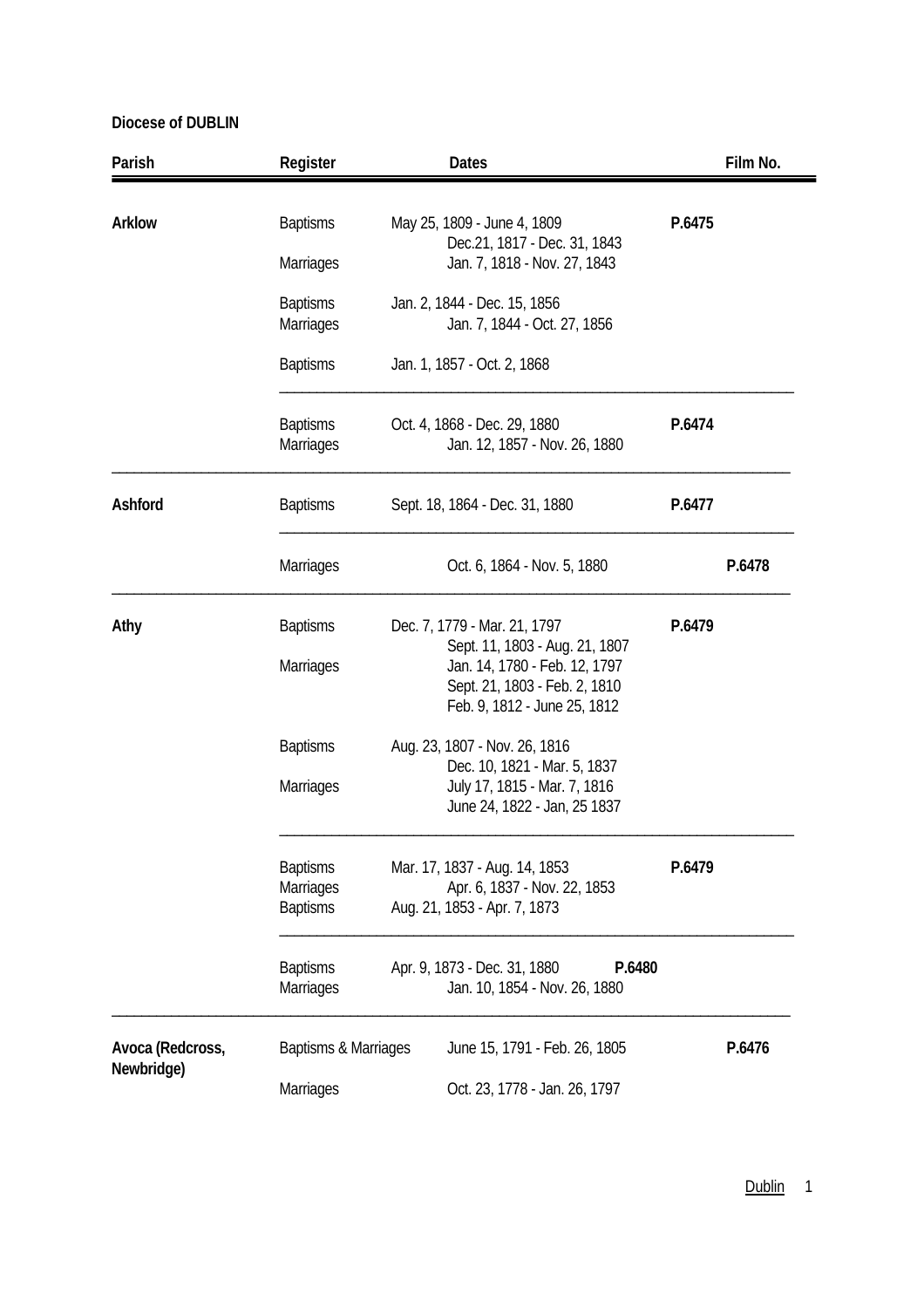| Parish                                         | Register                                                                                                            | <b>Dates</b>                                                                                                                                | Film No. |
|------------------------------------------------|---------------------------------------------------------------------------------------------------------------------|---------------------------------------------------------------------------------------------------------------------------------------------|----------|
| Avoca (Redcross,<br>Newbridge) (continued)     | <b>Baptisms</b><br>Marriages                                                                                        | May 27, 1809 - Dec. 21, 1825<br>Nov. 6, 1812 - Oct. 25, 1825                                                                                | P.6476   |
| Avoca                                          | <b>Baptisms</b><br>Marriages<br><b>Baptisms</b><br><b>Marriages</b><br>Duplicate of part of<br>Baptisms & Marriages | Oct. 3, 1825 - June 5, 1836<br>Oct. 10, 1825 - Feb. 6, 1843<br>Mar. 5, 1843 - Apr. 18, 1867<br>Apr. 22, 1844 - Feb. 28, 1867<br>1845 - 1848 | P.6477   |
|                                                | <b>Baptisms</b><br><b>Marriages</b>                                                                                 | June 2, 1836 - Apr. 23, 1867<br>Apr. 15, 1844 - Feb. 3, 1867                                                                                |          |
|                                                | <b>Baptisms</b><br><b>Marriages</b>                                                                                 | Apr. 21, 1867 - Dec. 25, 1880<br>May 1, 1867 - Nov. 2, 1880                                                                                 |          |
| <b>Balbriggan (Balrothery</b><br>& Balscadden) | <b>Baptisms</b><br><b>Marriages</b><br><b>Baptisms</b>                                                              | Oct. 27, 1816 - Dec. 29, 1856<br>Feb. 12, 1817 - Nov. 25, 1856<br>Jan. 12, 1856 - Oct. 25, 1880<br>Jan. 1, 1856 - Dec. 26, 1880             | P.6617   |
| Balbriggan                                     | Baptisms & Marriages<br><b>Baptisms</b><br><b>Marriages</b>                                                         | July 17, 1770 - Feb. 15, 1778<br>Aug. 22, 1796 – Oct. 5, 1813<br>Aug. 29 1796 - June 17, 1810                                               | P.9209   |
|                                                | <b>Baptisms</b><br><b>Marriages</b><br><b>Baptisms</b><br>Marriages                                                 | Oct. 27, 1816 - May 22, 1860<br>Feb. 12, 1817 - Nov. 25, 1856<br>Jan. 1, 1856 - July 19, 1893<br>Jan. 12, 1856 - Nov. 28, 1900              |          |
|                                                | <b>Baptisms</b><br><b>Marriages</b>                                                                                 | May 21, 1861 - Feb. 26, 1871<br>Nov. 25, 1861 - Feb. 14, 1871                                                                               |          |
|                                                | <b>Baptisms</b>                                                                                                     | July 23, 1893 - Oct. 14, 1901                                                                                                               |          |
| Baldoyle, Howth<br>and Kinsealy                | <b>Baptisms</b><br><b>Marriages</b>                                                                                 | Dec. 24, 1784 - Dec. 26, 1800<br>Jan. 9, 1785 - Dec. 1, 1800                                                                                | P.6618   |
| <b>Baldoyle</b>                                | <b>Baptisms</b>                                                                                                     | Aug. 6, 1806 - Aug. 26, 1831<br>(Some Baptisms 1810-13 are at the end of this section.)                                                     |          |
|                                                | <b>Marriages</b>                                                                                                    | Aug. 5, 1806 - Nov. 16, 1815<br>May 13, 1818 - Nov. 25, 1824                                                                                |          |

Dublin<sub>2</sub>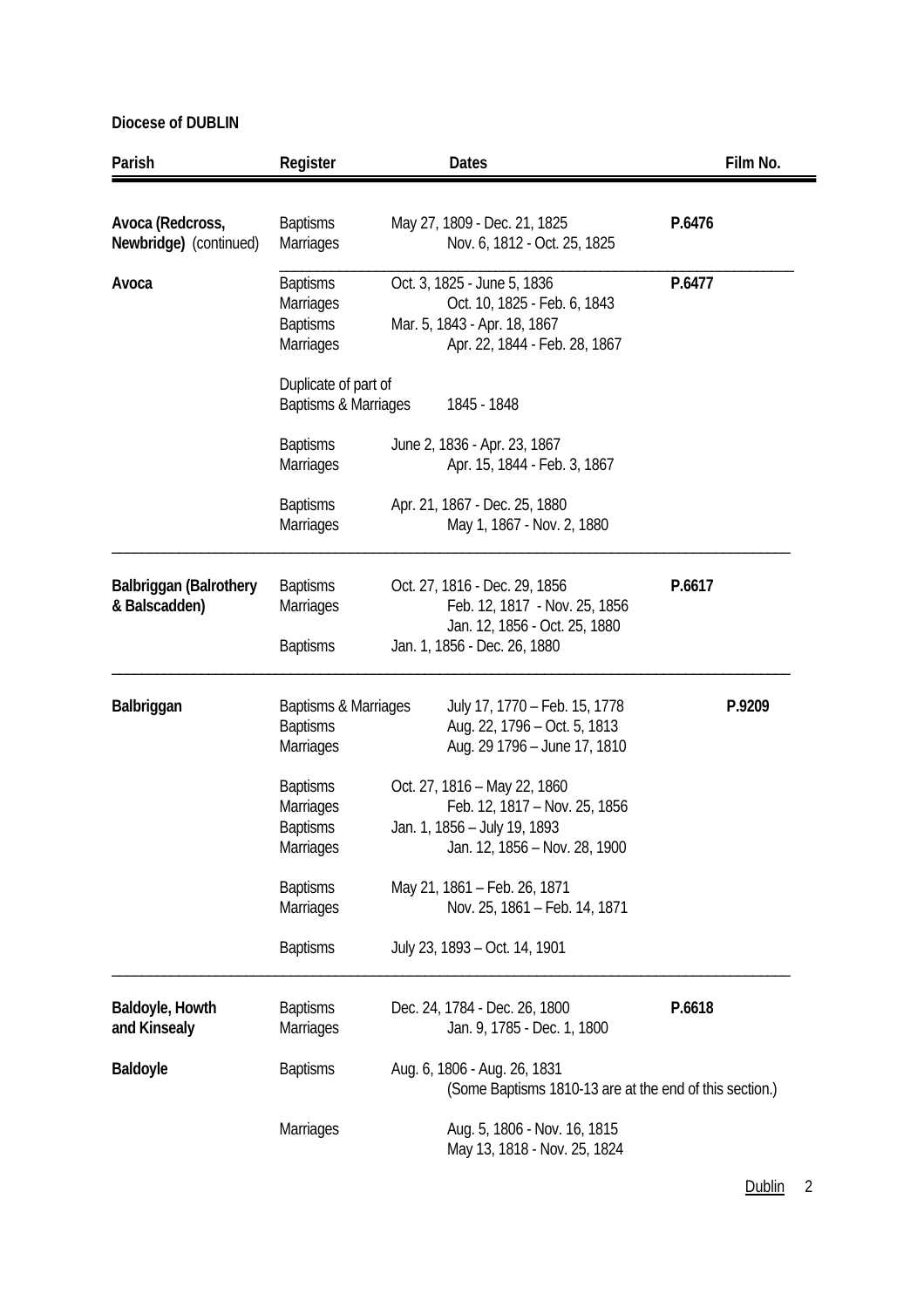| Parish                                        | Register                            | Dates                                                                                        |        | Film No. |
|-----------------------------------------------|-------------------------------------|----------------------------------------------------------------------------------------------|--------|----------|
| Baldoyle, Howth                               | <b>Marriages</b>                    | Jan. 1, 1826 - July 13, 1831                                                                 | P.6618 |          |
| & Kinsealy (continued)                        | <b>Baptisms</b><br><b>Marriages</b> | Aug. 26, 1831 - Dec. 28, 1853<br>Sept. 2, 1831 - Dec. 30, 1856                               |        |          |
|                                               | <b>Baptisms</b><br><b>Marriages</b> | Jan. 6, 1854 - Dec. 25, 1880<br>Jan. 6, 1857 - Nov. 14, 1880                                 |        |          |
| <b>Ballybrack</b>                             | <b>Marriages</b><br>Marriage INDEX  | Jan. 9, 1860 - Nov. 15, 1908<br>Jan. 9, 1860 - Nov. 15, 1908                                 |        | P.9211   |
| <b>Ballymore Eustace</b>                      | <b>Baptisms</b>                     | Mar. 8, 1779 - Apr. 27, 1792<br>P.6481<br>Jan. 10, 1787 - Mar. 1, 1790                       |        |          |
|                                               | Marriages                           | May 3, 1792 - Apr. 6, 1796<br>Oct. 18, 1779 - Nov. 27, 1794<br>Feb. 21, 1787 - June 11, 1796 |        |          |
|                                               | <b>Baptisms</b><br>Marriages        | Jan. 5, 1797 - Oct. 28, 1830<br>May 15, 1797 - July 19, 1830                                 |        |          |
|                                               | <b>Baptisms</b><br>Marriages        | Apr. 23, 1826 - Dec. 26, 1838<br>Apr. 22, 1826 - Dec. 1, 1838                                |        |          |
|                                               | <b>Baptisms</b><br><b>Marriages</b> | Jan. 1, 1839 - Apr. 27, 1854<br>Jan. 27, 1839 - Nob. 26, 1863                                |        |          |
|                                               | <b>Baptisms</b><br><b>Marriages</b> | May 7, 1854 - Dec. 31, 1880<br>Jan. 25, 1864 - Oct. 25, 1880                                 |        |          |
| <b>Balrothery</b>                             | see                                 | Balbriggan                                                                                   |        |          |
| <b>Balscadden</b>                             | see                                 | Balbriggan                                                                                   |        |          |
| Barnderrig                                    | see                                 | Kilbride                                                                                     |        |          |
| <b>Blackditches</b><br>(see also Valleymount) | <b>Baptisms</b>                     | June 9, 1810 - Aug., 1825<br>May 4, 1830 - June 10, 1830                                     | P.6483 |          |
|                                               | Marriages                           | June 18, 1810 - Aug., 1825                                                                   |        |          |
|                                               | <b>Baptisms</b><br>Marriages        | June 9, 1826 - Apr. 25, 1830<br>Aug. 6, 1826 - June 7, 1833                                  |        |          |

Dublin 3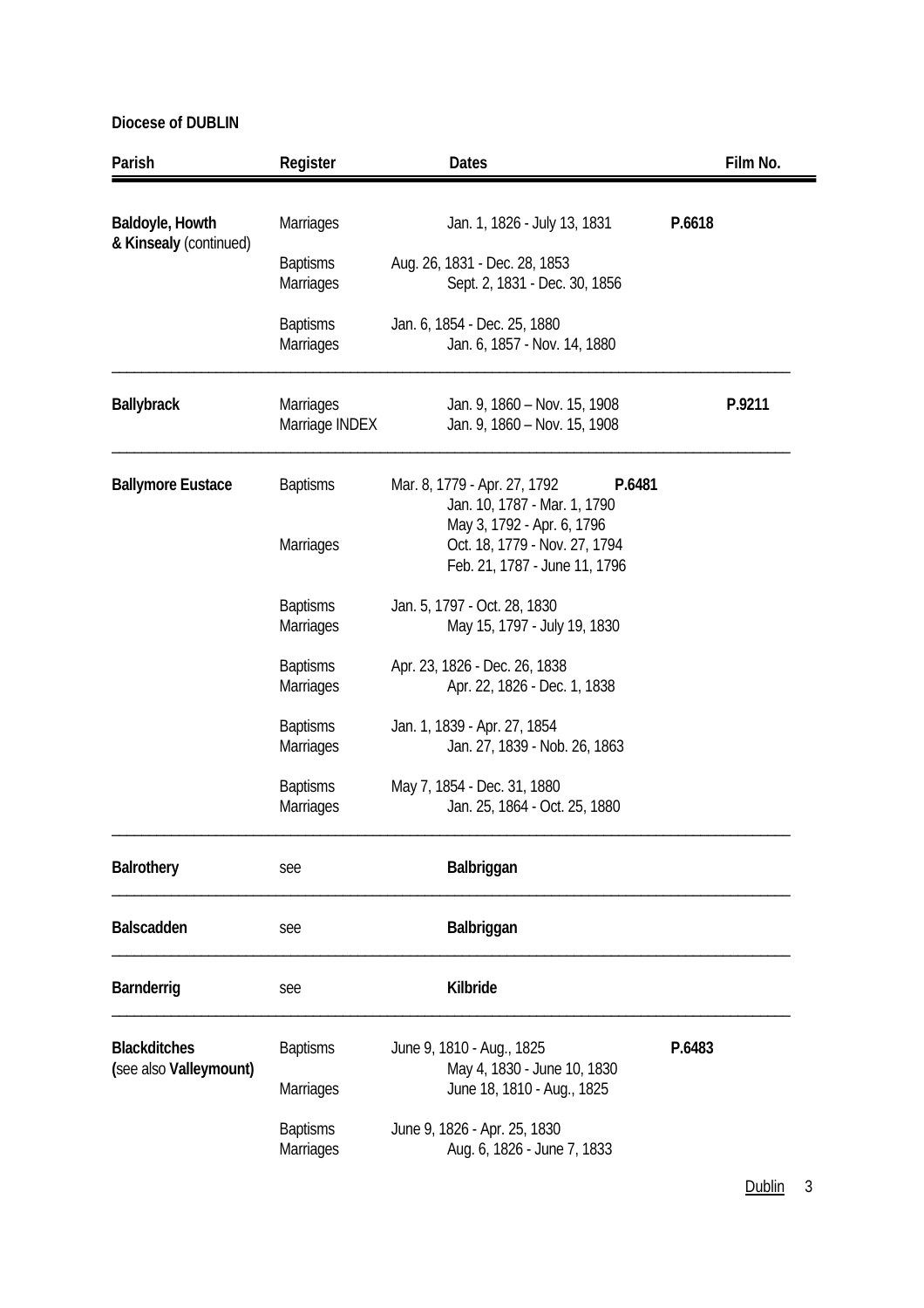| Parish                                         | Register                                                                                                      | <b>Dates</b>                                                                                                                                                                                             |        | Film No. |
|------------------------------------------------|---------------------------------------------------------------------------------------------------------------|----------------------------------------------------------------------------------------------------------------------------------------------------------------------------------------------------------|--------|----------|
|                                                |                                                                                                               |                                                                                                                                                                                                          |        |          |
| <b>Blackditches</b><br>(Valleymount continued) | <b>Baptisms</b>                                                                                               | Feb. 15, 1833 - Mar. 4, 1844                                                                                                                                                                             | P.6483 |          |
|                                                | <b>Marriages</b>                                                                                              | Feb. 2, 1833 - Jan. 25, 1845                                                                                                                                                                             |        |          |
|                                                | <b>Baptisms</b><br><b>Marriages</b>                                                                           | Mar. 10, 1844 - July 19, 1862<br>Apr. 8, 1844 - May 8, 1862                                                                                                                                              |        |          |
| <b>Blackrock</b>                               | <b>Baptisms</b>                                                                                               | July 23, 1854 - Oct. 28, 1900                                                                                                                                                                            | P.9212 |          |
| Blanchardstown                                 | <b>Baptisms</b><br>Marriages<br><b>Baptisms</b><br>Marriages<br><b>Baptisms</b>                               | Dec. 3, 1774 - Dec. 8, 1824<br>Jan., 1775 - Nov. 7, 1824<br>Jan. 5, 1824 - Dec. 28, 1856<br>Aug. 8, 1824 - Nov. 11, 1856<br>Apr. 25, 1852 - Dec. 26, 1880                                                | P.6613 |          |
|                                                | <b>Marriages</b>                                                                                              | Jan. 18, 1857 - Nov. 25, 1880                                                                                                                                                                            |        | P.6617   |
| Blessington                                    | <b>Baptisms</b><br>Marriages                                                                                  | Apr. 4, 1852 - Nov. 14, 1880<br>P.6483<br>Feb. 22, 1852 - Dec. 4, 1880                                                                                                                                   |        |          |
| <b>Blessington</b><br>Church of Kilbride       | <b>Marriages</b><br><b>Baptisms</b>                                                                           | 1877 - 1880<br>1852 - 1880                                                                                                                                                                               |        | P.6615   |
| Booterstown                                    | <b>Baptisms</b><br><b>Baptisms Index</b><br><b>Baptisms Index</b><br><b>Baptisms Index</b><br><b>Baptisms</b> | Oct. 13, 1755 - Dec. 20, 1790<br>Jan. 1, 1791 - Oct. 20, 1816<br>1817 - 1840<br>Jan. 3, 1817 - Dec. 29, 1845<br>1841 - 1854<br>Jan. 4, 1846 - July 2, 1854<br>1854 - 1901<br>July 2, 1854 - Mar. 7, 1902 | P.9084 |          |
|                                                | Marriages<br>Marriages Index                                                                                  | June 4, 1756 - Dec. 20, 1790<br>Jan. 1, 1791 - Sept. 31, 1816<br>Oct. 5, 1816 - Dec. 26, 1845<br>1856 - 1901<br>Jan. 11, 1846 - Feb. 11, 1856<br>Jan. 13, 1856 - Oct. 24, 1899                           |        | P.9085   |

Dublin 4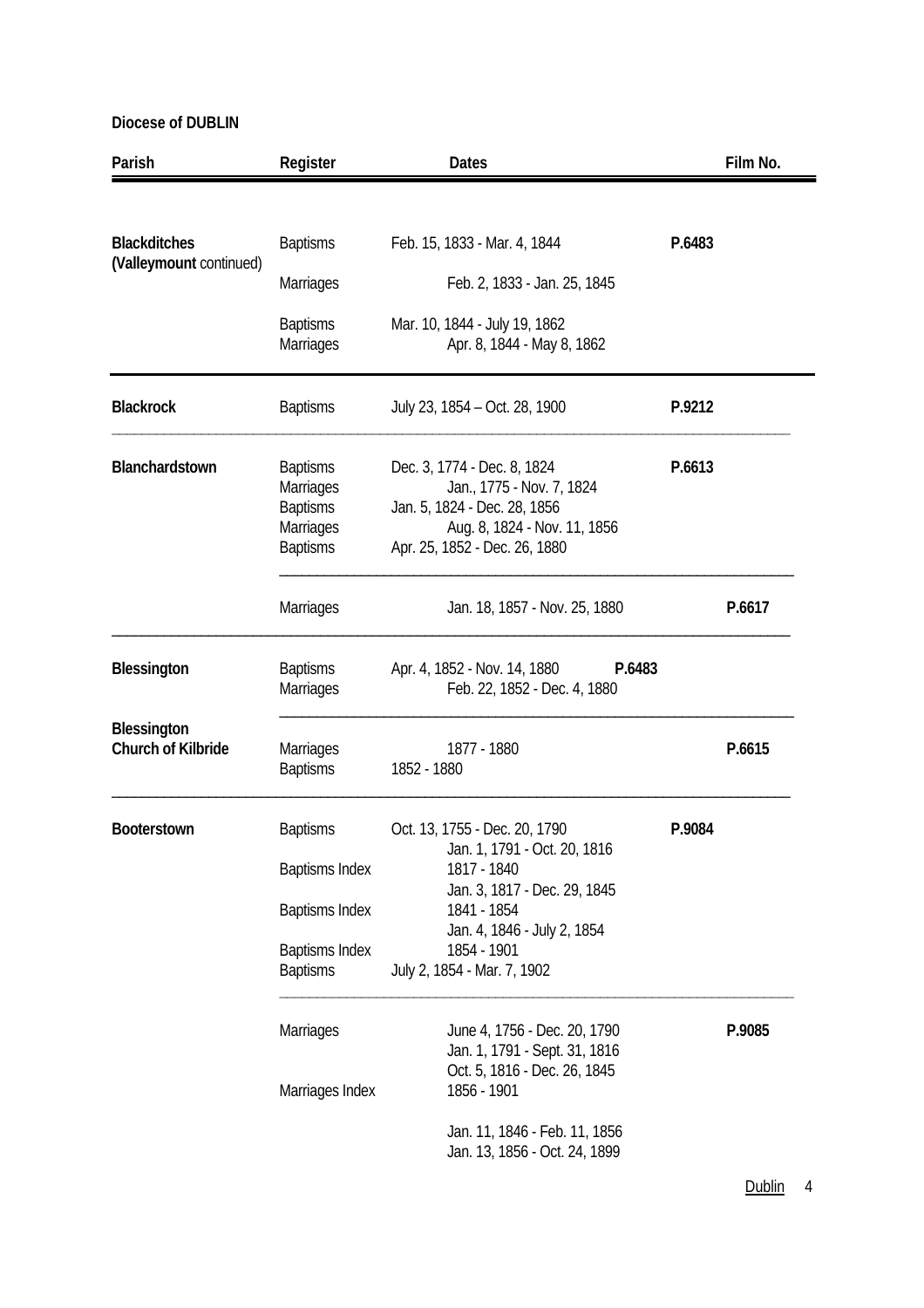| Parish                                             | Register                                                            |             | <b>Dates</b>                                                                                                                                                                                                             |        | Film No. |
|----------------------------------------------------|---------------------------------------------------------------------|-------------|--------------------------------------------------------------------------------------------------------------------------------------------------------------------------------------------------------------------------|--------|----------|
|                                                    |                                                                     |             |                                                                                                                                                                                                                          |        |          |
| Boystown<br>(Valleymount)<br>See also Blackditches | <b>Baptisms</b><br>Marriages                                        | 1860 - 1880 | $1862 - 1880$                                                                                                                                                                                                            | P.6615 |          |
| <b>Bray</b>                                        |                                                                     |             | List of the entries of baptisms from the<br>district of Bray, Little Bray, Shankill, Old<br>Connaught and Shanganagh found in the<br>registers of St. Michael's Church, Dun<br>Laoghaire (formerly Kingstown) 1768-1861. |        | P.9371   |
|                                                    | <b>Baptisms</b><br><b>Marriages</b>                                 |             | Aug. 19, 1792 - March 4, 1821<br>Feb. 19 1792 - March 4, 1821                                                                                                                                                            |        |          |
|                                                    | <b>INDEX (Baptisms)</b><br><b>Baptisms</b>                          |             | July 7, 1822 - March 9, 1856<br>July 7, 1822 - March 9, 1856                                                                                                                                                             |        |          |
|                                                    | <b>INDEX (Marriages)</b><br><b>Marriages</b>                        |             | Sept. 8, 1822 - June 16, 1856<br>Sept. 8, 1822 - June 16, 1856                                                                                                                                                           |        |          |
|                                                    | <b>Baptisms</b>                                                     |             | March 16, 1856 - May 18, 1886<br>May 16, 1886 - March 2, 1905                                                                                                                                                            |        |          |
|                                                    | Marriages                                                           |             | July 22, 1856 - Nov. 11, 1901                                                                                                                                                                                            |        |          |
| See also                                           |                                                                     |             | <b>Little Bray</b>                                                                                                                                                                                                       |        |          |
| Cabinteely                                         | <b>Baptisms</b><br>Marriages                                        |             | Sept. 25, 1863 - Sept. 13, 1903<br>April 30, 1866 - Nov. 22, 1910                                                                                                                                                        | P.9211 |          |
| Castledermot                                       | Baptisms & Marriages                                                |             | Nov. 5, 1789 - Feb. 3, 1821                                                                                                                                                                                              |        | P.6480   |
|                                                    | <b>Baptisms</b><br>Marriages<br><b>Baptisms</b><br><b>Marriages</b> |             | 1822 - Oct. 18, 1829<br>May, 1822 - Dec. 14, 1829<br>1829 - Nov. 9, 1842<br>Jan. 18, 1830 - Nov. 2, 1842                                                                                                                 |        |          |
|                                                    | <b>Baptisms</b>                                                     |             | Dec. 4, 1842 - Dec. 10, 1856 (with index 1854 - 80)                                                                                                                                                                      |        |          |
|                                                    | <b>Marriages</b><br><b>Baptisms</b><br>Marriages                    |             | Jan. 10, 1843 - Dec. 27, 1856<br>Jan. 18, 1857 - Dec. 26, 1880<br>Feb. 15, 1857 - Nov. 26, 1880                                                                                                                          |        | P.6481   |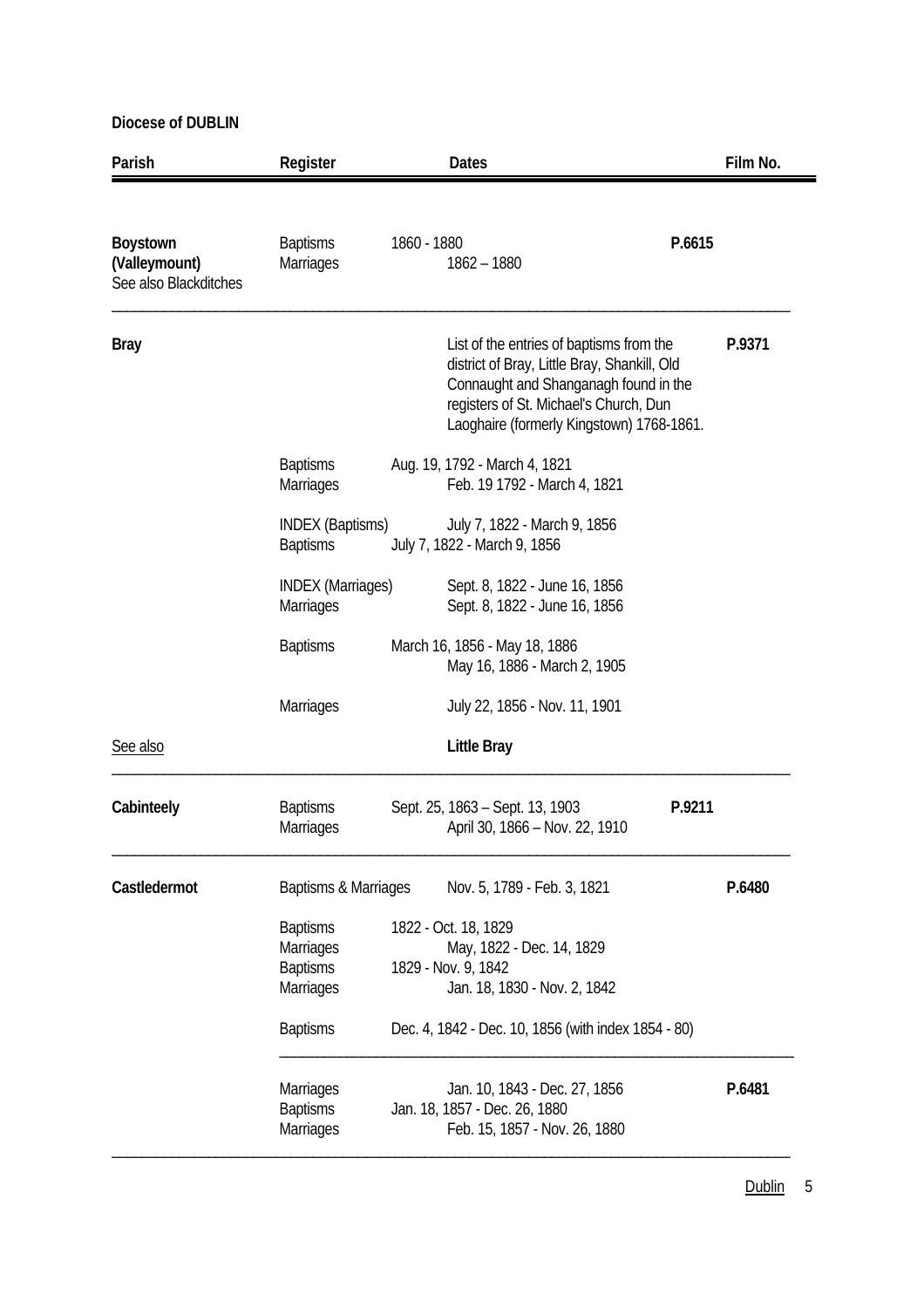| Parish                             | Register         | <b>Dates</b>                                                                                                                                                                               | Film No. |
|------------------------------------|------------------|--------------------------------------------------------------------------------------------------------------------------------------------------------------------------------------------|----------|
|                                    |                  |                                                                                                                                                                                            |          |
| Celbridge                          | <b>Baptisms</b>  | Jan. 4, 1857 - Dec. 19, 1880<br>P.6613                                                                                                                                                     |          |
| Chapelizod                         | <b>Baptisms</b>  | 7 Oct 1849 - 15 Dec 1901                                                                                                                                                                   | P.9199   |
|                                    | Marriages        | Nov (n.d.) 1849 - 29 July 1901                                                                                                                                                             |          |
| Clondalkin                         | <b>Baptisms</b>  | May 3, 1778 - Apr. 6, 1800<br>P.6612                                                                                                                                                       |          |
|                                    | Marriages        | June 21, 1812 - May 20, 1822<br>June 11, 1778 - Feb. 24, 1800<br>Aug. 3, 1812 - Feb. 19, 1822                                                                                              |          |
| Palmerstown                        | <b>Baptisms</b>  | Aug. 26, 1798 - Dec. 31, 1799<br>Sept. 3, 1837 - Apr. 24, 1862                                                                                                                             |          |
| (Part of Clondalkin)               | <b>Marriages</b> | Sept. 24, 1837 - Sept. 27, 1857                                                                                                                                                            |          |
| Lucan<br>(Part of Clondalkin)      | <b>Baptisms</b>  | Sept., 1818 - July, 1834<br>Feb. 4, 1849 - Jan. 26, 1862                                                                                                                                   |          |
|                                    | Marriages        | Sept. 5, 1818 - July 13, 1835<br>Jan. 11, 1831 - Nov. 22, 1834<br>Feb. 18, 1849 - Nov., 1861                                                                                               |          |
| Clondalkin                         | <b>Baptisms</b>  | Dec. 25, 1823 - July 24, 1836<br>Jan., 1837<br>Aug. 6, 1809 - Feb. 20, 1813<br>June 3, 1813 - June 23, 1818<br>June 1, 1822 - Aug. 15, 1830                                                |          |
|                                    | <b>Baptisms</b>  | Dec. 25, 1830 - Aug. 25, 1833<br>Jan. 4, 1834 - Mar. 22, 1837<br>July 9, 1848<br>Apr. 22, 1849 - May 26, 1850<br>Jan. 6, 1851 - Aug. 29, 1852<br>Jan. 6, 1851 - Aug. 29, 1852( Transcript) |          |
|                                    |                  | Dec. 25, 1823 - Apr. 26, 1835<br>Aug. 6, 1809 - Aug. 29, 1852                                                                                                                              |          |
|                                    | <b>Baptisms</b>  | Added entries<br>June 5, 1853 - Mar. 30, 1856 (On p.86, Lucan Marriages)<br>Sept. 23, 1835 - Jan. 16, 1837                                                                                 |          |
| Lucan (Pt. of Clondalkin) Baptisms | <b>Marriages</b> | Aug. 23, 1835 - Aug. 28, 1842<br>Aug. 3, 1835 - Sept. 18, 1842                                                                                                                             |          |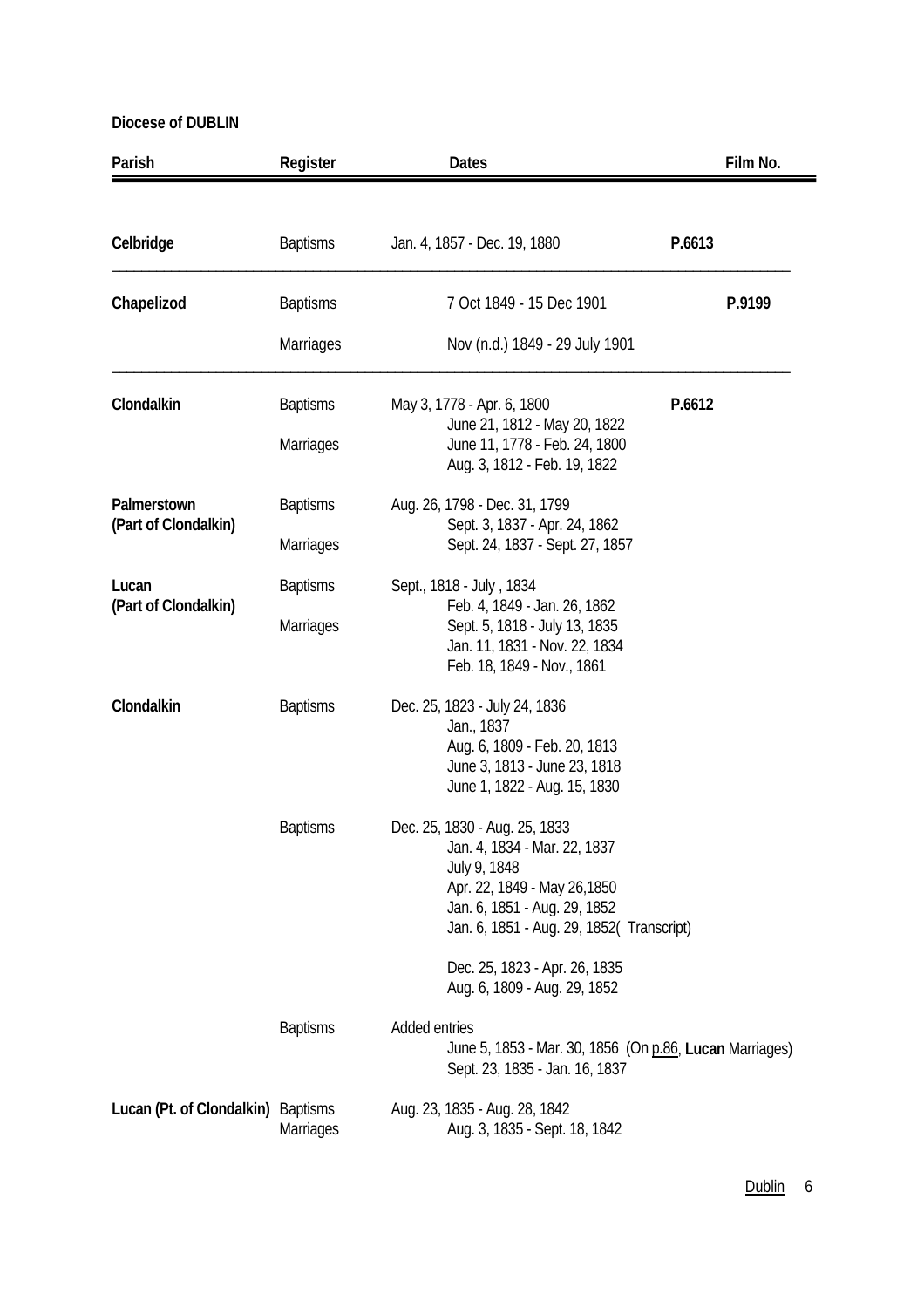| Parish                 | Register                            | <b>Dates</b>                                                                                | Film No. |
|------------------------|-------------------------------------|---------------------------------------------------------------------------------------------|----------|
|                        |                                     |                                                                                             |          |
| Clondalkin (continued) | <b>Baptisms</b><br><b>Marriages</b> | Apr. 6, 1856 - Oct. 24, 1880<br>P.6612<br>Apr. 20, 1856 - Nov. 28, 1880                     |          |
| Crookstown & Kilmeade  | <b>Baptisms</b><br>Marriages        | Apr. 28, 1837 - Aug. 17, 1840<br>July 1, 1837 - Aug. 8, 1840                                | P.6485   |
|                        | <b>Baptisms</b>                     | Aug., 1840 - Aug. 7, 1843<br>Aug. 9, 1849 - May 5, 1853                                     |          |
|                        | <b>Baptisms</b>                     | Apr. 28, 1843 - July 7, 1846                                                                |          |
|                        | Marriages                           | May 5, 1853 - Mar. 17, 1856<br>July 1, 1842 - July 26, 1846<br>Jan. 16, 1853 - Feb. 5, 1856 |          |
| <b>Dalkey</b>          | <b>Baptisms</b><br><b>Marriages</b> | Jan. 13, 1861 - Dec. 7, 1899<br>April 13, 1894 - Oct. 25, 1910                              | P.9212   |
| Donabate               | <b>Baptisms</b><br>Marriages        | Nov. 3, 1760 - Dec. 27, 1807<br>Feb. 1, 1761 - June 6, 1805                                 | P.6618   |
|                        | <b>Baptisms</b>                     | July 4, 1824 - Oct. 5, 1869<br>Feb. 28, 1869 - Oct. 17, 1880                                |          |
|                        | <b>Marriages</b>                    | Feb. 9, 1869 - Nov. 29, 1880                                                                |          |
| Donnybrook             | see                                 | St. Mary's, Donnybrook                                                                      |          |
| Dundrum                | <b>INDEX to Baptisms</b>            | July 2, 1854 - Dec. 1, 1901                                                                 | P.9309   |
|                        | <b>Baptisms</b>                     | July 2, 1854 - Dec. 1, 1901                                                                 |          |
|                        | Marriages                           | Sept. 26, 1865 - Nov. 17, 1901                                                              |          |
| Dunlavin               | <b>Baptisms</b><br><b>Marriages</b> | Oct. 1, 1815 - Sept. 29, 1839<br>Feb. 14, 1831 - Oct. 19, 1839<br>Ink badly faded.          | P.6484   |
|                        | <b>Baptisms</b><br>Marriages        | Oct. 13, 1839 - Sept. 8, 1857<br>Nov. 12, 1839 - Nov. 20, 1857<br>Ink badly faded.          |          |

Dublin 7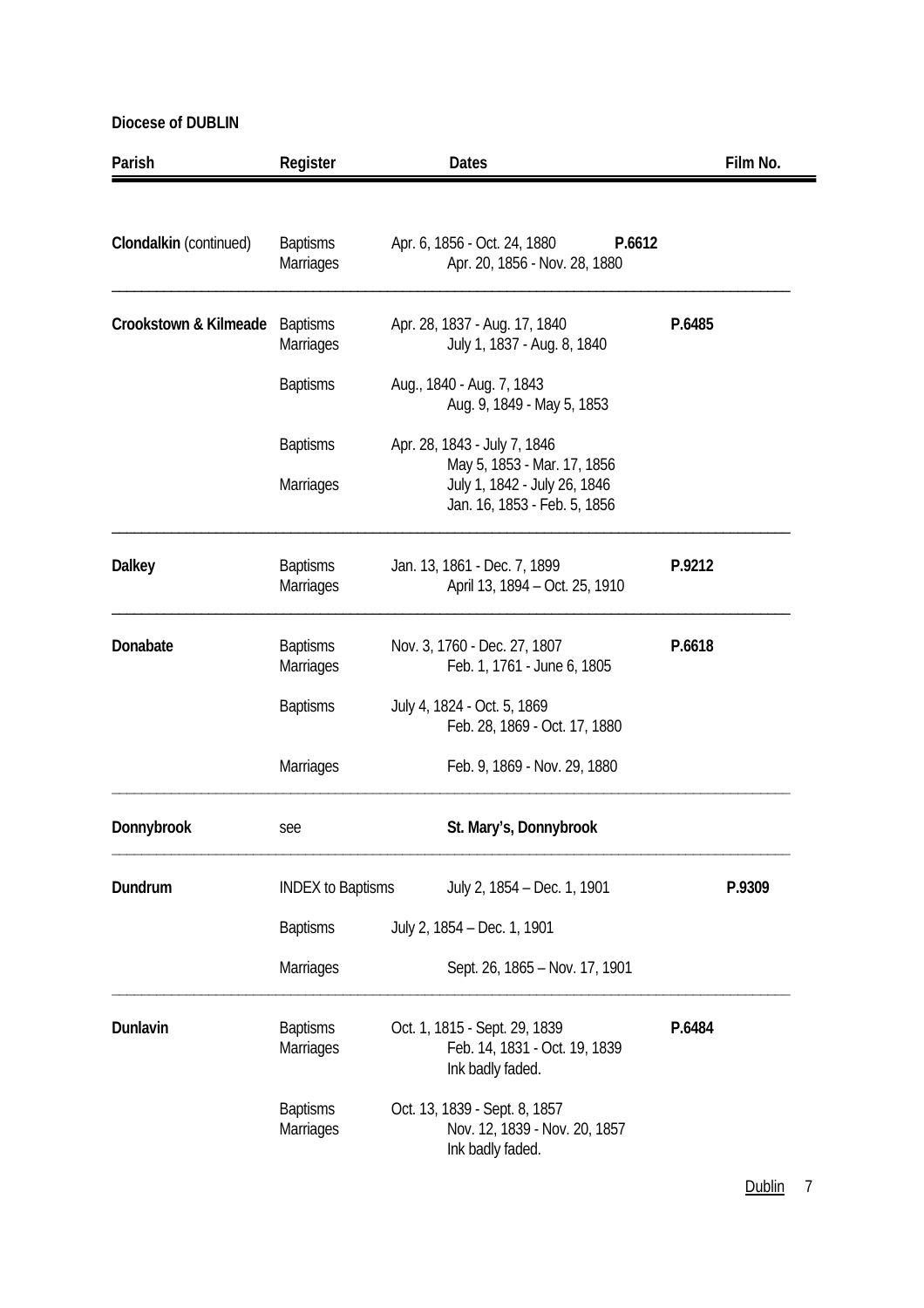| Parish                   | Register                                             | <b>Dates</b>                                                                                                                   | Film No. |
|--------------------------|------------------------------------------------------|--------------------------------------------------------------------------------------------------------------------------------|----------|
|                          |                                                      |                                                                                                                                |          |
| Dunlavin (continued)     | <b>Baptisms</b>                                      | 1857 - Dec. 15, 1880 (Ink badly faded.)                                                                                        | P.6484   |
|                          | <b>Baptisms</b><br>Marriages                         | Oct. 26, 1862 - Dec. 5, 1880<br>Feb. 12, 1857 - Nov. 22, 1880                                                                  |          |
| Enniskerry               | <b>Baptisms</b><br>Marriages                         | Oct. 7, 1825 - Sept. 22, 1861<br>Nov. 1, 1825 - Sept. 29, 1861                                                                 | P.6478   |
|                          | <b>Baptisms</b>                                      | Sept. 11, 1859 - Dec. 5, 1880                                                                                                  |          |
|                          | Marriages                                            | Mar. 6, 1859 - Nov. 18, 1880                                                                                                   |          |
| Fairview                 | <b>Baptisms</b><br>Marriages                         | June 18, 1879 - Dec. 23, 1880<br>June 10, 1879 - Nov. 27, 1880                                                                 | P.6610   |
| Finglas & St. Margaret's | <b>Baptisms</b><br><b>Marriages</b>                  | Mar. 4, 1788 - July 31, 1788<br>P.6613<br>Nov. 20, 1757 - July 11, 1760                                                        |          |
|                          | <b>Baptisms</b><br>Baptisms & Marriages<br>Marriages | Dec. 6, 1784 - Oct. 16, 1823<br>Nov. 5, 1823 - Nov. 18, 1827<br>Dec. 12, 1784 - July 17, 1794<br>Oct. 11, 1821 - Aug. 10, 1823 |          |
|                          | Baptisms & Marriages<br><b>Baptisms</b>              | Jan. 6, 1828 - Nov. 27, 1828<br>Dec. 7, 1828 - May 30, 1841                                                                    |          |
|                          | Marriages                                            | Jan. 8, 1829 - June 1, 1841                                                                                                    |          |
|                          | Baptisms & Marriages                                 | June 1, 1841 - Feb. 20, 1854                                                                                                   |          |
|                          | Marriages                                            | Jan. 24, 1854 - Nov. 24, 1880                                                                                                  |          |
| Finglas & St. Margaret's | <b>Baptisms</b>                                      | Jan. 3, 1854 - Dec. 12, 1880                                                                                                   | P.6617   |
| Garristown               | <b>Baptisms</b><br>Marriages                         | Jan. 4, 1857 - Dec. 27, 1874<br>July 27, 1857 - Oct. 29, 1880                                                                  | P.6617   |
|                          | <b>Baptisms</b>                                      | Jan. 1, 1875 - Nov. 25, 1880                                                                                                   |          |
| Rolestown (Garristown)   | <b>Baptisms</b><br><b>Marriages</b>                  | Jan. 2, 1857 - Dec. 27, 1880<br>Jan. 19, 1857 - Nov. 20, 1880                                                                  |          |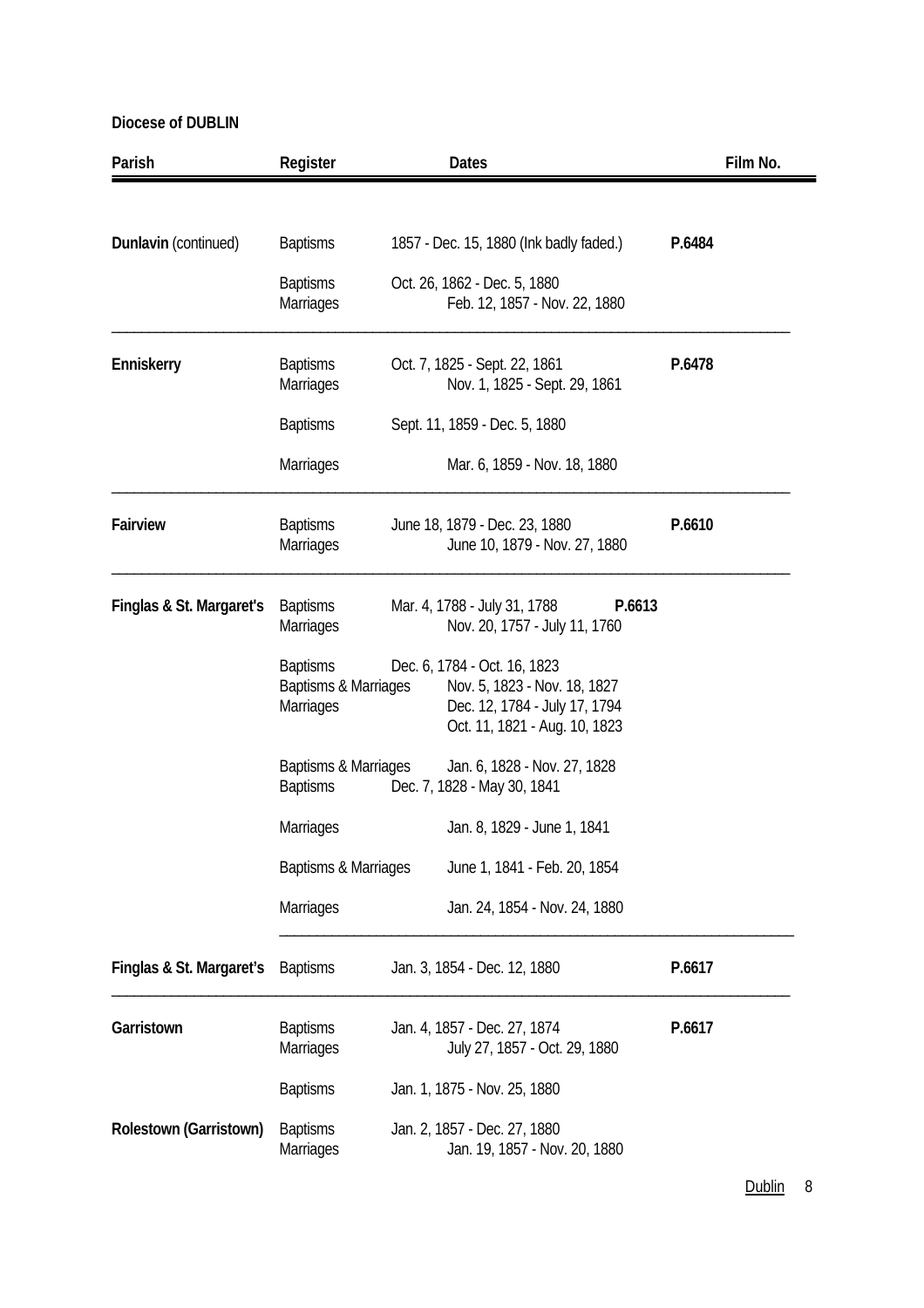| Parish                                  | Register                                     | <b>Dates</b>                                                                                                                     |        | Film No. |
|-----------------------------------------|----------------------------------------------|----------------------------------------------------------------------------------------------------------------------------------|--------|----------|
| Glasthule                               | <b>Baptisms INDEX</b><br><b>Baptisms</b>     | May 27, 1865 - Dec. 24, 1902<br>May 27, 1865 - Dec. 24, 1902                                                                     |        | P.9211   |
| Glencullen                              | see                                          | Sandyford & Glencullen                                                                                                           |        |          |
| Glendalough                             | <b>Baptisms</b><br>Marriages                 | June 20, 1807 - Jan. 18, 1838<br>Jan. 6, 1808 - June 27, 1838                                                                    | P.6474 |          |
|                                         | <b>Baptisms</b><br>Marriages                 | Aug. 24, 1839 - May 1, 1866<br>May 14, 1840 - July 24, 1866                                                                      |        |          |
|                                         | <b>Baptisms</b><br>Marriages                 | Apr. 17, 1857 - Dec. 24, 1880<br>May 2, 1857 - Oct. 6, 1880                                                                      |        |          |
| Haddington Road,<br><b>Dublin</b>       | Baptisms & Marriages<br>Baptisms & Marriages | April 16, 1798 - Aug. 16, 1829<br>Jan. 1, 1830 - Feb. 13, 1845                                                                   |        | P.9213   |
|                                         | Baptisms & Marriages<br><b>Baptisms</b>      | Jan. 21, 1845 - July 16, 1849<br>July 17, 1849 - March 5, 1866                                                                   |        |          |
|                                         | <b>Baptisms</b>                              | March 12, 1866 - Dec. 26, 1876<br>Jan. 1, 1877 – March 19, 1907                                                                  | P.9214 |          |
|                                         | Marriages                                    | July 17, 1849 - Dec. 26, 1876<br>Jan. 7, 1877 - Dec. 1, 1905                                                                     |        | P.9214   |
|                                         | Miscellaneous INDEXES                        | 1798 - 1916                                                                                                                      |        | P.9215   |
| <b>Harrington Street Baptisms INDEX</b> |                                              | Feb. 1865 - Dec. 1901<br>(Ms. and typed versions)                                                                                | P.9311 |          |
|                                         | <b>Baptisms</b>                              | May 8, 1865 - April 21, 1873<br>April 22, 1873 - Feb. 17, 1880<br>Feb. 17, 1880 - June 16, 1885<br>June 19, 1885 - June 27, 1890 | P.9312 |          |
|                                         | <b>Baptisms</b>                              | June 27, 1890 - Nov. 23, 1897<br>Nov. 23, 1897 - Dec. 24, 1901                                                                   | P.9313 |          |

Dublin 9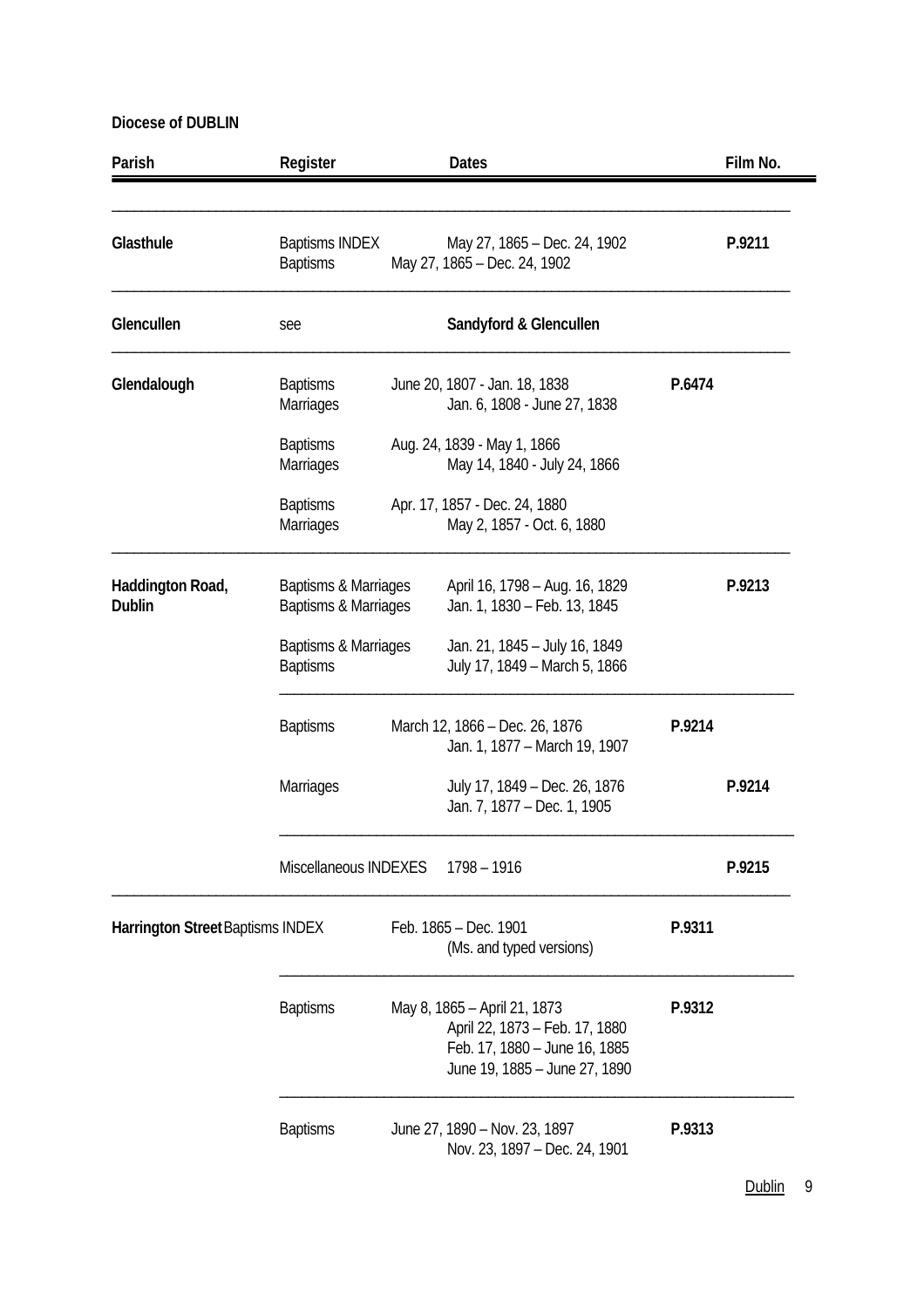| Parish                                                  | Register                                                     | <b>Dates</b>                                                                                                                                                                                                                                | Film No. |
|---------------------------------------------------------|--------------------------------------------------------------|---------------------------------------------------------------------------------------------------------------------------------------------------------------------------------------------------------------------------------------------|----------|
| <b>Harrington Street Marriages INDEX</b><br>(continued) | Marriages                                                    | Feb. 1865 - Jan. 1912<br>Feb. 1865 - Jan. 10, 1893<br>Jan. 16, 1893 - Nov. 17, 1912                                                                                                                                                         | P.9314   |
| <b>Holmpatrick (Skerries)</b>                           | <b>Baptisms</b><br>Marriages<br><b>Baptisms</b><br>Marriages | Oct. 12, 1751 - Dec. 31, 781<br>June 2, 1751 - Nov. 17, 1781<br>Jan. 6, 1782 - June 23, 1814<br>Jan. 10, 1782 - July 5, 1814<br>(This volume has been rebound so tightly that much<br>of the material close to the spine cannot be filmed.) | P.6614   |
|                                                         | Marriages<br><b>Baptisms</b>                                 | Aug. 15, 1814 - Mar. 25, 1856<br>July 12, 1814 - Dec. 25, 1853                                                                                                                                                                              |          |
|                                                         | <b>Baptisms</b><br>Marriages                                 | Jan. 1, 1854 - Dec. 23, 1880<br>Apr. 24, 1856 - Nov. 6, 1880                                                                                                                                                                                |          |
| Howth                                                   | see                                                          | Baldoyle                                                                                                                                                                                                                                    |          |
| Kilbride and<br>Barndarrig                              | <b>Baptisms</b><br>Marriages                                 | Jan., 1858 - 1880<br>Feb., 1858 - 1880                                                                                                                                                                                                      | P.6615   |
| See also                                                |                                                              | <b>Blessington</b>                                                                                                                                                                                                                          |          |
| Kilcullen                                               | <b>Baptisms</b><br>Marriages                                 | Oct. 22, 1777 - Sept. 1, 1818<br>Apr. 25, 1829 - Sept. 13, 1840<br>May 11, 1786 - Nov. 20, 1806<br>Apr. 24, 1810 - Oct. 27, 1816<br>May 11, 1829 - Nov. 14, 1831<br>Apr. 11, 1836 - June 23, 1840                                           | P.6484   |
|                                                         | <b>Baptisms</b>                                              | Jan. 11, 1857 - Dec. 14, 1880                                                                                                                                                                                                               |          |
|                                                         | Marriages                                                    | Jan. 25, 1857 - Nov. 26, 1880                                                                                                                                                                                                               |          |
| Kilmeade                                                | see                                                          | Crookstown                                                                                                                                                                                                                                  |          |
| Kilmurray                                               | see                                                          | Kilquade                                                                                                                                                                                                                                    |          |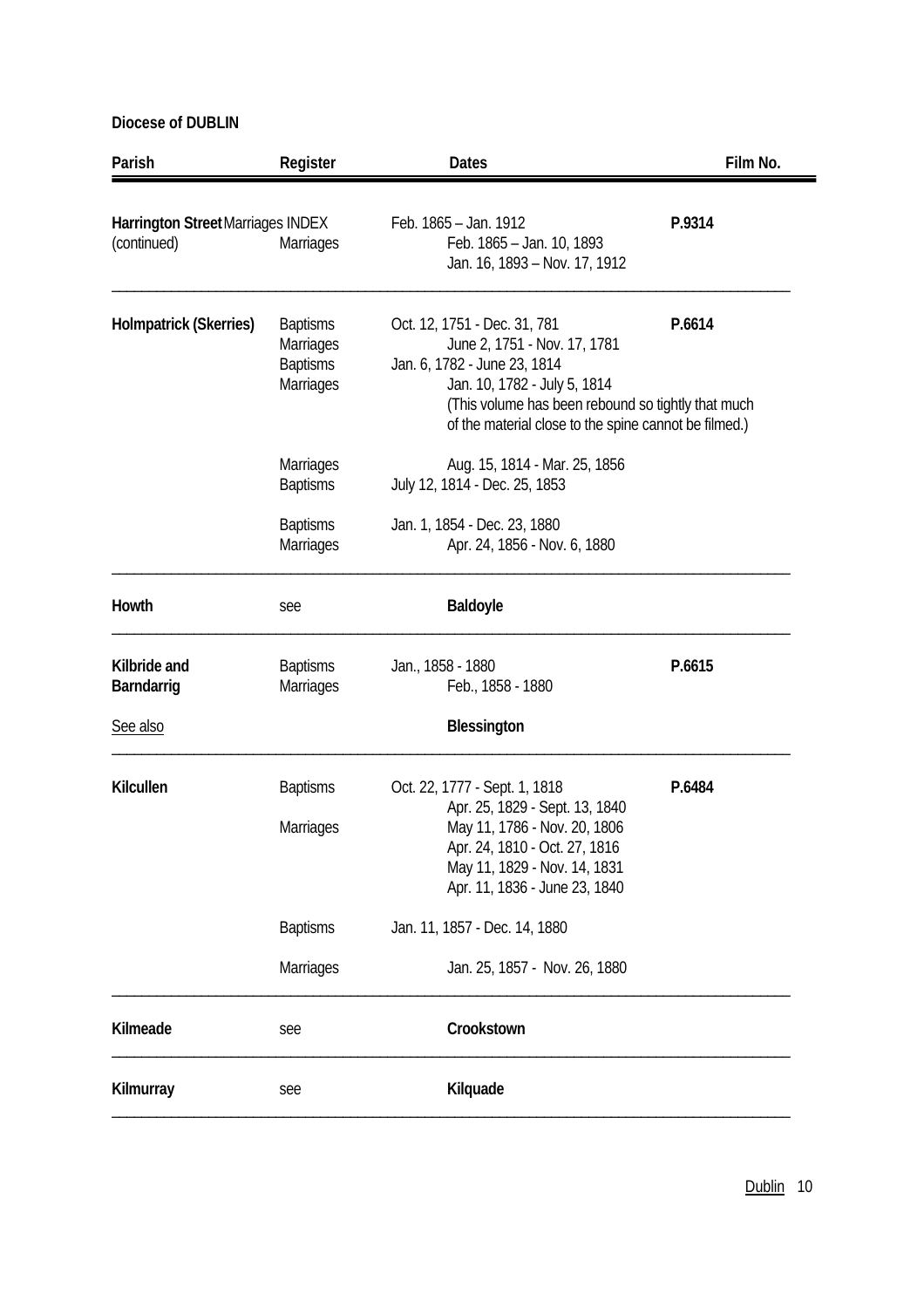| Parish                                                  |     | Register                                             |                 | <b>Dates</b>                                                                                       |        | Film No. |
|---------------------------------------------------------|-----|------------------------------------------------------|-----------------|----------------------------------------------------------------------------------------------------|--------|----------|
| Kilquade:<br>United parishes of Kilquade<br>& Kilmurray |     | <b>Baptisms</b>                                      |                 | Aug. 23, 1826 - June 29, 1855<br>Dec. 17, 1861 - Feb. 7, 1863                                      | P.6478 |          |
|                                                         |     | Marriages                                            |                 | Aug. 12, 1826 - Sept. 29, 1862<br>Nov. 4, 1862 - Nov. 8, 1880                                      |        |          |
| Kingstown                                               |     | see                                                  |                 | St. Michael's, Kingstown                                                                           |        |          |
| Kinsealy                                                | see |                                                      | <b>Baldoyle</b> |                                                                                                    |        |          |
| Little Bray                                             |     | Marriages<br><b>Baptisms</b>                         |                 | Feb. 10, 1866 - Feb. 13, 1901<br>Dec. 27, 1891 - May 25, 1898                                      |        | P.9372   |
| See also                                                |     |                                                      |                 | <b>Bray</b>                                                                                        |        |          |
| Lucan                                                   |     | Baptisms & Marriages<br><b>Baptisms</b><br>Marriages |                 | 1835, 1836, 1837 (fragments)<br>March 3, 1885 - Oct. 27, 1907<br>Sept. 15, 1887 - Oct. 28, 1908    |        | P.9310   |
| See also                                                |     |                                                      |                 | Clondalkin                                                                                         |        |          |
| Lusk                                                    |     | <b>Baptisms</b><br><b>Marriages</b>                  |                 | Sept. 1757 - Aug. 6, 1801<br>Nov. 20, 1757 - Jan. 12, 1801<br>(This register is in poor condition) | P.6616 |          |
|                                                         |     | <b>Baptisms and Marriages</b>                        |                 | Mar. 11, 1802 - Dec. 27, 1835<br>(The early part of this register is very faint)                   |        |          |
|                                                         |     | <b>Baptisms</b><br>Marriages                         |                 | Aug. 3, 1856 - Dec. 21, 1880<br>Mar. 6, 1856 - Nov. 22, 1880                                       |        |          |
| Malahide                                                |     | <b>Baptisms INDEX</b><br><b>Baptisms</b>             |                 | $1856 - 1901$<br>April 20, 1856 - April 13, 1901                                                   |        | P.9310   |
|                                                         |     | Marriages                                            |                 | May 7, 1856 - June 24, 1901                                                                        |        |          |
| Maynooth                                                |     | <b>Baptisms</b><br>Marriages                         |                 | Aug. 24, 1814 - Sept. 10, 1827<br>Jan. 12, 1806 - Aug. 27, 1827                                    | P.6615 |          |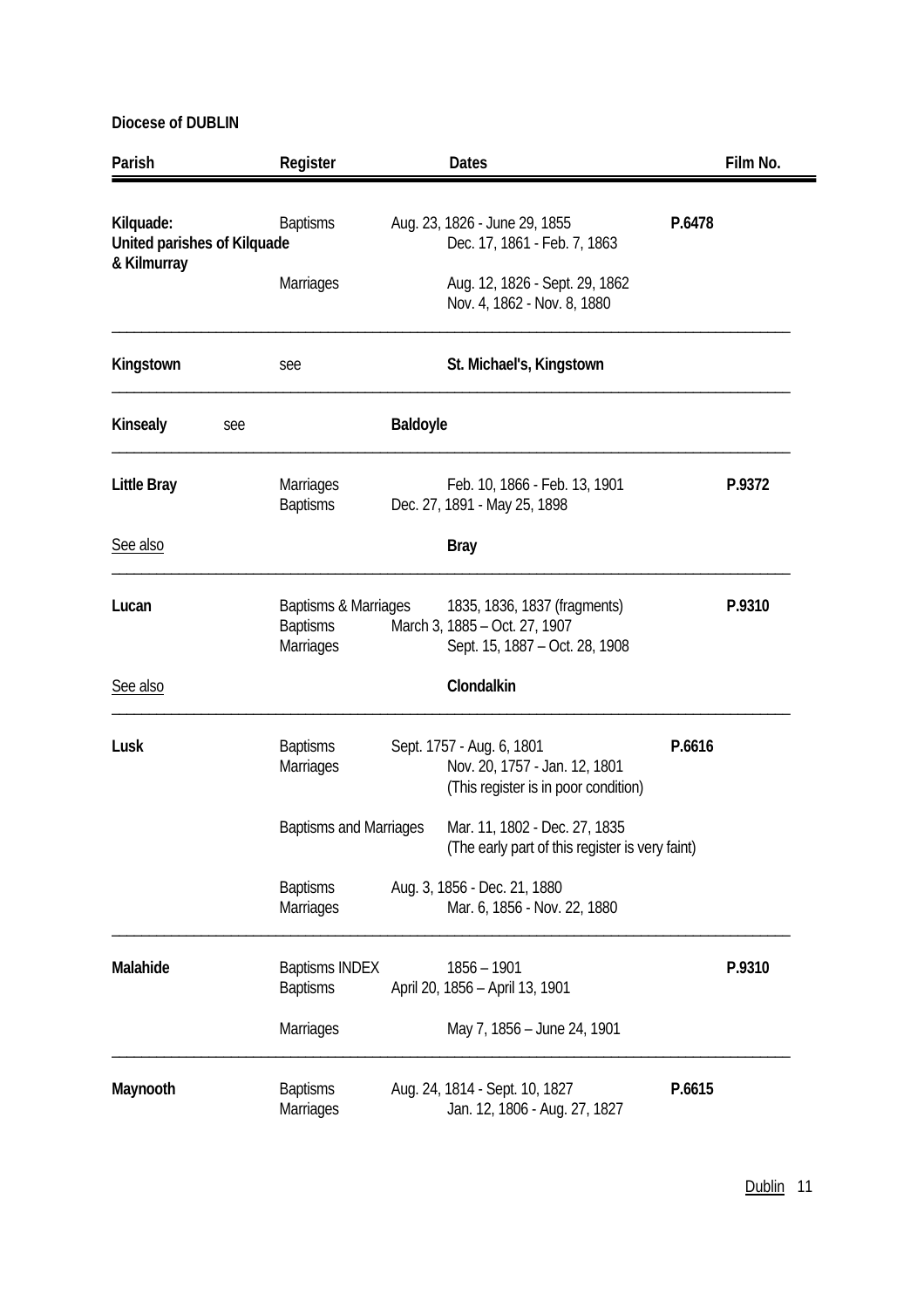| Parish                      | Register                            | <b>Dates</b>                                                                        | Film No. |
|-----------------------------|-------------------------------------|-------------------------------------------------------------------------------------|----------|
| Maynooth                    | <b>Baptisms</b><br>Marriages        | Sept. 15, 1827 - Feb. 1, 1857<br>Sept. 16, 1827 - Nov. 24, 1856                     | P.6615   |
|                             | <b>Baptisms</b>                     | Jan. 4, 1857 - Dec. 24, 1880                                                        |          |
| Narraghmore                 | <b>Baptisms</b><br><b>Marriages</b> | Apr. 27, 1827 - Apr. 26, 1837<br>Oct. 26, 1827 - June 11, 1837                      | P.6485   |
|                             | <b>Baptisms</b>                     | Mar. 23, 1856 - Dec. 30, 1880<br>Feb. 8, 1868 - Dec. 27, 1880                       |          |
|                             | Marriages                           | Apr. 3, 1856 - Nov. 23, 1880                                                        |          |
| Newbridge (Co. Wicklow) see |                                     | Avoca                                                                               |          |
| Palmerstown                 | see                                 | Clondalkin                                                                          |          |
| Rathdrum                    | <b>Baptisms</b>                     | Jan. 6, 1795 - Jan. 29, 1799<br>P.6476<br>Oct. 1, 1816 - July 29, 1835              |          |
|                             | <b>Marriages</b>                    | Nov. 7, 1816 - Aug. 5, 1835                                                         |          |
|                             | <b>Baptisms</b><br><b>Marriages</b> | Aug. 2, 1835 - Oct. 3, 1854<br>Aug. 3, 1835 - Sept. 22, 1854                        |          |
|                             | <b>Baptisms</b>                     | Sept. 27, 1854 - June 12, 1875<br>June 12, 1875 - Dec. 21, 1880                     |          |
|                             | Marriages                           | Nov. 14, 1854 - Nov. 3, 1880                                                        |          |
| Rathfarnham                 | <b>Marriages</b>                    | Feb. 5, 1777 - May 19, 1781                                                         | P.8972   |
| Rathfarnham & Crumlin       | Marriages                           | May 26, 1781 - Nov. 18, 1781<br>Nov. 17, 1781 - Mar. 4, 1789                        |          |
| Rathfarnham                 | <b>Baptisms</b>                     | Jan. 1, 1777 - May 1781                                                             |          |
| Rathfarnham & Crumlin       | <b>Baptisms</b>                     | May 1781 - Nov. 14, 1781                                                            |          |
| Rathfarnham                 | <b>Baptisms</b>                     | Nov. 18, 1781 - Dec. 1, 1788<br>(Baptisms and Marriages for 1788-1807 are missing.) |          |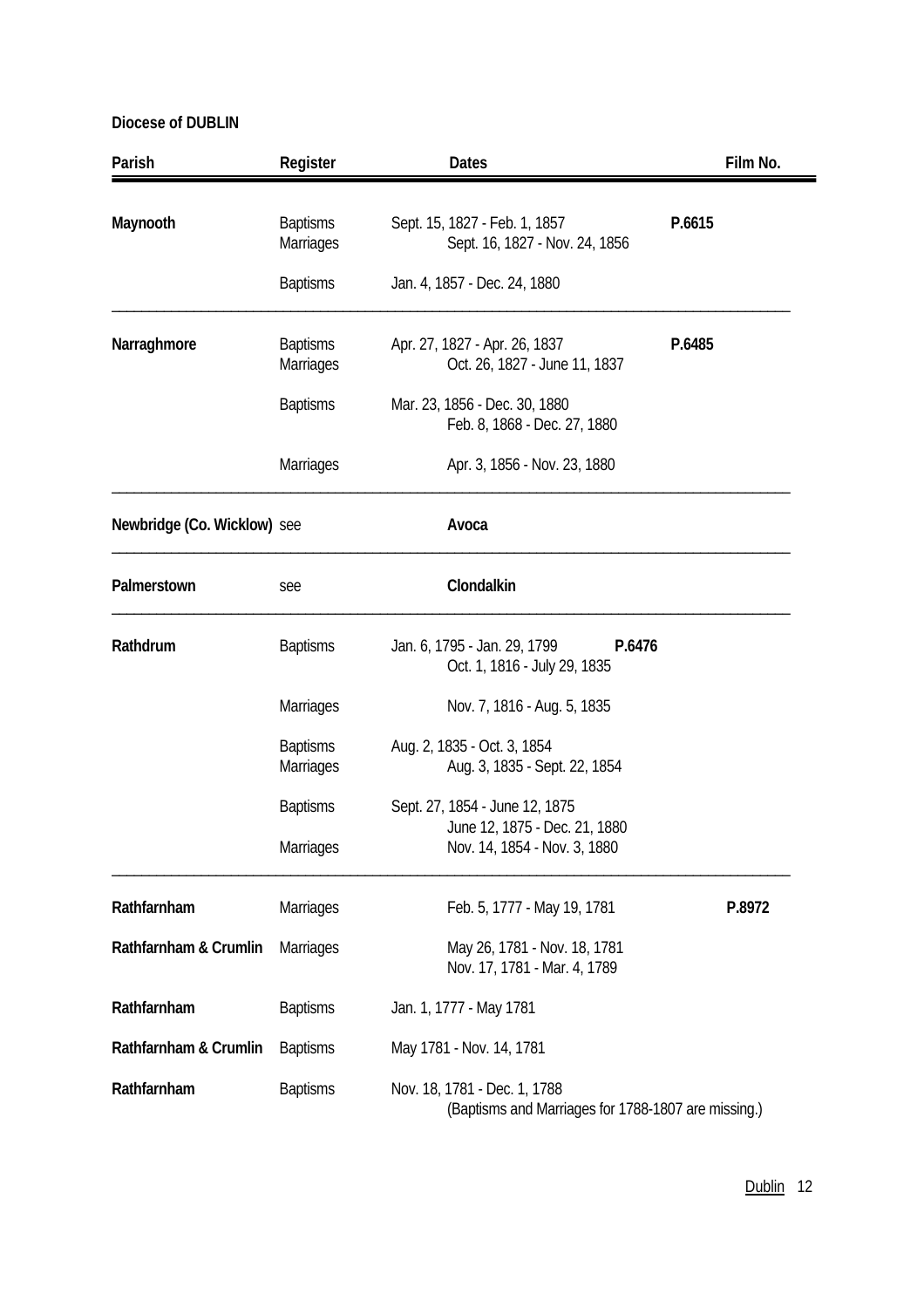| Parish                  | Register                                                                                                                |  | <b>Dates</b>                                                                                |        | Film No. |
|-------------------------|-------------------------------------------------------------------------------------------------------------------------|--|---------------------------------------------------------------------------------------------|--------|----------|
| Rathfarnham (continued) | <b>Baptisms</b><br><b>Marriages</b>                                                                                     |  | Sept. 18, 1807 - Jan. 15, 1832<br>Sept. 22, 1807 - Jan. 9, 1832                             | P.8972 |          |
|                         | <b>Baptisms</b>                                                                                                         |  | Jan. 22, 1832 - Feb. 1, 1852                                                                |        |          |
|                         | Marriages                                                                                                               |  | Jan. 7, 1861 - Oct. 2, 1864<br>Jan. 23, 1832 - Jan. 8, 1852<br>Nov. 19, 1862 - Nov. 3, 1864 |        |          |
|                         | <b>Baptisms</b><br><b>Marriages</b>                                                                                     |  | Jan. 1, 1852 - Feb. 7, 1857<br>Jan. 5, 1852 - Nov. 21, 1858                                 |        |          |
|                         | <b>Baptisms</b>                                                                                                         |  | Oct. 9, 1864 - Mar. 24, 1878<br>Aug. 20, 1857 - Sept. 26, 1858                              |        |          |
|                         | <b>Marriages</b>                                                                                                        |  | Nov. 12, 1864 - Mar. 4, 1878                                                                |        |          |
|                         | <b>Baptisms</b><br><b>Marriages</b>                                                                                     |  | Mar. 31, 1878 - June 27, 1917<br>Feb. 12, 1878 - July 24, 1933                              |        |          |
| Rathmines               | Index (Baptisms and Marriages)<br>Index (Baptisms and Marriages)<br>Index (Baptisms and Marriages)<br>Index (Marriages) |  | 1823-1840<br>1840-1850<br>1848-1860<br>1848-1881                                            |        | P.9200   |
|                         | Baptisms & Marriages<br>Baptisms & Marriages<br>Baptisms & Marriages                                                    |  | 23 Nov 1823 - 12 Feb 1840<br>22 March 1840 - 10 Dec 1850<br>9 Dec 1848 - 26 Aug 1860        |        |          |
|                         | Marriages                                                                                                               |  | 17 Dec 1848 - 10 Dec 1881                                                                   |        |          |
|                         | <b>Baptisms</b><br><b>Baptisms</b>                                                                                      |  | 9 Dec 1848 - 28 Nov 1881<br>15 Dec 1881 - 26 June 1886                                      |        |          |
|                         | Marriages<br>Marriages                                                                                                  |  | 7 Jan 1882 - 1 Aug 1886<br>10 Aug 1886 - 21 Jan 1901                                        |        | P.9201   |
|                         | Baptisms (with Index)<br>Baptisms (with Index)                                                                          |  | 8 Aug 1886 - 13 Feb 1899<br>15 Feb 1899 - 9 Oct 1906                                        |        |          |
| <b>Redcross</b>         | see                                                                                                                     |  | Avoca                                                                                       |        |          |
| Rolestown               | see                                                                                                                     |  | Garristown                                                                                  |        |          |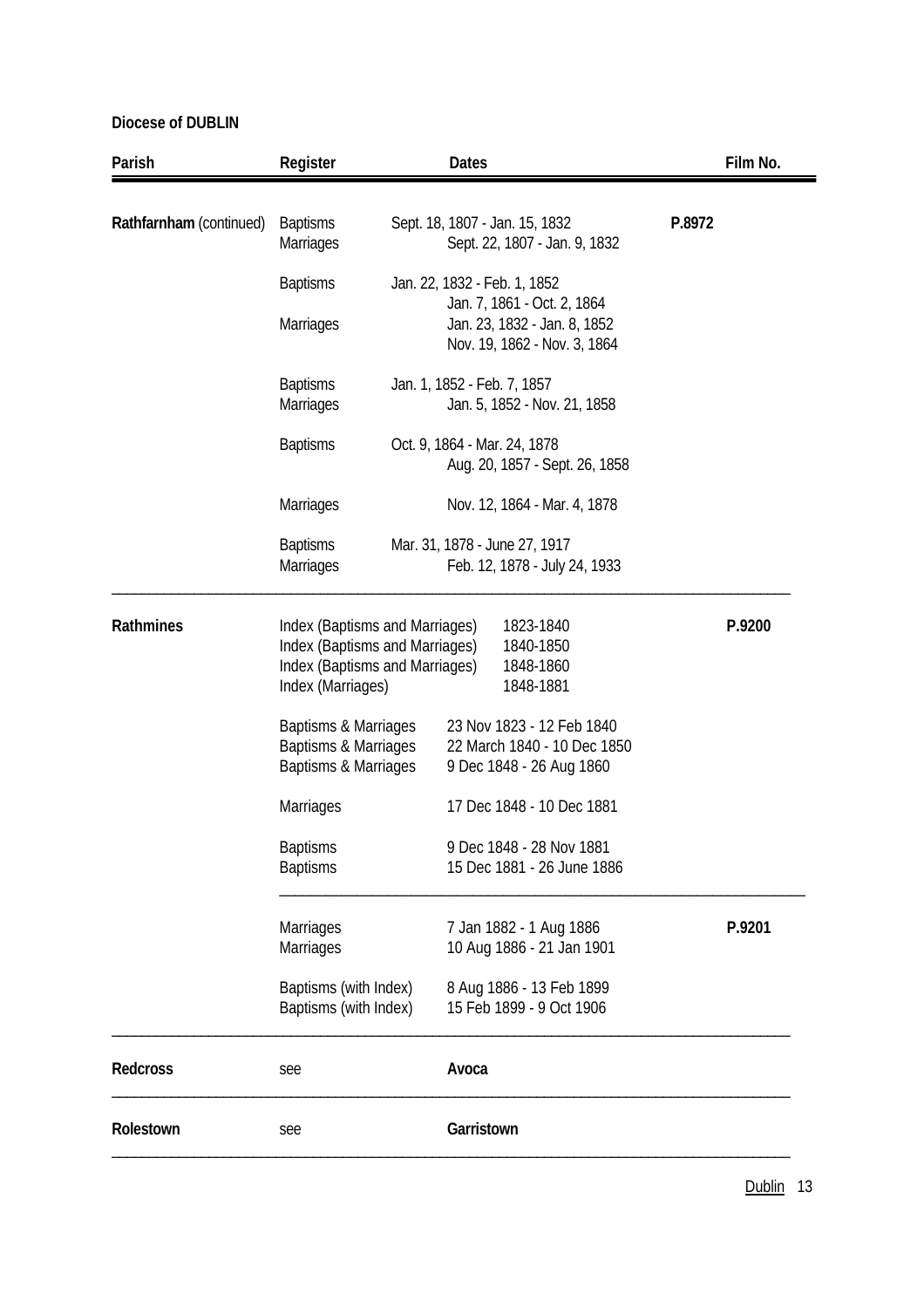| Parish                               | Register                                                                                                                                     | <b>Dates</b>                                                                                                                                                                                                                                                                                                                                                                                                                                                                                                                                                                     | Film No. |
|--------------------------------------|----------------------------------------------------------------------------------------------------------------------------------------------|----------------------------------------------------------------------------------------------------------------------------------------------------------------------------------------------------------------------------------------------------------------------------------------------------------------------------------------------------------------------------------------------------------------------------------------------------------------------------------------------------------------------------------------------------------------------------------|----------|
| Roundwood                            | <b>Marriages</b><br><b>Baptisms</b>                                                                                                          | May 2, 1857 - Aug. 4, 1902<br>June 5, 1881 - Oct. 11, 1900                                                                                                                                                                                                                                                                                                                                                                                                                                                                                                                       | P.9372   |
| Rush                                 | <b>Baptisms</b><br><b>Marriages</b>                                                                                                          | July 12, 1785 - Dec. 27, 1828<br>Sept. 22, 1785 - Dec. 27, 1796<br>July 14, 1799 - Apr. 28, 1810<br>Aug. 16, 1813 - Dec. 3, 1828                                                                                                                                                                                                                                                                                                                                                                                                                                                 | P.6617   |
|                                      | <b>Baptisms</b><br><b>Marriages</b>                                                                                                          | Mar. 13, 1829 - Dec. 27, 1856<br>1829 - Sept. 29, 1856                                                                                                                                                                                                                                                                                                                                                                                                                                                                                                                           |          |
|                                      | <b>Baptisms</b><br><b>Marriages</b>                                                                                                          | Dec. 31, 1856 - Dec. 28, 1880<br>Jan. 1, 1857 - Nov. 27, 1880                                                                                                                                                                                                                                                                                                                                                                                                                                                                                                                    |          |
| Saggart                              | <b>Baptisms</b><br><b>Marriages</b><br><b>Baptisms</b>                                                                                       | Oct. 4, 1832 - Feb., 1862<br>May 13, 1878<br>May 21, 1832 - Aug. 14, 1878<br>Jan. 12, 1862 - Dec. 26, 1880                                                                                                                                                                                                                                                                                                                                                                                                                                                                       | P.6483   |
| St. Agatha's<br>Nth. William St      | <b>Baptisms</b><br><b>Marriages</b>                                                                                                          | Dec. 15, 1852 - Dec. 31, 1880<br>Dec. 29, 1879 - Dec. 31, 1880<br>Jan. 7, 1853 - Dec. 16, 1880                                                                                                                                                                                                                                                                                                                                                                                                                                                                                   | P.6611   |
| St. Andrew's,<br><b>Westland Row</b> | Marriage Register.<br>faded entries were to be made visible.                                                                                 | In the earlier volumes of these registers Marriages and Baptisms appear in the same<br>volume, although the volume is listed as Baptisms. Occasionally Baptisms appear in<br>Some registers are made of blue paper and the register used blue ink, which makes it<br>difficult to read and impossible to film. You will see in the Baptismal registers beginning<br>August 2 <sup>nd</sup> 1861 and May 31 <sup>st</sup> 1867 where the text is very faint that it was necessary to<br>film at a very high exposure which was too high for some entries but was necessary if the |          |
| St. Andrew's,<br><b>Westland Row</b> | Baptisms & Marriages<br>Baptisms & Marriages<br>Baptisms & Marriages<br>Baptisms & Marriages<br>Baptisms & Marriages<br>Baptisms & Marriages | Jan. 1, 1741/2 - July 21, 1751<br>Jan. 24, 1741/2 - July 21, 1751<br>July 18, 1751 - June 20, 1773<br>Sept 26, 1751 - June 17, 1776<br>July 26, 1773 - Nov 26, 1793<br>Feb 23, 1770 - Oct 19, 1790                                                                                                                                                                                                                                                                                                                                                                               | P.9490   |
| St Andrew's                          | <b>Baptisms</b>                                                                                                                              | July 10, 1776 - Sept 18, 1787                                                                                                                                                                                                                                                                                                                                                                                                                                                                                                                                                    | P9491    |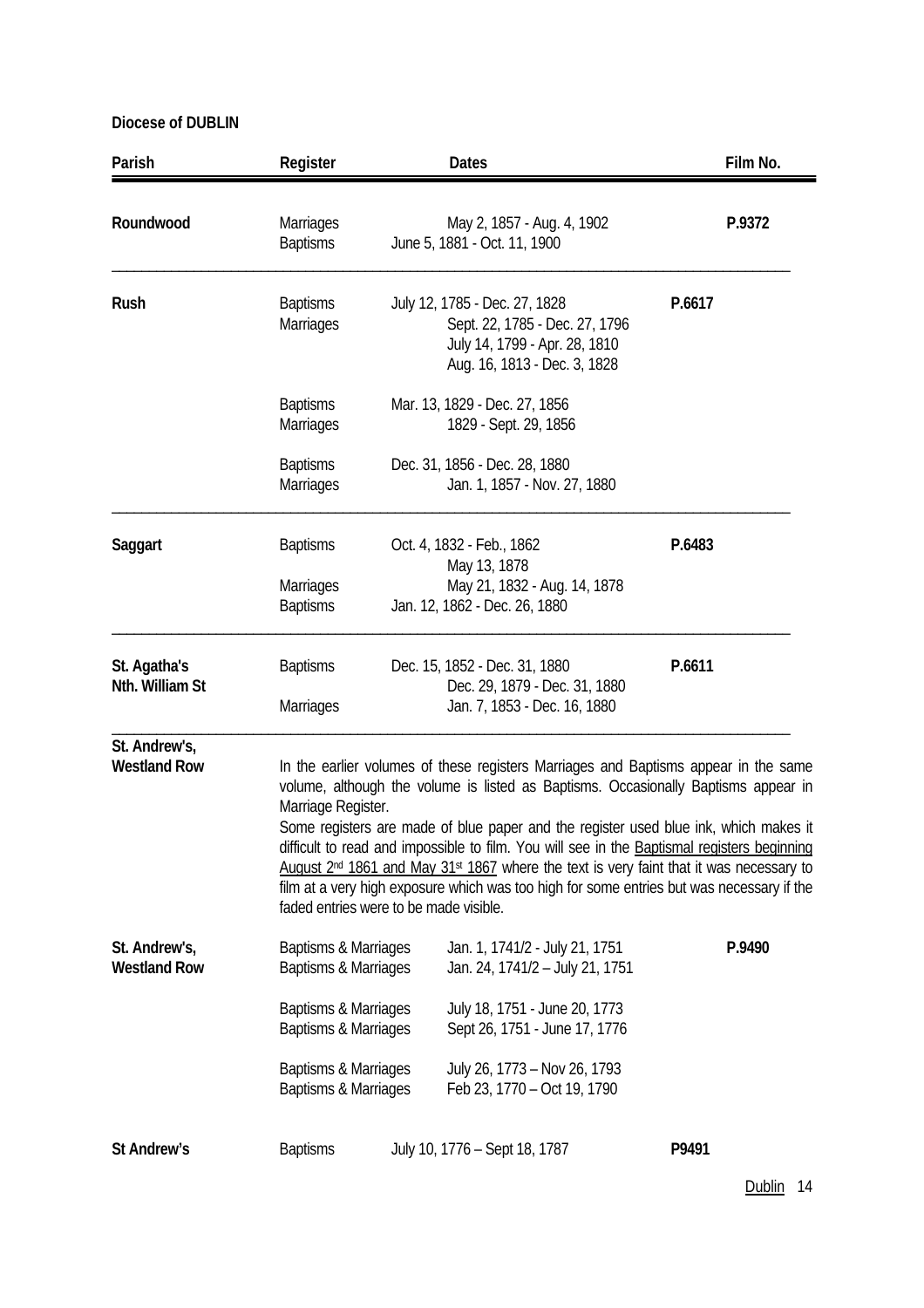| Parish                                          | Register                                                                                            | <b>Dates</b>                                                                                                                                                                       |                | Film No. |
|-------------------------------------------------|-----------------------------------------------------------------------------------------------------|------------------------------------------------------------------------------------------------------------------------------------------------------------------------------------|----------------|----------|
| <b>Westland Row</b>                             | Marriages<br><b>Baptisms</b><br>Marriages<br>Baptisms & Marriages<br>(combined)                     | Sept 19, 1780 - May 26, 1788<br>Aug 4, 1790 - Jan 14, 1801<br>Sept 8, 1790 - Aug 30, 1801<br>May 18, 1793 - Aug 30, 1797                                                           |                |          |
| St Andrew's<br><b>Westland Row</b>              | <b>Baptisms</b><br><b>Marriages</b><br><b>Baptisms</b><br>Marriages<br>Marriages<br><b>Baptisms</b> | Feb. 4, 1799 - Apr 2, 1802<br>Feb 14 - Aug 12, 1804<br>Jan. 2, 1801 - July 19, 1810<br>Jan. 22, 1801 - July 10, 1810<br>Apr 27, 1810 - Jul 29, 1838<br>Jun 24, 1810 - Jan 29, 1832 | P9492          |          |
| St. Andrew's<br><b>Westland Row</b>             | <b>Baptisms</b><br><b>Baptisms</b><br><b>Baptisms</b>                                               | Jan. 1, 1832 - Dec. 31, 1848<br>Jan. 30, 1832 - Dec 30, 1846<br>Jan 3, 1847 - Mar 14, 1858<br>Jan 1, 1849 – May 17, 1858<br>Mar. 15, 1858 - July 30, 1861                          | P9493<br>P9494 |          |
|                                                 | <b>Baptisms</b>                                                                                     | Aug. 2, 1861 - Mar. 19, 1865<br>Mar. 19, 1865 - May 27, 1867<br>May 31, 1867 - Aug. 6, 1869                                                                                        | P.9495         |          |
|                                                 | <b>Baptisms</b>                                                                                     | Aug. 6, 1869 - June 9, 1873<br>P.9496<br>June 9, 1873 - Dec. 14, 1877<br>Dec. 14, 1877 - Apr. 23, 1880                                                                             |                |          |
| St Andrew's<br><b>Westland Row</b>              | <b>Baptisms</b><br><b>Baptisms</b><br><b>Baptisms</b><br><b>Baptisms</b>                            | Apr. 23, 1880 - May 29, 1882<br>May 29, 1882 - Aug 18, 1884<br>Aug 18, 1884 - Nov 12, 1886<br>Nov 12, 1886 - Feb 4, 1889                                                           |                | P9497    |
|                                                 | <b>Baptisms</b><br><b>Baptisms</b><br><b>Baptisms</b><br><b>Baptisms</b>                            | Feb 4, 1889 – Feb 12, 1892<br>P9498<br>Feb 12, 1892 - Feb 15, 1895<br>Feb 18, 1895 - Sept 7, 1897<br>Sept 10, 1897 - Dec 11, 1899                                                  |                |          |
| St. Andrew's<br><b>Westland Row (continued)</b> | Marriages                                                                                           | Aug. 4, 1838 - Feb. 16, 1858<br>Jan. 3, 1858 - Oct. 2, 1870<br>Oct. 2, 1870 - Dec. 29, 1880                                                                                        |                | P.9499   |
| St Andrew's                                     | <b>Marriages</b>                                                                                    | Jan 1, 1883 – Nov 1, 1890                                                                                                                                                          |                | P9500    |

Dublin 15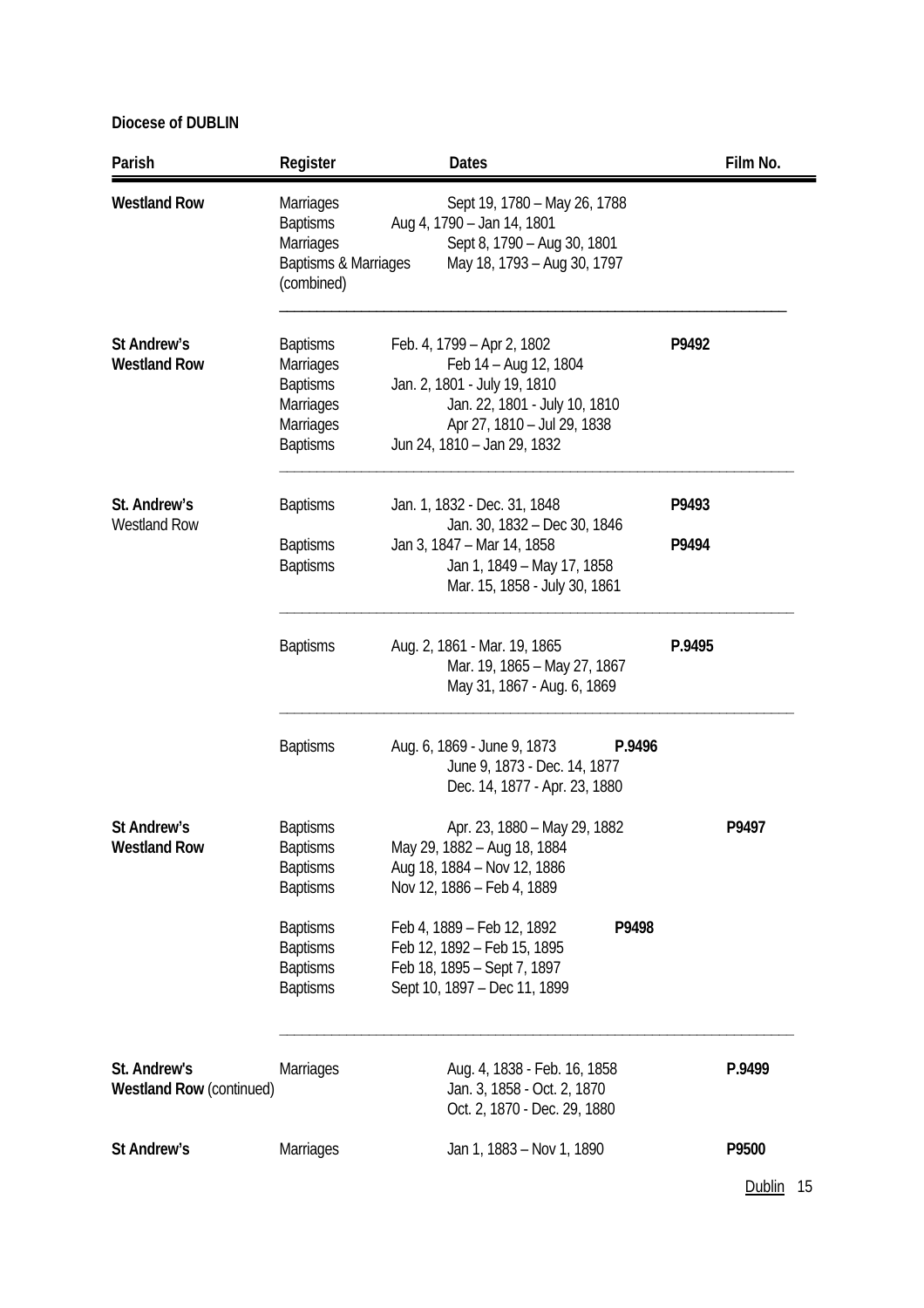| Parish                                 | Register         | <b>Dates</b>                                                                                                                                                                                                                                       | Film No. |
|----------------------------------------|------------------|----------------------------------------------------------------------------------------------------------------------------------------------------------------------------------------------------------------------------------------------------|----------|
| <b>Westland Row</b>                    | Marriages        | Nov 4, 1890 - July 1, 1900                                                                                                                                                                                                                         |          |
| St. Audeon                             | <b>Baptisms</b>  | Dec., 1778 - Dec., 1799<br>June 22, 1800 - Aug. 19, 1825<br>Sept. 22, 1825 - July 14, 1833<br>July 1833 - Sept. 19, 1856<br>(The early pages of the register are in bad condition. No<br>registers of baptisms for Sept. 19, 1856 - June 11, 1878) | P.6778   |
|                                        | <b>Baptisms</b>  | June 11, 1878 - Dec. 31, 1880                                                                                                                                                                                                                      |          |
|                                        | <b>Marriages</b> | Feb. 8, 1747 - Aug. 13, 1785<br>Jan. 1800 - Aug. 30, 1825<br>Oct. 3,1825 - June 14, 1833                                                                                                                                                           |          |
|                                        | <b>Marriages</b> | Aug. 4, 1833 - June 21, 1859<br>Oct. 14, 1856 - Dec. 12, 1880                                                                                                                                                                                      |          |
| St Catherine's,<br><b>Meath Street</b> | <b>Baptisms</b>  | May 4, 1740 - Dec. 31, 1749<br>(Baptisms and Marriages in same register<br>distinguished only by letters B and M.)                                                                                                                                 | P.7138   |
|                                        | <b>Baptisms</b>  | Jan. 4, 1750 - Aug. 14, 1765<br>Feb. 2, 1761 - Oct. 14, 1766<br>(Entries not in strict chronological order)                                                                                                                                        |          |
|                                        | <b>Baptisms</b>  | June 24, 1765 - Mar. 30, 1781<br>(Entries for 1774 and 1775 not in strict chronological order)                                                                                                                                                     |          |
|                                        |                  | Apr. 2, 1781 - Feb. 27, 1794<br>Dec. 10, 1797<br>Nov. 23, 1799 - Dec. 29, 1805<br>Feb. 2, 1806 - Nov. 30, 1819<br>Mar. 1, 1820 - Dec.28, 1820<br>June 19, 1821 - Jan. 1823                                                                         |          |
|                                        | <b>Baptisms</b>  | June 2, 1823 - June 21, 1824<br>Dec. 10, 1797<br>Nov. 23, 1799 - Oct. 1813<br>(Duplicate of part of preceding register but with some<br>additional information.)                                                                                   |          |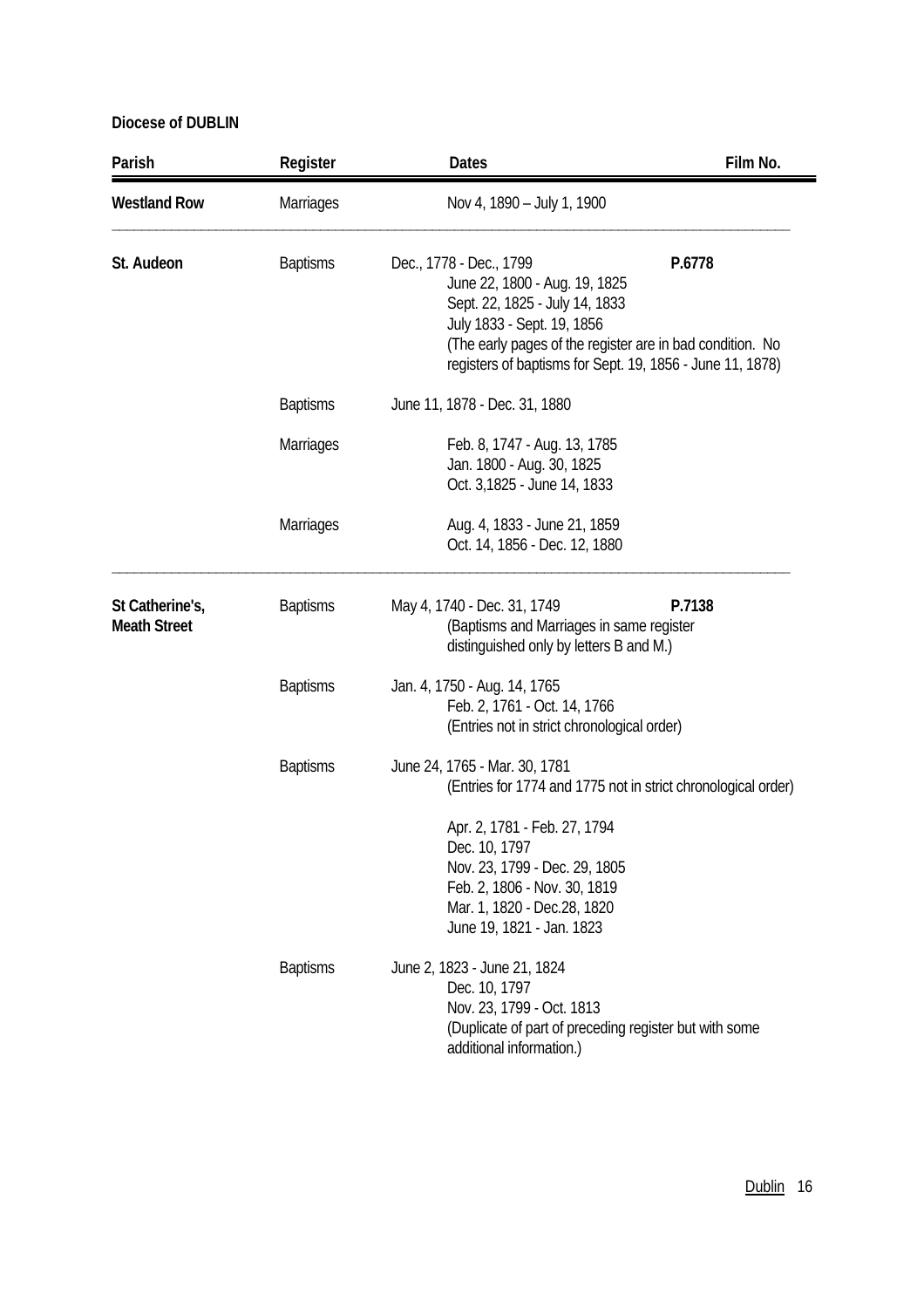| Parish                                      | Register         | <b>Dates</b>                                                                                                                                                             |        | Film No. |
|---------------------------------------------|------------------|--------------------------------------------------------------------------------------------------------------------------------------------------------------------------|--------|----------|
| St. Catherine's<br>Meath Street (continued) | <b>Baptisms</b>  | Nov. 23, 1799 - Dec., 1810                                                                                                                                               | P.7138 |          |
|                                             | <b>Baptisms</b>  | Jan. 12, 1811 - Sept. 5, 1821<br>Jan. 1, 1823 - Mar. 30, 1828<br>(Entries not in strict chronological order)                                                             | P.7139 |          |
|                                             |                  | Jan. 1, 1822 - Dec. 30, 1851<br>(Entries not in strict chronological order.<br>For 1826 entries cover December only)                                                     |        |          |
|                                             | <b>Baptisms</b>  | Apr. 7, 1834 - Jan. 2, 1852<br>(Register in bad condition. Early entries not<br>in strict chronological order)                                                           | P.7138 |          |
|                                             | <b>Baptisms</b>  | Jan. 2, 1852 - Dec. 30, 1856<br>(Some entries barely legible)                                                                                                            | P.7139 |          |
|                                             | <b>Baptisms</b>  | Jan. 2, 1857 - June 24, 1862<br>June 27, 1862 - July 31, 1866<br>June 13, 1871 - Dec. 29, 1875<br>Dec. 31, 1875 - Oct. 29, 1880<br>(This register is very tightly bound) |        |          |
|                                             | <b>Baptisms</b>  | Nov. 2, 1880 - Dec. 31, 1880                                                                                                                                             | P.7140 |          |
|                                             | Marriages        | May 12, 1740 - Dec. 25, 1749<br>(Baptisms and Marriages in same register,<br>distinguished only by the letters B and M.)                                                 |        | P.7141   |
|                                             | <b>Marriages</b> | Jan. 22, 1750 - Aug. 18, 1765<br>(Entries not in strict chronological order.)                                                                                            |        |          |
|                                             | <b>Marriages</b> | June 24, 1765 - Sept. 30, 1776<br>Oct. 5, 1776 - Dec. 27, 1792<br>Feb. 4, 1794 - July 10, 1794<br>Feb. 3, Nov. 27, Dec. 4, 1799                                          |        |          |
|                                             | Marriages        | Jan. 5, 1800 - May 13, 1812<br>Feb. 3, Nov. 27, 1799<br>Jan. 5, 1800 - Nov., 1818<br>(Partly duplicate of preceding register)                                            |        |          |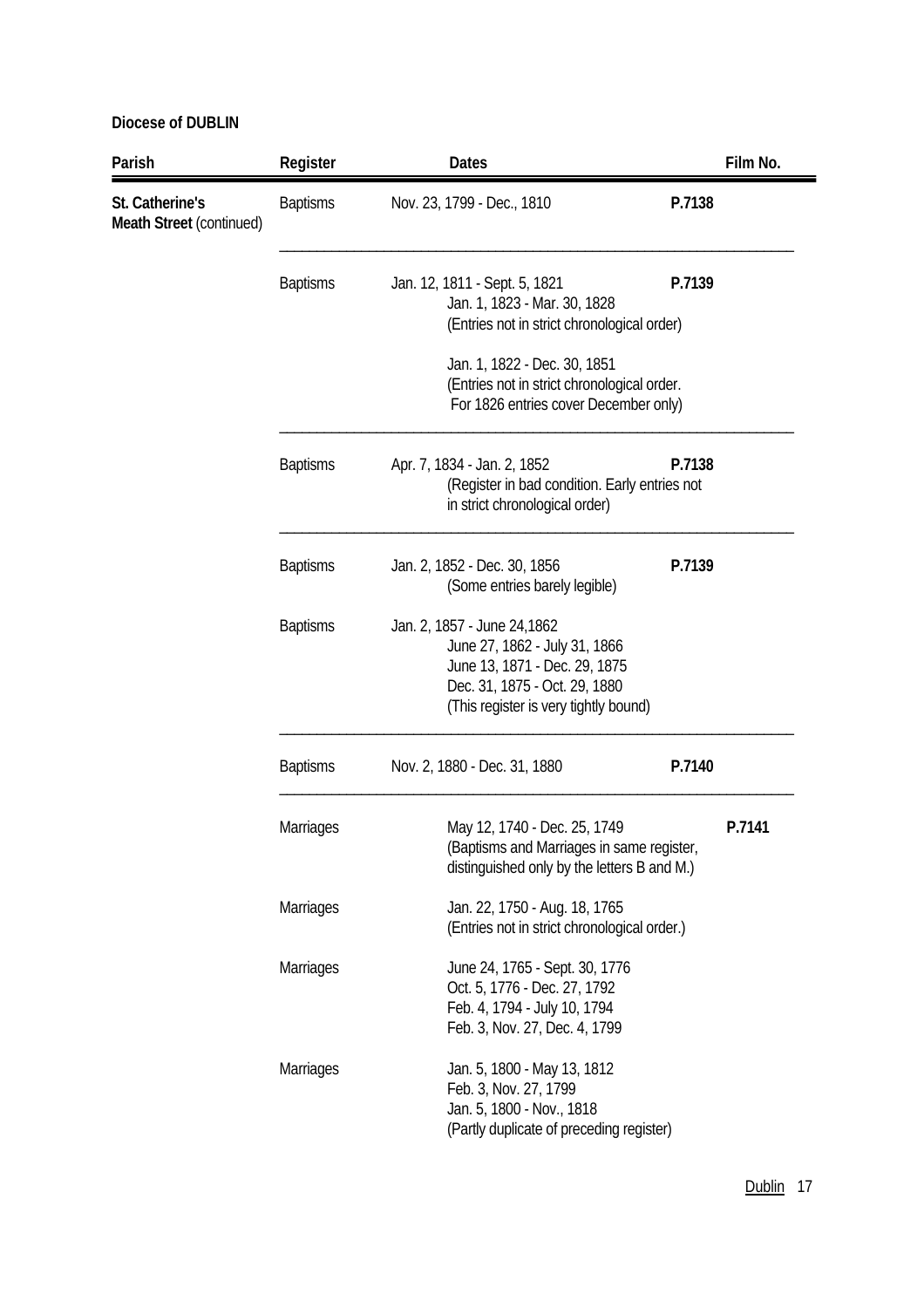| Parish                                      | Register         | <b>Dates</b>                                                                                                                                                                                                                         | Film No. |
|---------------------------------------------|------------------|--------------------------------------------------------------------------------------------------------------------------------------------------------------------------------------------------------------------------------------|----------|
| St. Catherine's<br>Meath Street (continued) | <b>Marriages</b> | Jan. 5, 1800 - Dec. 30, 1810;<br>Dec. 17, 1811<br>(Entries not in strict chronological order)                                                                                                                                        | P.7141   |
|                                             | Marriages        | Jan. 16, 1811 - Aug. 21, 1821<br>Nov. 26, 1823 - Feb. 17, 1828<br>(Entries not in strict chronological order)                                                                                                                        | P.7140   |
|                                             | <b>Marriages</b> | Jan. 6, 1822 -Nov. 29, 1851<br>P.7140<br>(Entries not in strict chronological order.<br>No entries from May 1825 - Apr. 1826)                                                                                                        |          |
|                                             | <b>Marriages</b> | P.7140<br>Oct. 28, 1849 - May 4, 1863<br>(Celebrated at Augustinian church, John's Lane)                                                                                                                                             |          |
|                                             |                  | Jan. 16, 1852 - Nov. 16, 1856<br>(Entries not in strict chronological order.)                                                                                                                                                        |          |
|                                             | Marriages        | Jan. 1, 1857 - Sept. 21, 1873<br>Sept. 22, 1873 - Dec. 8, 1880                                                                                                                                                                       | P.7140   |
|                                             | <b>INDEX</b>     | 18th - 19th century Registers                                                                                                                                                                                                        | P.7141   |
| St. James<br><b>James's Street</b>          | <b>Baptisms</b>  | Sept. 25, 1752 - Sept. 2, 1798<br>P.7228<br>Apr. 16, 1800; Aug. 1804?<br>(Early entries difficult to decipher. Also, several<br>entries not in chronological order. Short list<br>of parish expenses at start of register.)          |          |
|                                             | <b>Baptisms</b>  | Jan. 1803 - Dec. 1824<br>(Entries not in chronological order)                                                                                                                                                                        |          |
|                                             | <b>Baptisms</b>  | Apr. 8 - May 27, 1816; Jan. 1 - Oct. 30, 1817<br>Jan. 1, 1818 - Sept. 14, 1819;<br>May 27, 1823; Mar. 17 - Nov. 26, 1824<br>Jan. 10, 1825 - Dec. 22, 1825<br>Jan., 1826 - Dec. 23, 1832<br>(Some entries not in chronological order) |          |
|                                             | <b>Baptisms</b>  | Feb. 8 - May 16, 1830;<br>Feb. 15, 1832 - Dec. 9, 1843;                                                                                                                                                                              |          |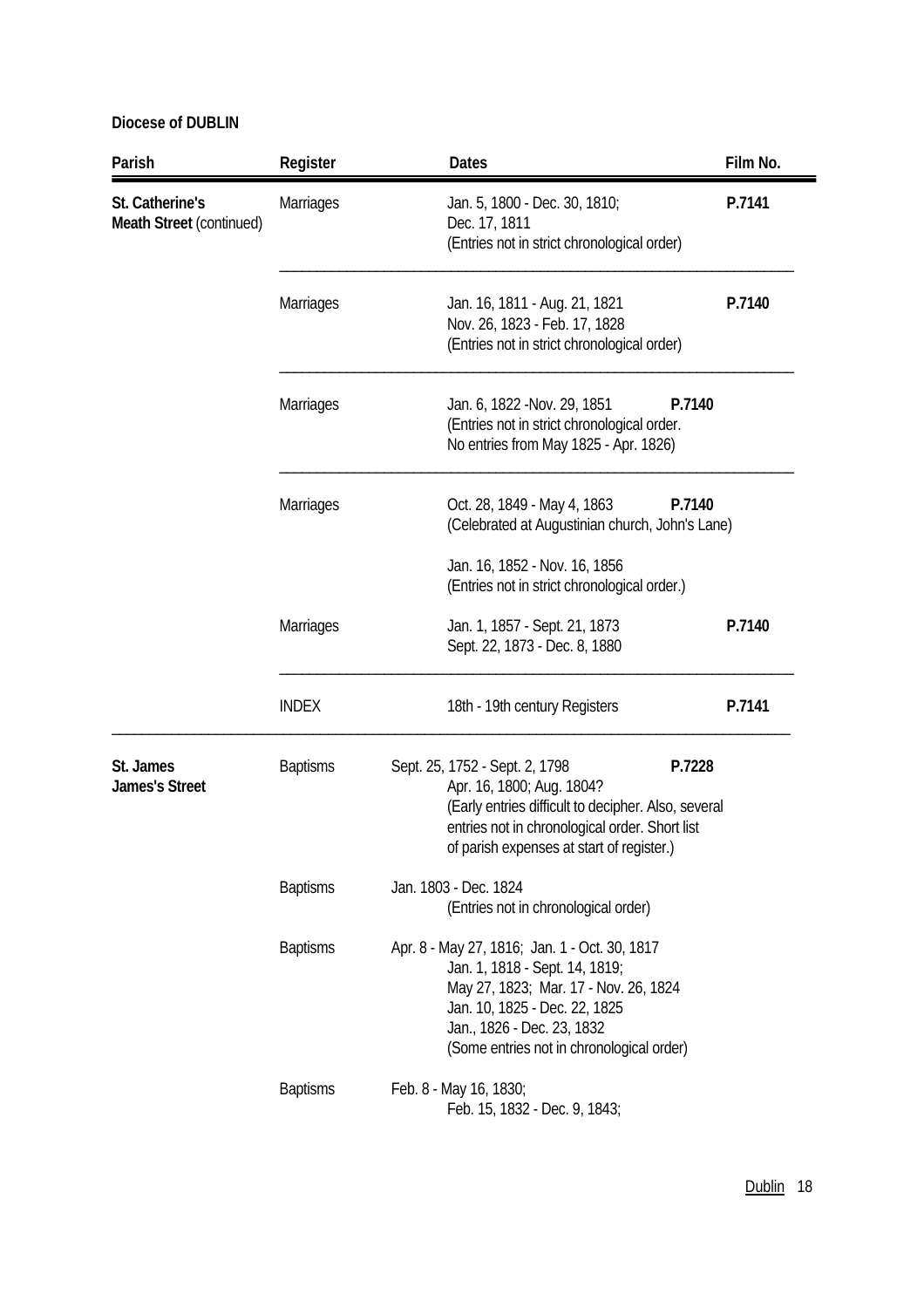| Parish                              | Register         | <b>Dates</b>                                                                                                                                                                                                                                                                                         | Film No. |
|-------------------------------------|------------------|------------------------------------------------------------------------------------------------------------------------------------------------------------------------------------------------------------------------------------------------------------------------------------------------------|----------|
| St. James,<br><b>James's Street</b> | <b>Baptisms</b>  | Dec. 26, 1843 - June 14, 1847;<br>P.7228<br>(Some entries not in chronological order. Notes on<br>parish at beginning and end of register.)                                                                                                                                                          |          |
|                                     | <b>Baptisms</b>  | Jan. - Nov. 21, 1833 (3 pages only)<br>P.7228<br>June 14, 1847 - Dec. 29, 1856                                                                                                                                                                                                                       |          |
|                                     | <b>Baptisms</b>  | July 27, 1856 - Mar. 10, 1863<br>P.7229<br>Jan. 1, 1857 - Dec. 29, 1859<br>Jan. 16 - Aug. 16, 1860<br>Jan. 1, 1868 - Feb. 4, 1869<br>Oct. 7, 1875 - Dec. 26, 1880<br>(Entries for 1868 - 1869 at end of register.)<br>Mar. 12, 1863 - Sept. 10, 1868                                                 |          |
|                                     | <b>Baptisms</b>  | Jan. 31, 1869 - Oct. 7, 1875<br>P.7230                                                                                                                                                                                                                                                               |          |
|                                     | <b>Baptisms</b>  | P.7231<br>Oct. 7, 1752 - June, 1755-57;<br>Mar. 10 - Sept.? 28, 1760;<br>Jan. 8, 1761 - Sept. 11, 1774;<br>Feb. 12, 1775 - Oct. 4, 1775;<br>Oct. 17, 1776; Sept. 24 - Nov. 26, 1778;<br>Jan. 10, 1779 - Oct. 10, 1784;<br>Apr. 11, 1785 - Aug. 30, 1798-99;<br>(Entries not in chronological order.) |          |
|                                     | Marriages        | 1754 - 1755;<br>Oct. 8, 1804 - Dec. 13, 1833<br>1856 - 1858<br>(Entries not in chronological order.)                                                                                                                                                                                                 |          |
|                                     | <b>Marriages</b> | Mar. 4, 1832 - Nov. 26, 1856<br>June 3, 1859 - May, 1868<br>(Entries not in chronological order)                                                                                                                                                                                                     |          |
|                                     | Marriages        | Aug. 23, 1868 - Dec. 29, 1880                                                                                                                                                                                                                                                                        | P.7232   |
| St. Joseph's<br><b>Terenure</b>     | <b>Baptisms</b>  | April. 6, 1870 - Dec. 17, 1899<br>Dec. 27, 1899 - Nov. 13, 1910                                                                                                                                                                                                                                      | P.10171  |
|                                     | Marriages        | Nov. 18, 1894 - Oct. 2, 1910                                                                                                                                                                                                                                                                         |          |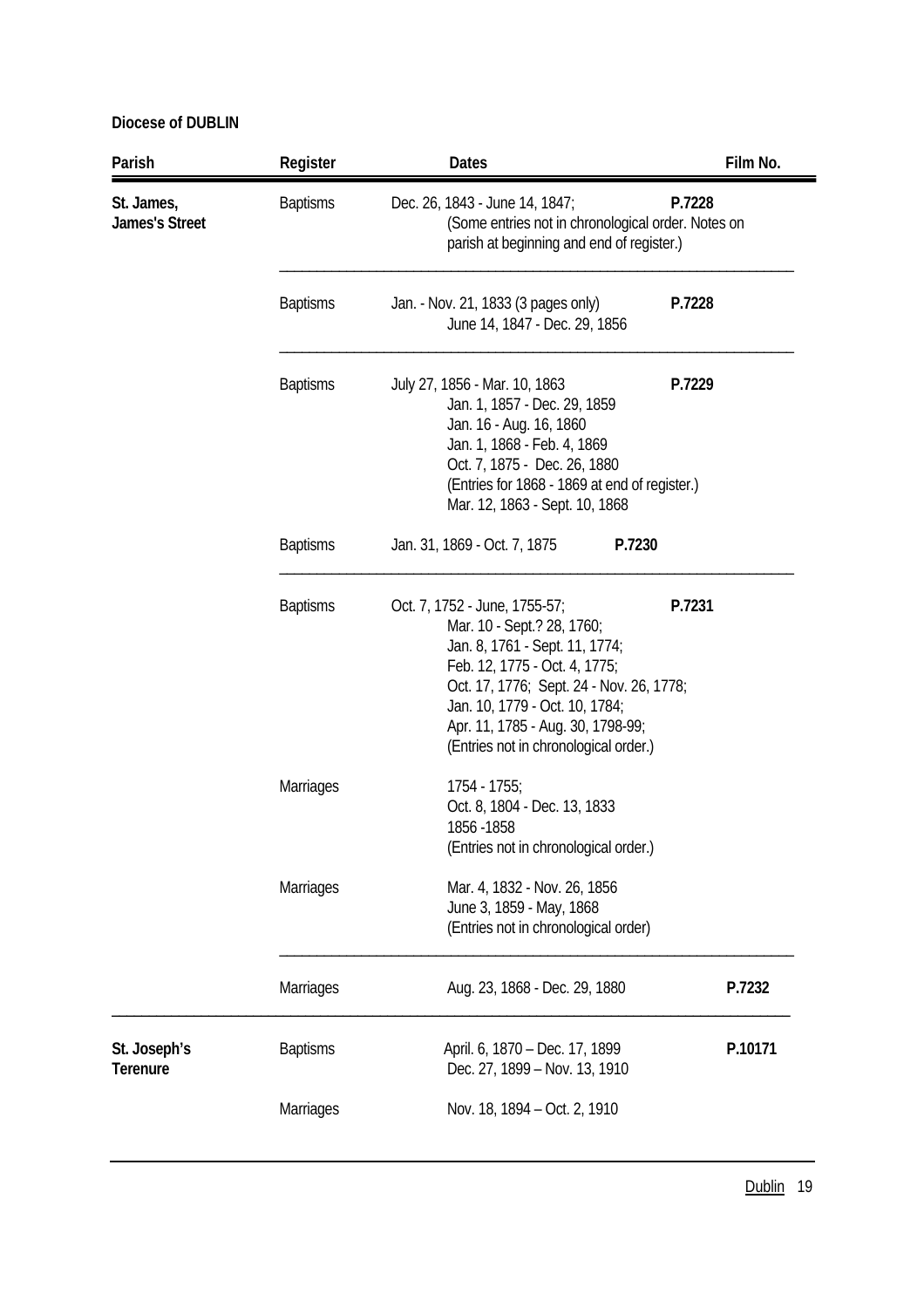| Parish                                        | Register                     | <b>Dates</b>                                                                             | Film No. |
|-----------------------------------------------|------------------------------|------------------------------------------------------------------------------------------|----------|
| St. Laurence O'Toole,<br><b>Seville Place</b> | <b>Baptisms</b>              | July 20, 1853 - June 4, 1875<br>(Writing faded in parts)<br>June 7, 1875 - Dec. 31, 1880 | P.6611   |
|                                               | Marriages                    | June 19, 1856 - Dec. 26, 1880                                                            |          |
| St. Margaret's                                | see                          | Finglas                                                                                  |          |
| St. Mary's, Donnybrook                        | <b>Baptisms</b><br>Marriages | April 15, 1871 - Feb. 24, 1902<br>Jan. 21, 1877 - Nov. 19, 1905                          | P.9309   |
| St Mary's Pro-Cathedral                       | <b>Baptisms</b><br>Marriages | Aug. 6, 1741 - Dec. 30, 1798<br>Aug. 6, 1741 - Dec. 30, 1798                             | P.9148   |
|                                               | <b>Baptisms</b><br>Marriages | Dec. 2, 1798 - May 9, 1820<br>Dec. 2, 1798 - Jan. 18, 1800                               | P.9149   |
|                                               | <b>Baptisms</b>              | May 1, 1820 - Jan. 13, 1826<br>P.9150                                                    |          |
|                                               | <b>Baptisms</b>              | Jan. 22, 1826 - Jan 31, 1837                                                             | P.9151   |
|                                               | <b>Baptisms</b>              | Jan. 1, 1826 - Jan. 2, 1858                                                              | P.9152   |
|                                               | <b>Baptisms</b>              | Jan. 25, 1858 - May 16, 1865                                                             | P.9153   |
|                                               | <b>Baptisms</b>              | May 26, 1865 - Aug. 28, 1872                                                             | P.9154   |
|                                               | <b>Baptisms</b>              | 28 Aug. 1872 - Feb. 25, 1880                                                             | P.9155   |
|                                               | <b>Baptisms</b>              | Feb. 27, 1880 - June 17, 1889                                                            | P.9156   |
|                                               | <b>Baptisms</b>              | June 9, 1889 - April 10, 1895                                                            | P.9157   |
|                                               | <b>Baptisms</b>              | April 10, 1895 - Sept. 13, 1900                                                          | P.9158   |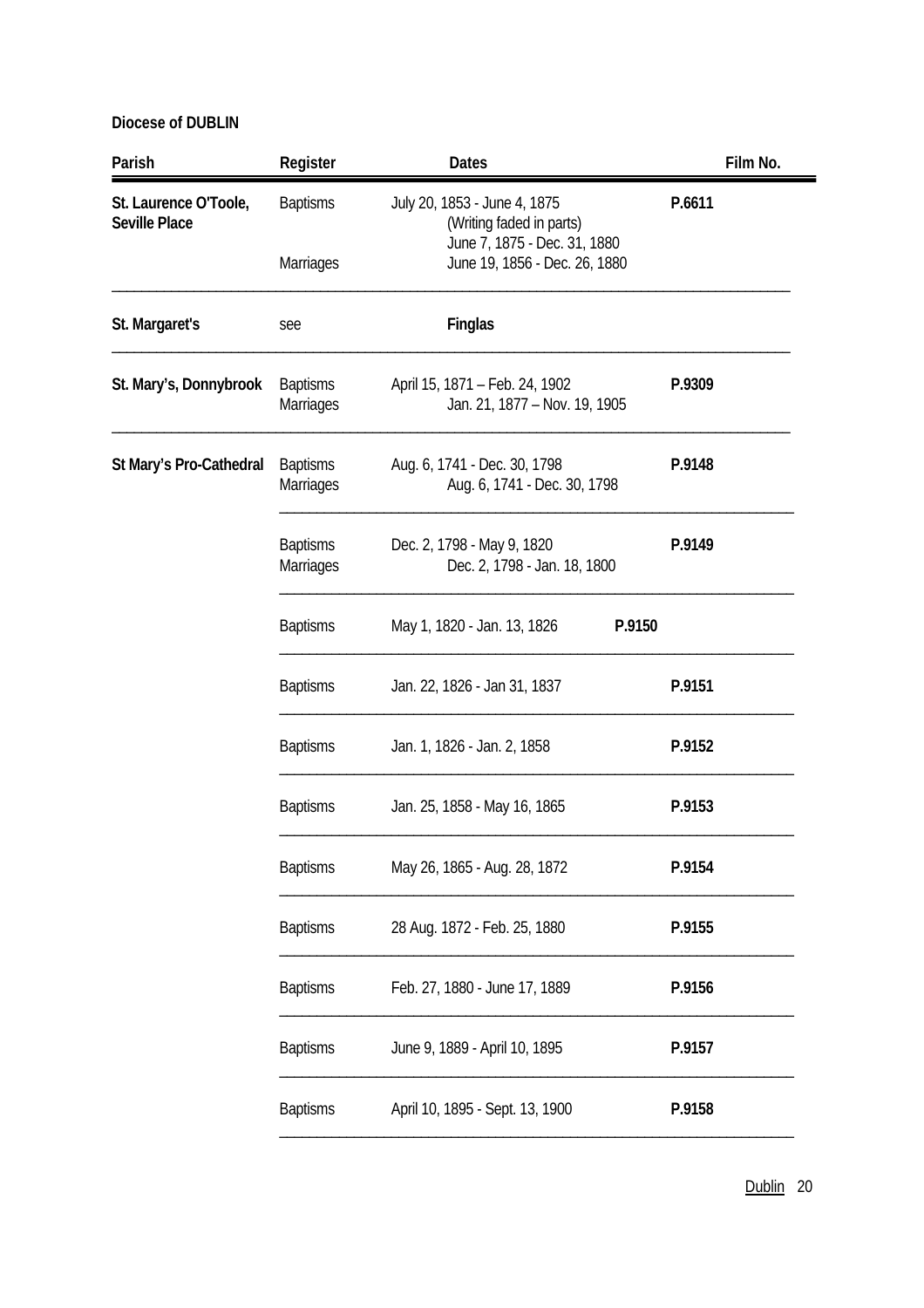| Parish                                     | Register                               |                                                                                                    | <b>Dates</b>                                                                    |        | Film No. |  |
|--------------------------------------------|----------------------------------------|----------------------------------------------------------------------------------------------------|---------------------------------------------------------------------------------|--------|----------|--|
|                                            | Marriages                              |                                                                                                    | Jan. 18, 1800 - Aug. 7, 1862                                                    |        | P.9159   |  |
|                                            | Marriages                              |                                                                                                    | Aug. 9, 1862 - Oct. 25, 1881                                                    |        | P.9160   |  |
| St Mary's Pro-Cathedral<br>(continued)     | Marriages                              |                                                                                                    | Oct. 26, 1881 - Nov. 16, 1904                                                   |        | P.9161   |  |
|                                            | <b>INDEX to Baptisms</b>               |                                                                                                    | 1810 - 1839                                                                     |        | P.9162   |  |
| St. Michael's,<br>Kingstown                | <b>Baptisms</b>                        | Dec. 4, 1768 - July 31, 1861<br>P.9071<br><b>INDEX to Baptisms</b><br>Dec. 4, 1768 - July 31, 1861 |                                                                                 |        |          |  |
|                                            | <b>Baptisms</b>                        |                                                                                                    | Aug. 9, 1861 - Mar. 22, 1914<br>P.9072                                          |        |          |  |
|                                            | Marriages<br><b>INDEX to Marriages</b> |                                                                                                    | Jan. 27, 1769 - Mar. 27, 1932<br>Jan., 1769 - July 31, 1861                     |        | P.9073   |  |
| St Michael's & John's,<br>Lr. Exchange St. | <b>Baptisms</b>                        |                                                                                                    | Jan. 1, 1768 - Jan. 1857                                                        | P.7358 |          |  |
|                                            | <b>Baptisms</b><br><b>INDEX</b>        |                                                                                                    | Mar. 2, 1856 - Dec. 30, 1880<br>1876 - 1880                                     | P.7360 |          |  |
|                                            | Marriages                              |                                                                                                    | Jan. 8, 1784 - Dec. 1851                                                        |        | P.7358   |  |
|                                            | Marriages<br><b>INDEX</b>              |                                                                                                    | Jan. 11, 1852 - Nov. 28, 1880<br>ca. 1743 - 1842                                |        | P.7359   |  |
| St. Michans<br>Nth. Anne St.               | Baptisms & Marriages                   |                                                                                                    | Feb. 25, 1726 - July 19, 1730<br>June 1730 - Jan. 1734<br>Jan. 1735 - Dec. 1739 |        | P.8829   |  |
|                                            | <b>Baptisms</b><br>Marriages           |                                                                                                    | Sept. 20, 1739 - Oct. 9, 1744<br>Dec. 18, 1739 - Sept. 25, 1744                 |        |          |  |
|                                            | <b>Baptisms</b><br>Marriages           |                                                                                                    | June 9, 1755 - Sept. 1763<br>Mar. 18, 1756 - Oct. 26, 1763                      |        |          |  |
|                                            | <b>Baptisms</b>                        |                                                                                                    | Oct. 11, 1744 - Mar. 8, 1768                                                    |        |          |  |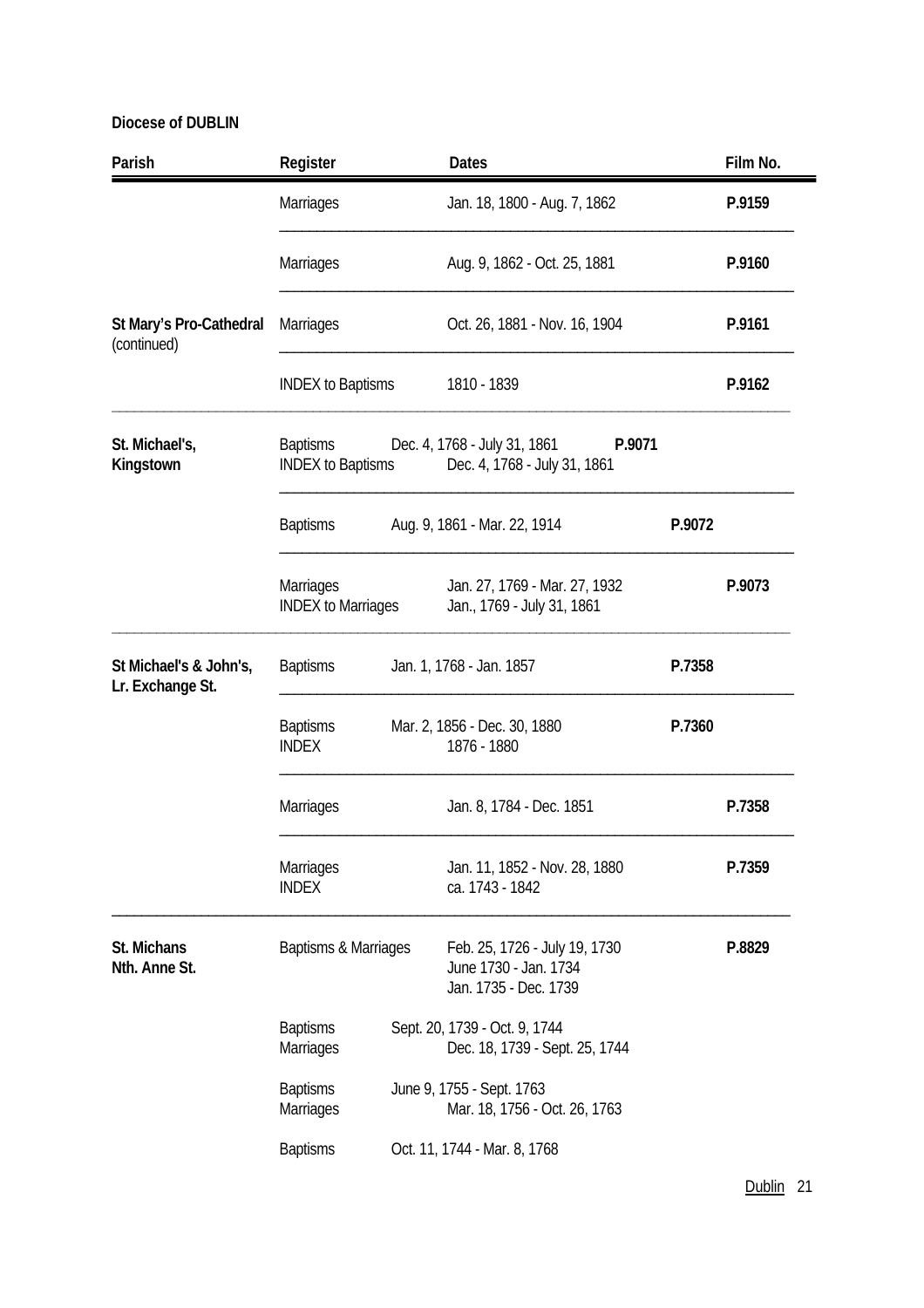| Parish                                          | Register                                  | <b>Dates</b>                                                                                                                                 | Film No. |
|-------------------------------------------------|-------------------------------------------|----------------------------------------------------------------------------------------------------------------------------------------------|----------|
|                                                 | Marriages                                 | Oct. 1744 - May 29, 1763                                                                                                                     |          |
| St. Michan's<br>Nth. Anne Street (continued)    | <b>Baptisms</b>                           | Aug. 9, 1795 - Aug. 23, 1823<br>Sept. 1770                                                                                                   | P.8830   |
|                                                 | Marriages<br><b>Baptisms</b><br>Marriages | Aug. 16, 1795 - Aug. 23, 1823<br>Sept. 2, 1823 - June 13, 1854<br>Sept. 2, 1823 - Mar. 17, 1856                                              |          |
|                                                 | <b>Baptisms</b>                           | May 28, 1830 - July 14, 1842<br>Sept. 1, 1842 - June 14, 1850                                                                                |          |
|                                                 | <b>Baptisms</b>                           | May 22, 1850 - July 1854<br>July 9, 1854 - Nov. 11, 1861<br>Nov. 11, 1861 - July 5, 1865<br>July 5, 1865 - Dec. 7, 1869                      | P.8831   |
|                                                 | <b>Baptisms</b>                           | Nov. 2, 1868 - Nov. 20, 1869<br>Nov. 10, 1869 - Apr. 12, 1873 (With Index.)<br>Apr. 6, 1873 - Mar. 19, 1877<br>Feb. 27, 1873 - Dec. 29, 1880 | P.8832   |
|                                                 | <b>Baptisms</b><br>Marriages              | Jan. 3,1881 - Feb. 11, 1884<br>P.8833<br>Feb. 13, 1884 - Jan. 30, 1888<br>Mar. 31, 1856 - Sept. 11, 1870<br>Sept. 12, 1870 - Jan. 28, 1884   |          |
| St. Nicholas (Without)<br><b>Francis Street</b> | <b>Burials</b>                            | Apr. 7, 1829 - May 2, 1856<br>Dec. 3, 1857 - May 22, 1905                                                                                    | P.7368   |
|                                                 | <b>Baptisms</b>                           | Mar. 9, 1874 - May 27, 1878 (With index.)<br>Apr. 1, 1878 - Dec. 31, 1880                                                                    | P.7270   |
|                                                 | Marriages                                 | Sept. 29, 1767 - Dec. 31, 1801<br>(Entries not in chronological order.)                                                                      | P.7267   |
|                                                 |                                           | Dec. 21, 1783 - Dec. 22, 1796                                                                                                                | P.7368   |

Dublin 22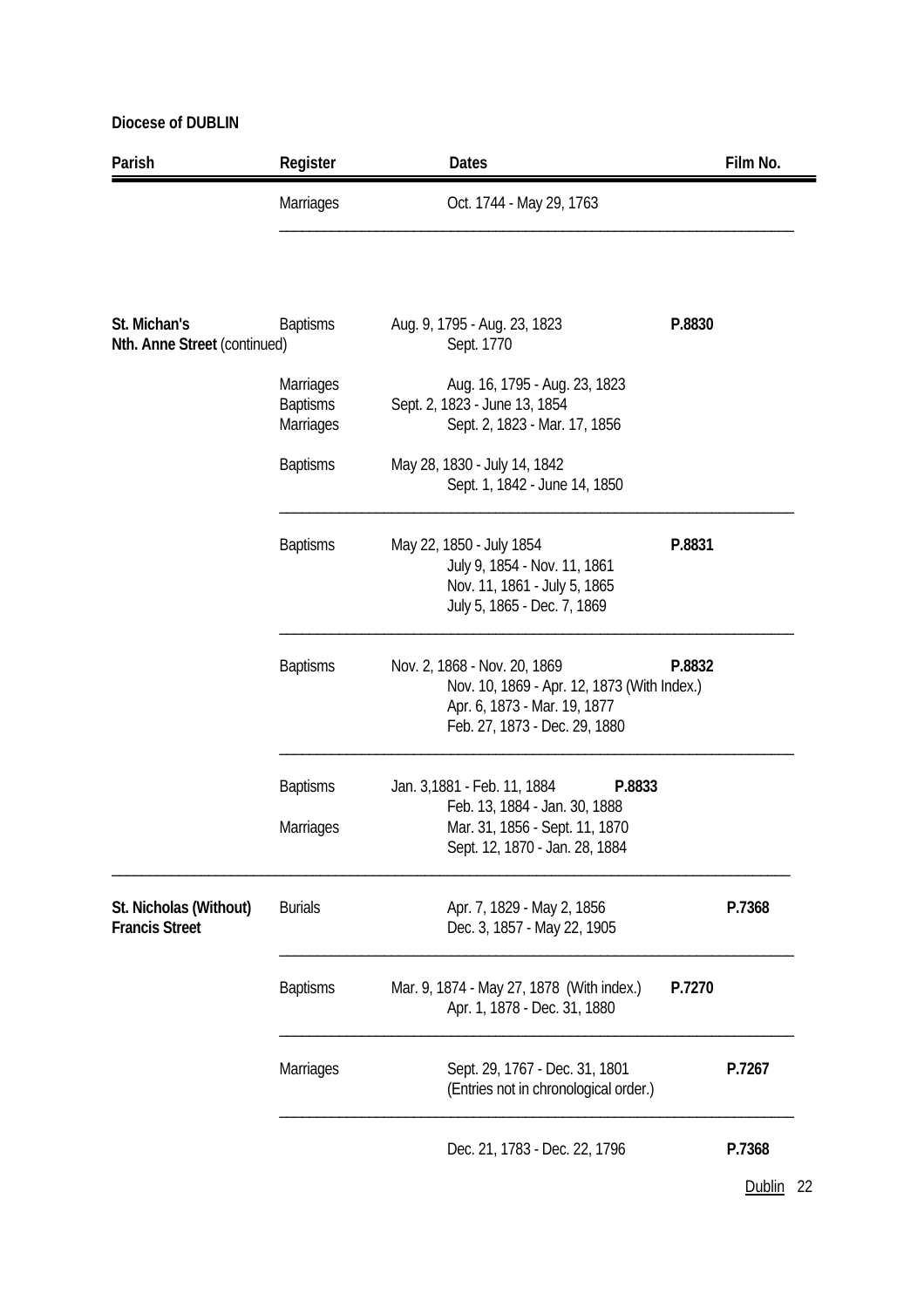| Parish                                                       | Register         | <b>Dates</b>                                                                                                                                                                                                    |        | Film No. |
|--------------------------------------------------------------|------------------|-----------------------------------------------------------------------------------------------------------------------------------------------------------------------------------------------------------------|--------|----------|
|                                                              |                  | Mar. - Oct. 1791; Jan. - Feb. 1792<br>June, Aug., 1793 (one page only)<br>Jan. 2, 1802 - Aug. 16, 1828<br>Jan. 1, 1807 - June 1, 1807<br>Nov. 20, 1814; 1824 - 1827                                             |        |          |
| St. Nicholas (Without),<br><b>Francis Street (continued)</b> | <b>Marriages</b> | [Nov.?] 6, 1822 - July 29, 1863<br>(Early entries not in chronological order. This<br>register includes marriages celebrated at<br>Augustinian church, John's Lane.)                                            |        | P.7275   |
|                                                              |                  | Sept. 14, 1856 - Sept. 13, 1865                                                                                                                                                                                 |        |          |
|                                                              | Marriages        | Sept. 17, 1865 - Aug. 8, 1880<br>(Some early entries not in strict chronological order.)                                                                                                                        |        |          |
|                                                              |                  | Aug. 8 - Dec. 24, 1880                                                                                                                                                                                          |        |          |
|                                                              |                  | Account of the church and parish, clergy,<br>parochial statistics, state of country,<br>ca. 1828 - 1854. (Six pages only)                                                                                       |        | P.7268   |
|                                                              | <b>Baptisms</b>  | Jan. 3, 1742 - Aug. 21, 1752                                                                                                                                                                                    | P.7277 |          |
|                                                              | <b>Baptisms</b>  | Jan. 11, 1767 - Dec. 26, 1801<br>(Entries not in chronological order)<br>Aug. 15, 1772 - Nov. 26, 1780<br>Dec. 1, 1782 - Jan. 2, 1785<br>Mar. 22, 1788 - Sept. 20, 1790<br>(Entries not in chronological order) | P.7267 |          |
|                                                              | <b>Baptisms</b>  | Jan. 4, [1781];<br>Sept. 28, 1783 - Mar. 26, 1784<br>July 30, 1784; Feb. 26, 1784<br>Feb. 26, 1790; May 4, 21, 1794                                                                                             |        |          |
|                                                              | <b>Baptisms</b>  | 1823 (Three pages only);<br>Nov. 21, 1824 - Aug. 12, 1853<br>(Early entries not in chronological order)                                                                                                         | P.7268 |          |
|                                                              | <b>Baptisms</b>  | Aug. 13, 1838 - Aug. 12, 1853<br>(Some entries not in chronological order)                                                                                                                                      | P.7276 |          |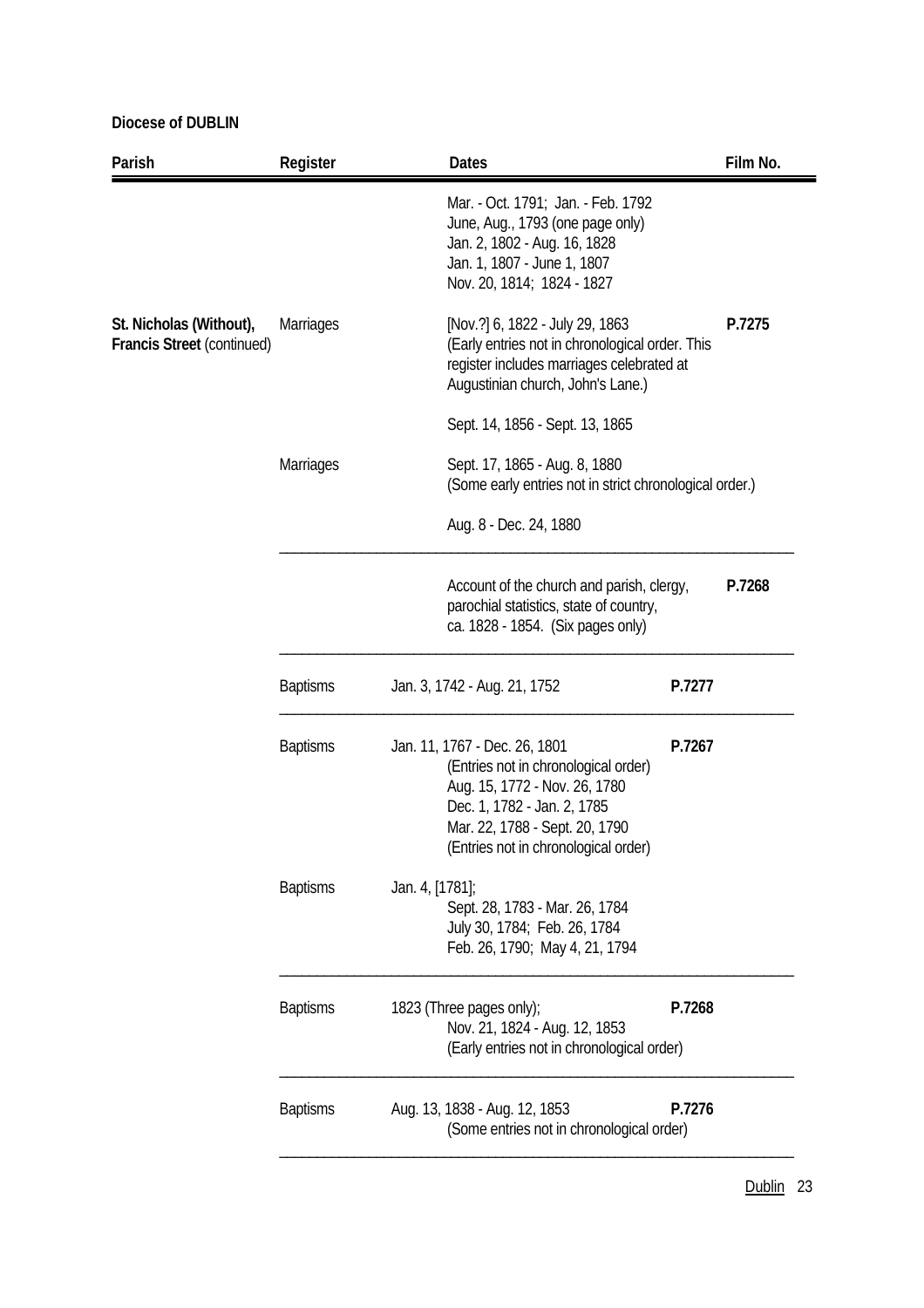| Parish                                                      | Register                                     | <b>Dates</b>                                                                  | Film No. |  |  |
|-------------------------------------------------------------|----------------------------------------------|-------------------------------------------------------------------------------|----------|--|--|
|                                                             | <b>Baptisms</b>                              | P.7268<br>Aug. 15, 1853 - Dec. 30, 1857<br>Jan. 3, 1858 - Feb. 3, 1860        |          |  |  |
| St Nicholas (Without),<br><b>Francis Street (continued)</b> | <b>Baptisms</b>                              | Feb. 3, 1860 - Mar. 19, 1862 (With index)<br>P.7269                           |          |  |  |
|                                                             |                                              | Mar. 19, 1862 - Apr. 15, 1864 (With index)                                    |          |  |  |
|                                                             |                                              | Apr. 18, 1864 - Nov. 7, 1866 (With index)                                     |          |  |  |
|                                                             | Nov. 9, 1866 - Aug 5. 1870 (With index)      |                                                                               |          |  |  |
|                                                             | <b>Baptisms</b>                              | Aug. 8, 1870 - Mar. 10, 1874 (With index)<br>P.7270                           |          |  |  |
| St, Paul's,<br><b>Arran Quay</b>                            | <b>Marriages</b><br>Description of registers | 1731 (Index)<br>1731 - 1762                                                   | P.8828   |  |  |
|                                                             | <b>Baptisms</b>                              | 1760 - 1762 (Copy)<br>1755 - 1759 (Index and register)<br>1762 - 1770 (Index) |          |  |  |
|                                                             | Marriages                                    | 1770 - 1780 (Index and register)                                              |          |  |  |
|                                                             | <b>Baptisms</b><br><b>Marriages</b>          | 1770 - 1783 (Index)<br>1768 - 1783 (Index)                                    |          |  |  |
|                                                             | <b>Baptisms</b>                              | June 1783 - Dec. 1804 (Index)                                                 |          |  |  |
|                                                             | Marriages                                    | Jan. 1805 - Nov. 1829 (Index)<br>1805 - 1836 (Index)                          |          |  |  |
|                                                             | <b>Baptisms</b><br>Marriages                 | May 1829 - Dec. 1856 (Index)<br>1837 - 1857 (Index)                           |          |  |  |
|                                                             | <b>Baptisms</b><br>Marriages                 | 1850 - 1893 (Index - Nth. Dublin)<br>June 8, 1857 - Dec. 30, 1869 (Index)     |          |  |  |
|                                                             | <b>Baptisms</b>                              | Jan. 2, 1857 - July 13, 1860 (Index)<br>July 16, 1860 - May 4, 1865 (Index)   |          |  |  |
|                                                             | <b>Baptisms</b>                              | May 5,1865 - Jan. 1, 1869 (Index)                                             |          |  |  |
|                                                             | Marriages                                    | Jan. 1, 1869 - May 16, 1873<br>1870 - 1871 (Index)                            |          |  |  |
|                                                             | <b>Baptisms</b>                              | May 6,1873 - Sept. 14, 1877                                                   |          |  |  |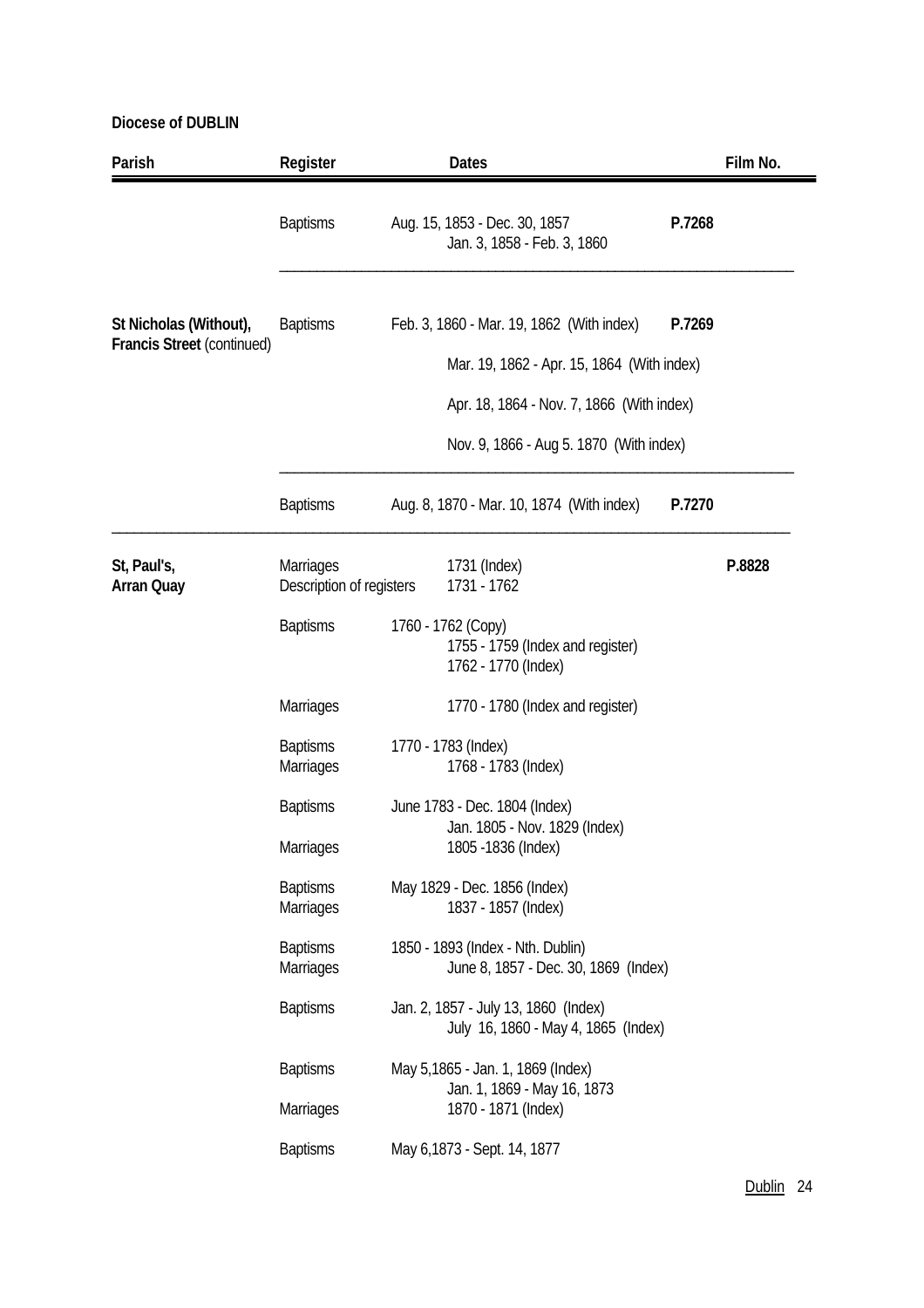| Parish                                      | Register                     | <b>Dates</b>                                                                                                                      | Film No. |
|---------------------------------------------|------------------------------|-----------------------------------------------------------------------------------------------------------------------------------|----------|
|                                             | Marriages                    | 1874 - 1889 (Index)<br>1731 (Index)                                                                                               |          |
| St. Paul's<br><b>Arran Quay (continued)</b> | <b>Baptisms</b>              | 1731 (Index)<br>1759 - 1762 (Index and register)<br>1755 - 1759 (Index and register)<br>Aug. 16, 1762 - 1770 (Index and register) | P.8828   |
|                                             | <b>Marriages</b>             | Aug. 8, 1762 - 1770 (Index and register)                                                                                          |          |
|                                             | <b>Baptisms</b><br>Marriages | 1770 - 1780 (Register)<br>1770 - 1780 (Index and register)                                                                        |          |
|                                             | <b>Baptisms</b><br>Marriages | 1770 - 1780 (Index and register)<br>1731                                                                                          |          |
|                                             | <b>Baptisms</b><br>Marriages | 1767 - 1783 (Index)<br>1770 - 1783 (Register)<br>1768 - 1783 (Index)                                                              | P.8829   |
|                                             | Marriages                    | 1767 - 1783 and 1770 - 1783<br>(Index and register)                                                                               | P.8834   |
|                                             | <b>Baptisms</b>              | 1767 - June 1783 (Index)<br>Jan. 1770 - Feb. 1783 (Index)                                                                         |          |
|                                             | <b>Baptisms</b><br>Marriages | 1767 - June 1783<br>1768 - 1783 (Index)<br>Jan. 2, 1770 - June 1779 (Register)<br>Nov. 26, 1779 - Apr. 20, 1783                   |          |
|                                             | <b>Baptisms</b><br>Marriages | June 1783 - Dec. 1804 (Index and register)<br>June 1783 - Dec. 1804 (Register)                                                    |          |
|                                             | <b>Baptisms</b>              | 1805 - 1829 (Index)<br>Jan. 1805 - July 1829 (Register)<br>May - Dec. 1829 (Index)                                                |          |
|                                             | Marriages                    | 1805 - 1836 (Index)<br>Jan. 1805 - 1836 (Register)                                                                                |          |
|                                             | <b>Baptisms</b>              | Aug. 1821 - July 1828 (Register)<br>May 1829 - Dec. 1856 (Index)<br>May 1829 - Jan. 1848 (Register)                               |          |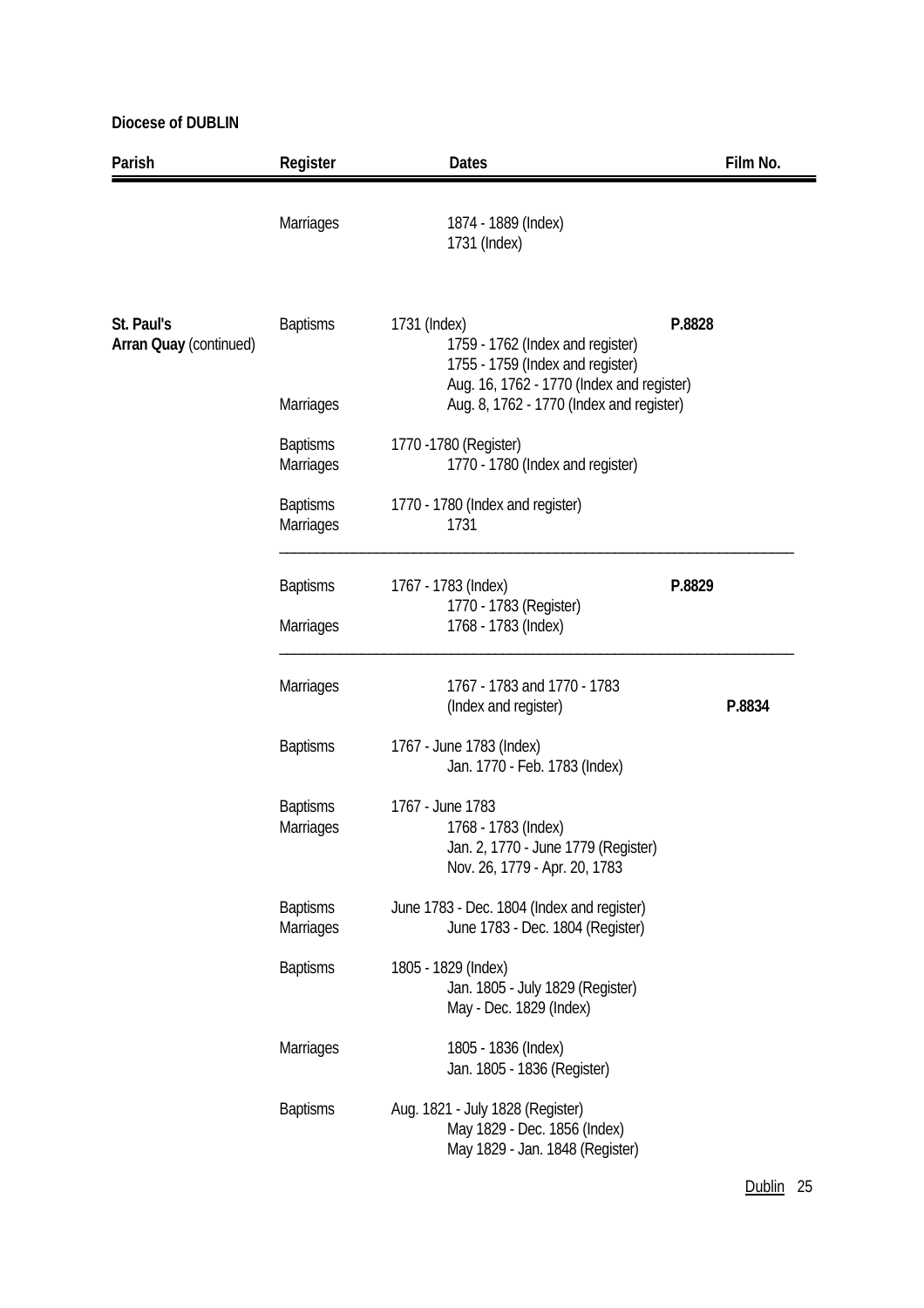| Parish                                       | Register                                 | <b>Dates</b>                                                                                                                                                             | Film No. |
|----------------------------------------------|------------------------------------------|--------------------------------------------------------------------------------------------------------------------------------------------------------------------------|----------|
|                                              | <b>Baptisms</b>                          | July 1847 - Dec. 31, 1856 (Register)<br>P.8835<br>Mar. 1837 - Feb. 1852 (Military) (Register)<br>Apr. 10, 1850 - Nov. 1856 (Register)                                    |          |
| St. Paul's,<br><b>Arran Quay (continued)</b> | <b>Marriages</b>                         | 1837 - Nov. 1850 (Military) (Register) P.8835<br>Jan. 1846 - Nov. 1850 (Register)<br>Oct. 16, 1841 - Dec. 21, 1845 (Register)<br>Jan. 2, 1837 - Aug. 21, 1841 (Register) |          |
|                                              | Marriages                                | Jan. 1837 - Jan. 1857 (Index)<br>Jan. 2, 1837 - Dec. 13, 1848 (Register)                                                                                                 |          |
|                                              | <b>Baptisms</b>                          | June 20, 1829 - 1842 (Register)<br>Jan. 1842 - May 5, 1850 (Register)                                                                                                    |          |
|                                              | North Dublin Union<br><b>Baptisms</b>    | 1850 - 1893 (Index)<br>May 24, 1850 - June 10, 1893 (Register)                                                                                                           | P.8836   |
|                                              | <b>Marriages</b>                         | 1870 - 1873 (Index)<br>1848 - 1873 (Register)<br>1857 - 1869 (Index)<br>Jan. 1857 - Dec. 30, 1869 (Register)                                                             |          |
|                                              | <b>Baptisms</b>                          | Jan. 2, 1857 - July 13, 1860 (Index and register)                                                                                                                        |          |
|                                              | <b>Baptisms</b>                          | Dec. 8, 1858 - July 13, 1860 (Register)<br>P.8837<br>July 16, 1860 - May 4, 1865 (Index and register)                                                                    |          |
|                                              | <b>Baptisms</b>                          | May 5, 1865 - Jan. 9, 1869 (Index and register)<br>Jan. 1, 1869 - May 16, 1873 (Index)<br>Jan. 1, 1869 - Sept. 26, 1872 (Register)                                       |          |
|                                              | <b>Baptisms</b>                          | Sept. 9, 1872 - May 16, 1873 (Register)<br>P.8838<br>May 16, 1873 - Sept. 14, 1877 (Index and register)<br>Sept. 14, 1877 - Jan. 11, 1882 (Index and register)           |          |
|                                              | Marriages                                | Jan. 1874 - Oct. 1889 (Index and register)                                                                                                                               |          |
| Sandyford & Glencullen                       | <b>Marriages</b><br>Baptisms & Marriages | Nov. 16, 1823 - Nov. 24, 1856<br>March 8, 1841 - Dec. 28, 1856                                                                                                           | P.9308   |
|                                              | Marriages                                | Jan. 13, 1857 - Nov. 21, 1909                                                                                                                                            |          |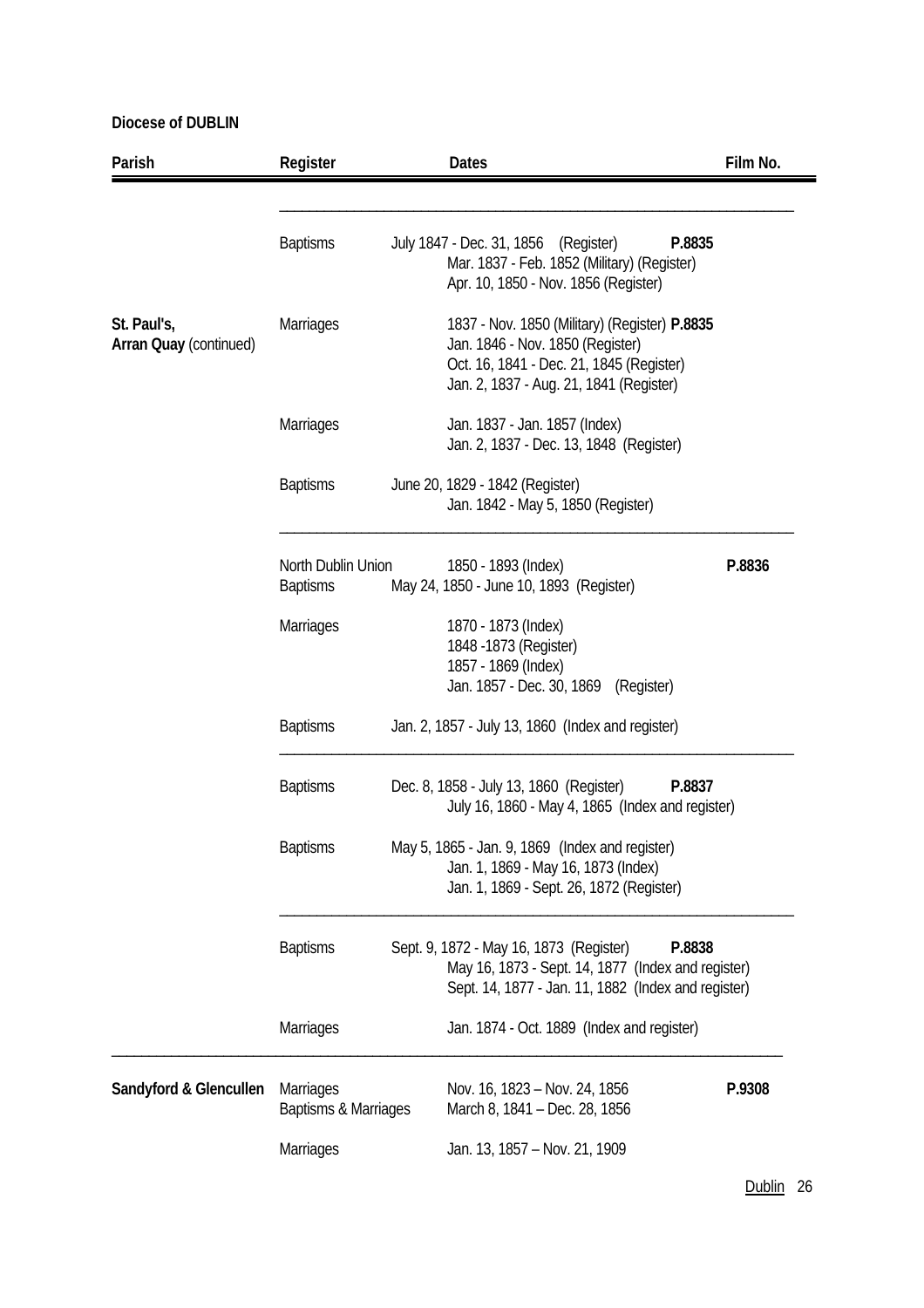| Parish          | Register                                               | <b>Dates</b>                                                                                                                  | Film No. |
|-----------------|--------------------------------------------------------|-------------------------------------------------------------------------------------------------------------------------------|----------|
|                 | <b>Baptisms</b><br><b>Baptisms</b><br><b>Marriages</b> | Jan. 22, 1857 - Dec. 18, 1904<br>Jan. 4, 1857 - Oct. 22, 1905<br>June 1, 1876 - Nov. 17, 1901                                 |          |
| <b>Skerries</b> | see                                                    | Holmpatrick                                                                                                                   |          |
| <b>Swords</b>   | <b>Baptisms</b><br>Marriages                           | Dec. 26, 1763 - July 7, 1777<br>P.6616<br>Oct. 3, 1763 - June 7, 1777                                                         |          |
|                 | <b>Baptisms</b><br>Marriages                           | June 2, 1802 - Nov. 29, 1819<br>June 24, 1802 - Nov. 25, 1819                                                                 |          |
|                 | <b>Baptisms</b><br>Marriages                           | Dec. 3, 1819 - Sept. 15, 1828<br>Dec. 26, 1819 - Dec. 15, 1828                                                                |          |
|                 | <b>Baptisms</b><br>Marriages                           | Sept. 15, 1828 - Dec. 4, 1845<br>Jan. 19, 1829 - Dec. 3, 1845                                                                 |          |
|                 | <b>Baptisms</b><br>Marriages                           | Dec. 2, 1845 - Mar. 23, 1856 (With index)<br>Jan. 12, 1846 - Nov. 26, 1856                                                    |          |
|                 | <b>Baptisms</b><br>Marriages                           | Mar. 28, 1856 - Dec. 21, 1880<br>Feb. 2, 1857 - Nov. 7, 1880                                                                  |          |
| <b>Terenure</b> | see                                                    | St Joseph's                                                                                                                   |          |
| Valleymount     | see                                                    | <b>Boystown</b>                                                                                                               |          |
| <b>Wicklow</b>  | <b>Baptisms</b>                                        | Jan. 7, 1747/8 - Oct. 9, 1754<br>Jan. 1776 - June 9, 1781<br>Oct. 1784 -1785 (4 entries only)                                 | P.6482   |
|                 | Marriages                                              | Jan. 7, 1747/8 - Sept. 1, 1754                                                                                                |          |
|                 | Marriages<br><b>Baptisms</b><br>Marriages              | Dec. 19, 1761 - May 13, 1777<br>Sept. 9, 1753 - Dec. 9, 1775<br>Jan. 19, 1753 - Nov. 25, 1761<br>Jan. 22, 1779 - Oct. 2, 1780 |          |
|                 | <b>Baptisms</b><br>Marriages                           | Sept. 27, 1761 - Dec. 29, 1762<br>Jan. 11,762 - Feb. 22, 1778                                                                 |          |

l,